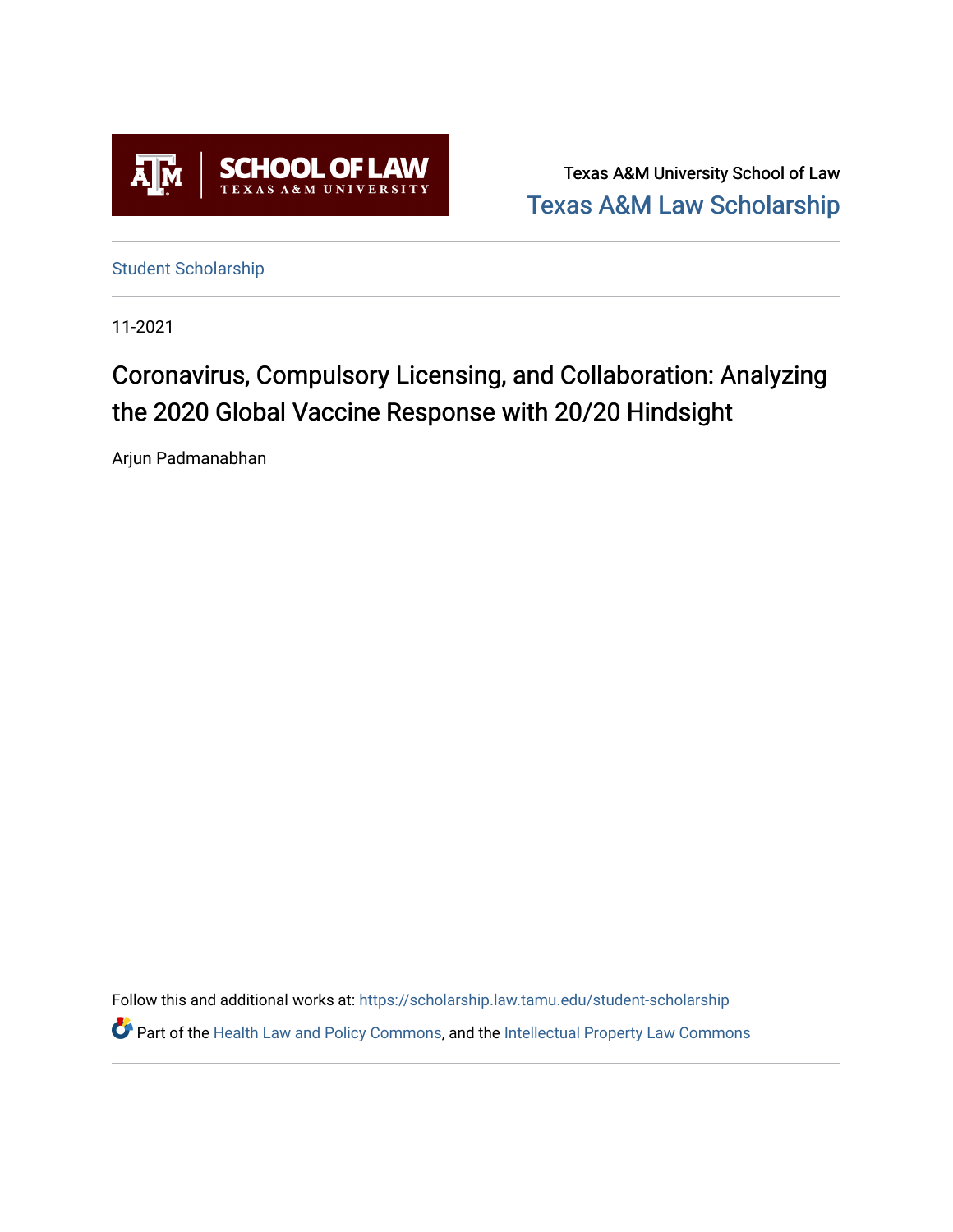# Coronavirus, Compulsory Licensing, And Collaboration: Analyzing The 2020 Global Vaccine Response With 20/20 Hindsight

Arjun Padmanabhan\*

| B. Infrastructure and Technical Challenges of Creating a Vaccine81<br>1. The Conflict Over Components Between Moderna and Arbutus83<br>C. Roadblocks to Domestic and International Vaccine IP Sharing 84<br>2. Resistance to Compulsory Licensing Due to the Conception that<br>Such Provisions are Incompatible with Capitalist Economies 86 |  |
|-----------------------------------------------------------------------------------------------------------------------------------------------------------------------------------------------------------------------------------------------------------------------------------------------------------------------------------------------|--|
| 1. Relevant U.S. IP Legislation Affecting Pharmaceuticals 89<br>a.<br>b.<br>Historical Pandemics in the U.S. and the Attempts to<br>$c_{\cdot}$<br>i.                                                                                                                                                                                         |  |
| a.<br>i.                                                                                                                                                                                                                                                                                                                                      |  |
| 3. The Effects of Compulsory Licensing and IP Protections on                                                                                                                                                                                                                                                                                  |  |

J.D. Candidate, Texas A&M University School of Law, May 2022. The author has a bachelor's degree in Industrial Engineering from the University of Miami. He wishes to thank Professors Srividhya Ragavan, Saurabh Vishnubhakat, Peter Yu, and V.K. Unni for their continuous guidance and support during this process and his law school journey as well as Dean Ahdieh and the faculty at the Texas A&M University School of Law. He would also like to thank Director Andrei Iancu for providing his perspective in an unofficial capacity. Finally, he would like to thank his family for their endless sacrifice and support. For P.P. Nair, Uma Nair, P. Kumaran, and Sushma Kumaran.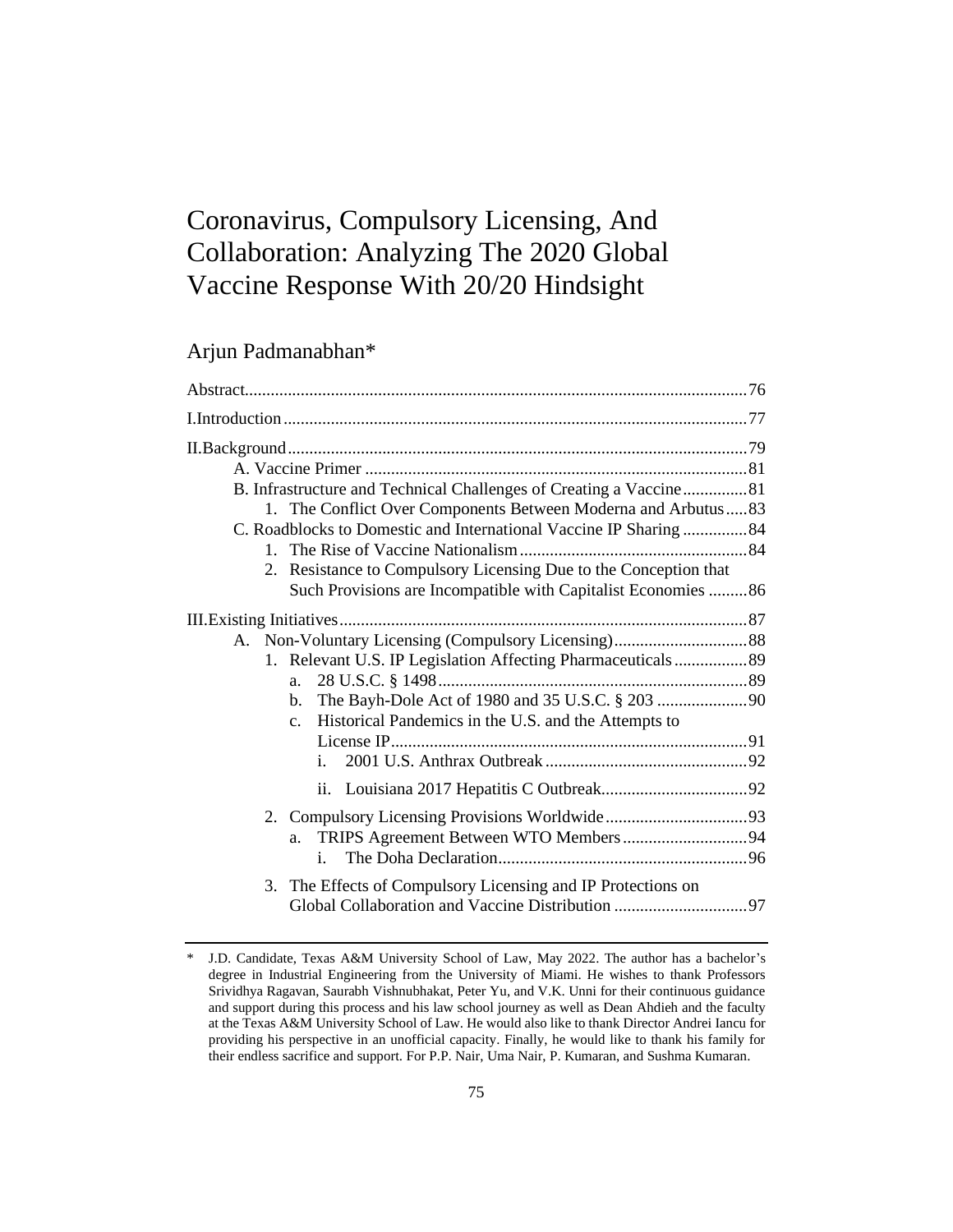| Use of the National Emergency Provision of the Doha<br>a.               |
|-------------------------------------------------------------------------|
|                                                                         |
| b.                                                                      |
| C <sub>1</sub>                                                          |
| d.                                                                      |
| <b>B.</b>                                                               |
|                                                                         |
|                                                                         |
| IV. Proposals for New Licensing Schemes to Address Future Pandemics 107 |
|                                                                         |
| 1. Proposal #1: Form an International Council that Can Implement        |
|                                                                         |
| $a_{-}$                                                                 |
| 2. Proposal #2: Empower U.S. States to Exercise March-In Rights         |
|                                                                         |
|                                                                         |
| 1. Proposal #3: Retroactive Remuneration of R&D Costs for               |
|                                                                         |
| 2. Proposal #4: Incentivize Voluntary Licensing as an Alternative       |
|                                                                         |
| 3. Proposal #5: Increase Competition Through Non-Exclusive              |
|                                                                         |
|                                                                         |
|                                                                         |

#### **Abstract**

In December 2019, COVID-19, a novel strain of the SARS-2 Virus, appeared in Wuhan, China. Within a year, over ninety million people had been infected, and two million had died. Amid all the death and desolation, humanity's ingenuity and willpower emerged in history's greatest vaccine race. The global community sought to find novel ways to protect innovation and intellectual property while still collaborating to roll out a vaccine in record time. Despite the presence of compulsory licensing provisions like 28 U.S.C. § 1498 and the Bayh-Dole Act in the U.S., and the TRIPS Agreement at the international level, the journey has been difficult. Thousands died while international players protected proprietary information and ensured that their countries' citizens are first in line for the vaccine. Although dubbed a "once in a lifetime pandemic," the COVID-19 outbreak provides a unique opportunity to contemplate ways to unify the world through intellectual property during a time of crisis, as well as a grim portent of what will become the new norm if we do not.

This Article examines the impact and effectiveness of intellectual property licensing provisions worldwide to suggest improvements that might result in a quicker and more efficient response to future global health crises. By examining and learning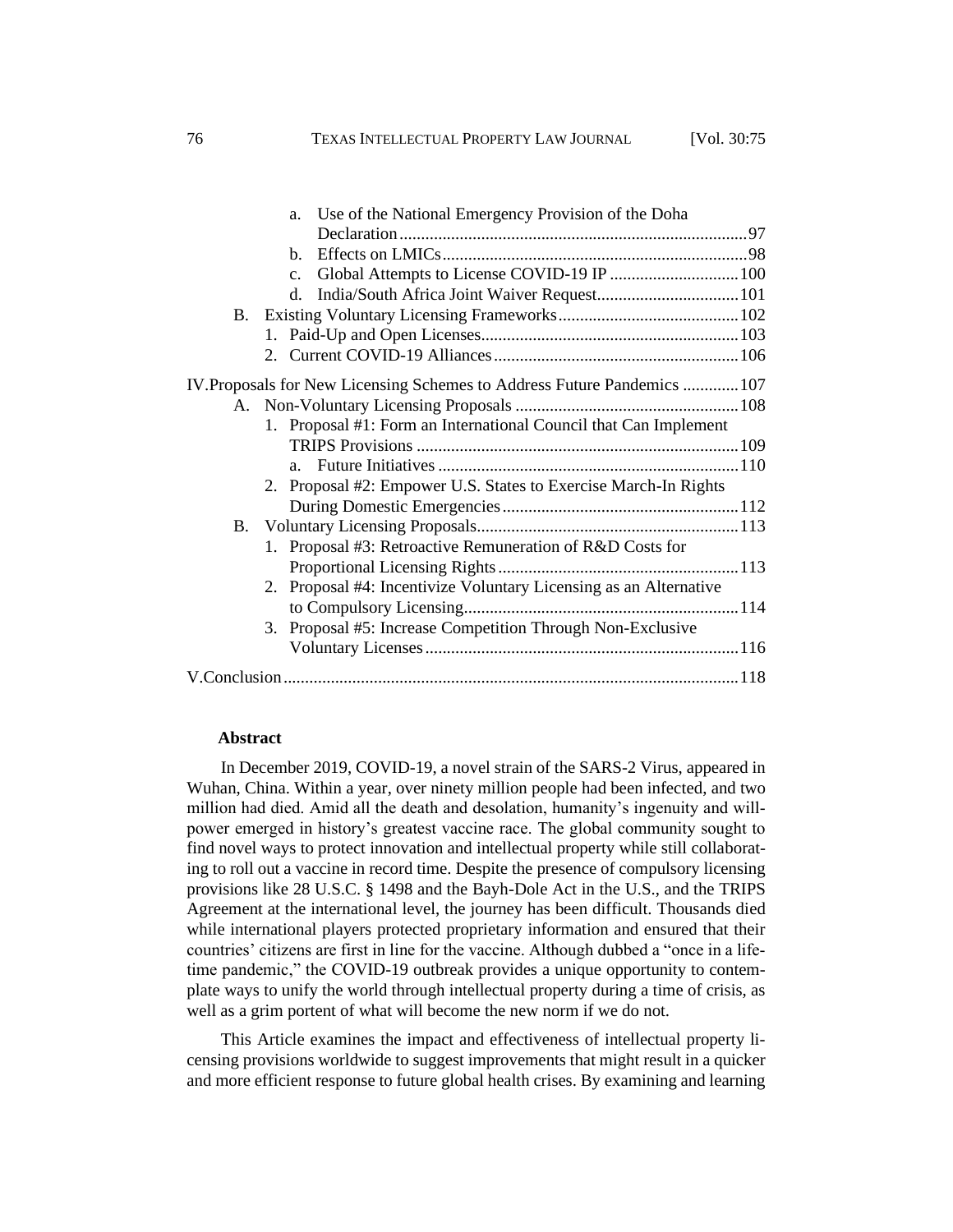from the plagues of the present, we might preserve the health of our future.

# **I. Introduction**

At a time when Europe dominated the world stage, Prussian diplomat Klemens Wenzel Furst von Metternich famously remarked, "When France sneezes, the whole of Europe catches a cold."<sup>1</sup> While this phrase has been modified many times over the centuries, an increasingly interconnected global economy has forced us to realize that that phrase is now true for any nation or world power. 2020 proved that if one country "falls ill," it is only a matter of time before the rest follow. This realization has prompted an increased look into how to unite the world in a common defense while still maintaining the individual rights of nations and their citizens. Unsurprisingly, with the COVID-19 pandemic ravaging the globe, intellectual property ("IP") rights and their roles in helping and inhibiting the race for the cure have come under intense scrutiny.

<span id="page-3-2"></span><span id="page-3-1"></span>Starting with the 1883 Paris Convention for the Protection of Industrial Property,<sup>2</sup> and continuing most recently with the Agreement on Trade-Related Aspects of Intellectual Property Rights ("TRIPS")<sup>3</sup> and its amendment, the Doha Declaration,<sup>4</sup> the international community has tried to balance the often-countervailing interests of IP holders and common citizens of the signatory nations. One of the most contested topics is the IP rights and protections afforded to pharmaceutical innovations. On one side are the pharmaceutical companies that research, develop, and manufacture treatments for a host of illnesses and diseases. The pharmaceutical industry often acts as a monolith and advocates for strict IP protections to safeguard patents and competitive secrets.<sup>5</sup> Pharmaceutical companies tend to maximize profit margins by prioritizing developing treatments for medical issues that affect large demographics of people with the financial means to pay for treatment.<sup>6</sup> Protecting IP is therefore

<span id="page-3-0"></span><sup>1</sup> Alex Lubin, *Reading America from the Peripheries*, 67 AM. QUARTERLY 219, 219 (2015).

<sup>2</sup> WORLD INTELL. PROP. ORG., *Summary of the Paris Convention for the Protection of Industrial Property (1883)* (Oct. 18, 2020), https://www.wipo.int/treaties/en/ip/paris/summary\_paris.html [https://perma.cc/MN99-FVEY].

<sup>&</sup>lt;sup>3</sup> Agreement on Trade-Related Aspects of Intellectual Property Rights, Apr. 15, 1994, Marrakesh Agreement Establishing the World Trade Organization, Annex I.C., LEGAL INSTRUMENTS – RESULTS OF THE URUGUAY ROUND vol. 31, 33 I.L.M. 81 (as amended on Jan. 23, 2017), https://www.wto.org/english/docs\_e/legal\_e/31bis\_trips\_e.pdf [https://perma.cc/K2YE-DQC3] [hereinafter TRIPS Agreement].

<sup>4</sup> WORLD TRADE ORG. MINISTERIAL CONF., *Declaration on the TRIPS Agreement and Public Health*, WT/MIN(01)/DEC/2 (Nov. 14, 2001), https://www.who.int/medicines/areas/policy/tripshealth.pdf?ua=1 [https://perma.cc/PK7Q-ALUD] [hereinafter Doha Declaration].

<sup>5</sup> David W. Opderbeck, *Patents, Essential Medicines and the Innovation Game*, 48 VAND. L. REV. 501, 519 (2005).

<sup>6</sup> Richard G. Frank & Paul B. Ginsburg, *Pharmaceutical Industry Profits and Research and Development*, HEALTH AFFS. (Nov. 13, 2017), https://www.healthaffairs.org/do/10.1377/hblog20171113.880918/full/ [https://perma.cc/L8GW-JNEU]; Melanie Newman, *Drug Companies are Incentivized to Profit Not to Improve Health, Says Report*, 363 BRIT.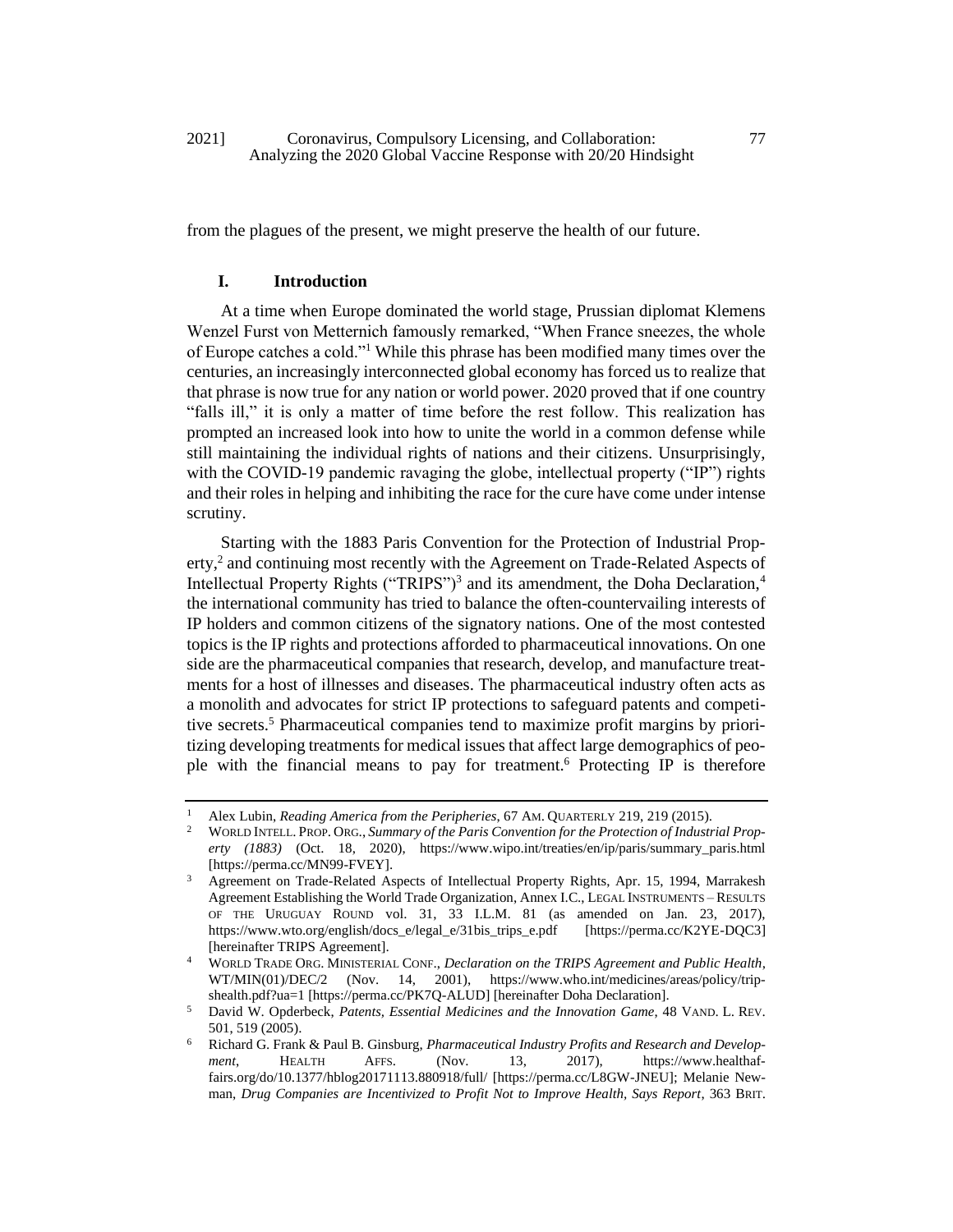paramount to the industry and is a "bedrock of their business."<sup>7</sup> On the other side are developing countries, also known as lower-middle-income economies ("LMICs"),<sup>8</sup> with citizens who often cannot afford those pharmaceuticals. These nations see strong IP schemes as a significant barrier to access to pharmaceuticals that their citizens desperately need.<sup>9</sup> Most of the citizens in these LMICs cannot afford to pay hundreds of dollars for a patented drug, nor can these nations subsidize such treatments sufficiently to protect all, or even a majority, of their citizens. As a result, LMICs have been forced to look for ways to offset IP rights, such as through compulsory licenses that allow governments to license protected IP at will.<sup>10</sup> The pharmaceutical industry understandably opposes compulsory licenses and the purported disincentives to innovate that they bring.<sup>11</sup> The debate over compulsory licenses is not novel, nor will it be resolved easily.

The COVID-19 pandemic that started in 2020 brought global attention to this tumultuous debate. Many private and public research initiatives have tried to develop vaccines and other treatments to end the global disaster. Conspicuous in this effort was the minimal collaboration between different actors that all searched for the same cure. Three significant issues exist, which, thus far, have presented barriers that have significantly hindered a comprehensive global response to the COVID-19 outbreak and others in the past. First, on the national level, governments have struggled to enact and implement legislation that enforces march-in rights against pharmaceutical companies, which has hindered government access to vaccine technology and development. Second, vaccine nationalism and the current competitive international market have discouraged pharmaceutical companies and vaccine manufacturers from sharing information and collaborating in meaningful ways that might accelerate vaccine development and distribution. Finally, the lack of access to pharmaceutical-related infrastructure in LMICs has inhibited their response and put their citizens at a considerable disadvantage in terms of priority to receive the vaccine.

This Article will address these issues by first providing a basic understanding of vaccines, the challenges of creating them, and issues that hinder global vaccine distribution in Part II. Part III will cover existing initiatives in the U.S. and around the world, including compulsory licensing, vaccine pools, and the 2020 IP Waiver proposal. Finally, Part IV will look for ways to harmonize the disparate pieces of international legislation that deal with compulsory licensing to decrease vaccine

MED. J. (Oct. 16, 2018), http://dx.doi.org/10.1136/bmj.k4351 [https://perma.cc/8T3W-AQ85].

<sup>7</sup> Opderbeck, *supra* not[e 5.](#page-3-0)

<sup>8</sup> *World Bank Country and Lending Groups*, WORLD BANK (Mar. 13, 2021), https://datahelpdesk.worldbank.org/knowledgebase/articles/906519 [https://perma.cc/DQM2-QFG6] (defining lower-middle income economies based on gross national income per capita. It also lists each country and its categorization).

<sup>9</sup> Sean Flynn et al., *An Economic Justification for Open Access to Essential Medicine Patents in Developing Countries*, 37 J.L. MED. & ETHICS 184, 188–90 (2009).

 $\frac{10}{11}$  *Id.* 

<sup>11</sup> Mansi Sood, *Natco Pharma Ltd. v. Bayer Corporation and the Compulsory Licensing Regime in India*, 6 NUJS L. Rev. 99, 101 (2013).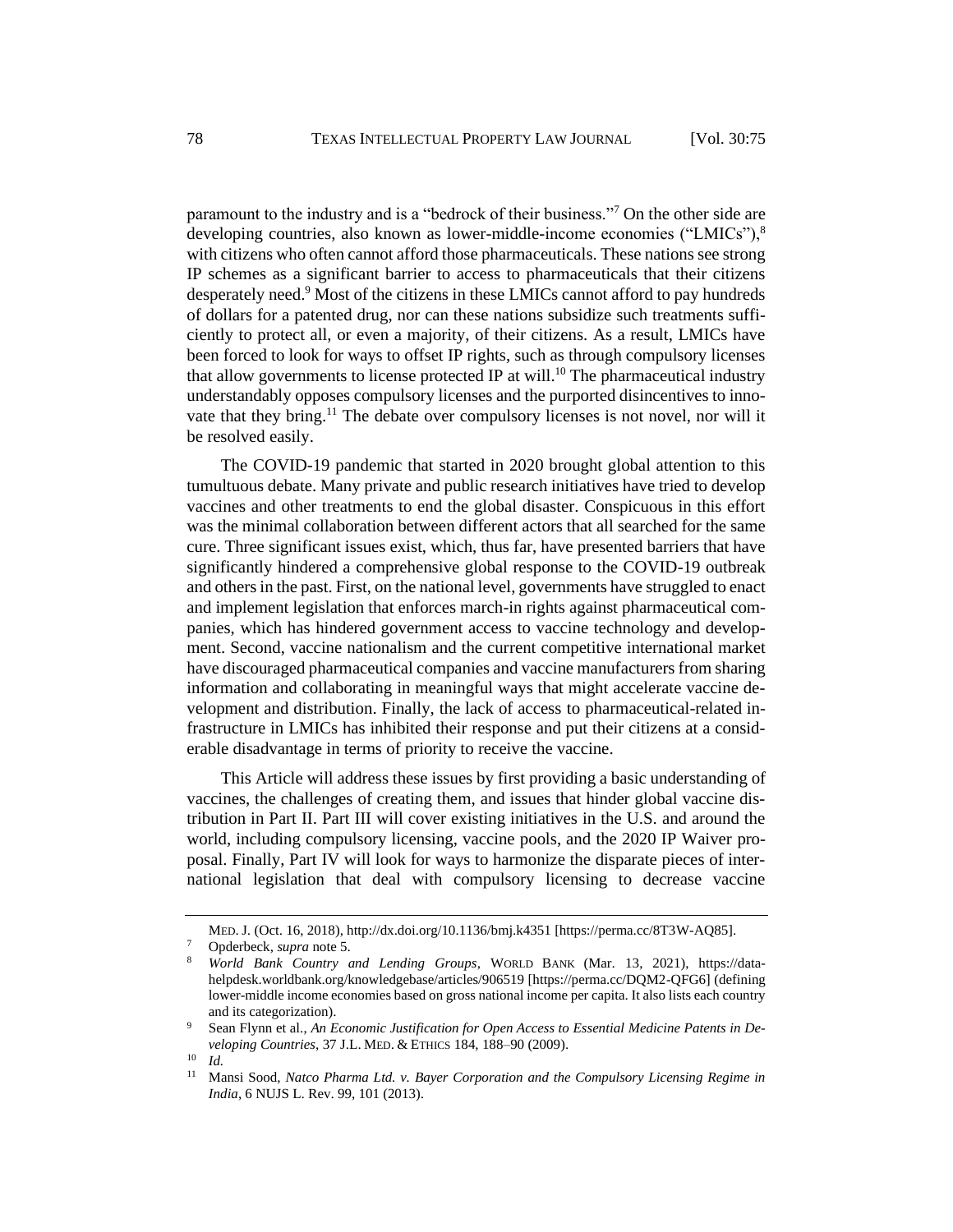2021] Coronavirus, Compulsory Licensing, and Collaboration: 79 Analyzing the 2020 Global Vaccine Response with 20/20 Hindsight

nationalism and increase international collaboration for future health crises. It will propose several novel licensing frameworks with an overall goal of increasing access to vaccine IP while still promoting rights holders' interests. These proposals are divided into two categories: non-voluntary licenses and voluntary licenses, based on the rights-holder's control over the terms of the license. While this Article emphasizes non-voluntary licensing, it aims to provide other equitable solutions that balance the health and safety of the world's citizens and the IP interests of the pharmaceutical industry.

# **II. Background**

In early 2020, COVID-19, a contagious respiratory and vascular disease resulting from an infection of severe acute respiratory syndrome coronavirus 2 (SARS- $CoV-2$ ),  $^{12}$  took the world hostage. The virus originated in Wuhan province, China, and began appearing in reportable numbers in humans in December 2019.<sup>13</sup> Although initially slow to react, the Chinese government eventually locked the entire region down in a quarantine bubble to prevent the virus from spreading to other parts of China and the world at large.<sup>14</sup> Despite these preventive measures, countries across the world began reporting new cases as early as January 2020.<sup>15</sup> On March 11, 2020, the World Health Organization ("WHO") categorized the COVID-19 outbreak as a global pandemic,<sup>16</sup> and the world economy ground to a halt as nations scrambled to lock down and contain the spread.<sup>17</sup> A similar scramble occurred in the pharmaceutical industry as large and small drug developers raced to develop vaccines and protect their IP from infringement through patents.<sup>18</sup>

Chinese researchers published COVID-19's genetic sequence on January 11,

<sup>12</sup> *Coronavirus Disease 2019 (COVID-19)*, MAYO CLINIC (Oct. 18, 2020), https://www.mayoclinic.org/diseases-conditions/coronavirus/symptoms-causes/syc-20479963 [https://perma.cc/RU5H-ECGF].

<sup>13</sup> *Origins of AARS-CoV-2*, WORLD HEALTH ORG. (Mar. 26, 2020), https://apps.who.int/iris/bitstream/handle/10665/332197/WHO-2019-nCoV-FAQ-Virus\_origin-2020.1-eng.pdf [https://perma.cc/LJE9-4RJQ].

<sup>&</sup>lt;sup>14</sup> Andreas Illmer et al., *Wuhan Lockdown: A Year of China's Fight Against the Pandemic*, BBC NEWS (Jan. 22, 2021), https://www.bbc.com/news/world-asia-china-55628488 [https://perma.cc/844S-QN5Y].

<sup>15</sup> *Timeline: How the New Coronavirus Spread*, AL JAZEERA (Dec. 31, 2020, 1:19 PM), https://www.aljazeera.com/news/2020/12/31/timeline-how-the-new-coronavirus-spread [https://perma.cc/E8D4-YBV6].

<sup>&</sup>lt;sup>16</sup> *Timeline of WHO's Response to COVID-19*, WORLD HEALTH ORG. (Dec. 28, 2020), https://www.who.int/news/item/29-06-2020-covidtimeline [https://perma.cc/4Y8X-G2PE].

<sup>17</sup> Katie Zezima et al., *Coronavirus Now a Global Pandemic as U.S., World Scramble to Control Outbreak*, WASH. POST (Mar. 11, 2020, 10:09 PM CDT), https://www.washingtonpost.com/national/coronavirus-global-pandemic-outbreak-spreading/2020/03/11/246998ec-63b6-11ea-b3fc-7841686c5c57\_story.html [https://perma.cc/RD2G-42TK].

<sup>18</sup> Ana S. Rutschman, *The COVID-19 Vaccine Race: Intellectual Property, Collaboration(s), Nationalism and Misinformation*, OUTSMARTING PANDEMICS (Elizabeth Kirley & Deborah Porter eds., 2021) (forthcoming 2021) (manuscript at 5–6), https://papers.ssrn.com/sol3/papers.cfm?abstract\_id=3656929# [https://perma.cc/RV3K-HBTW].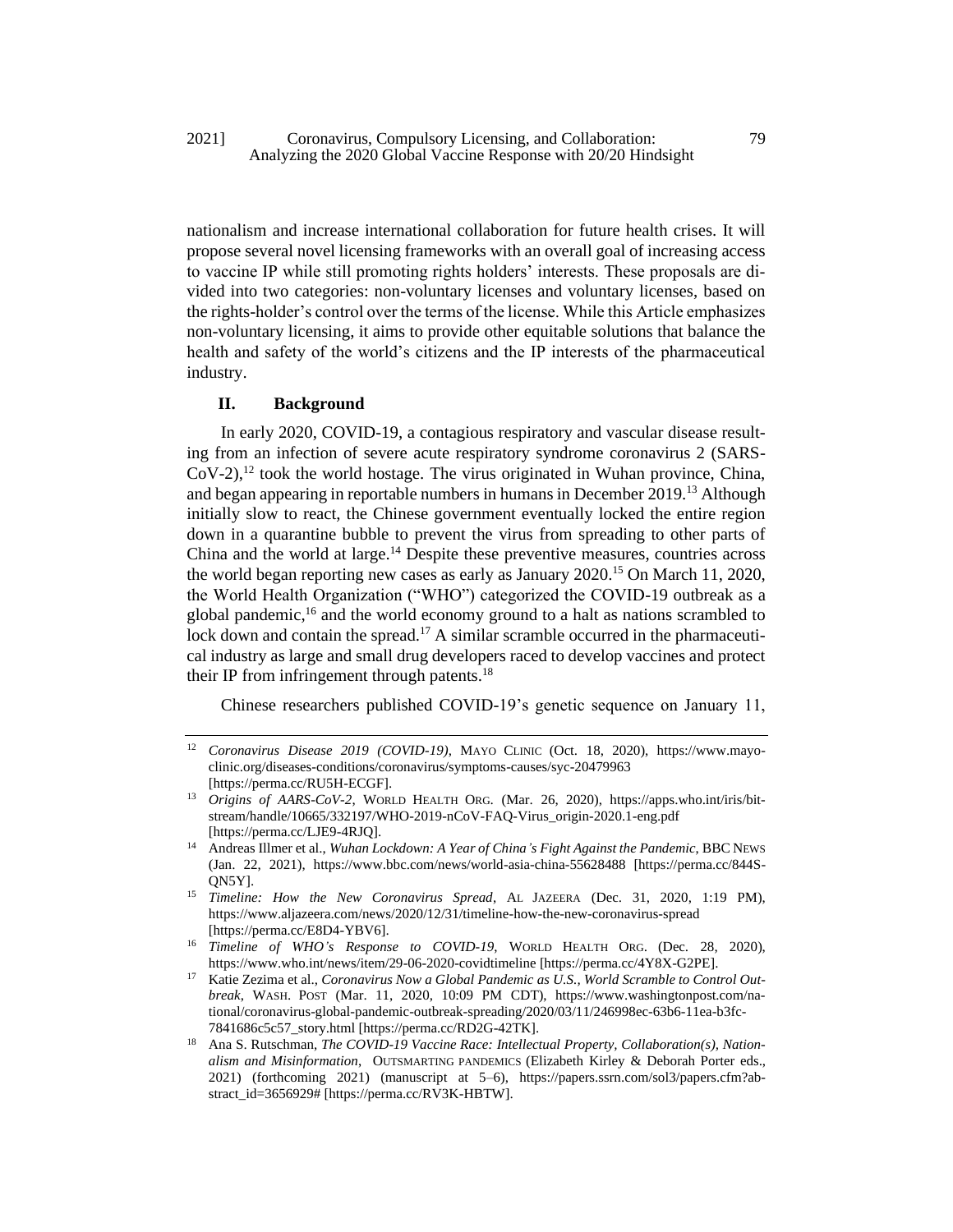<span id="page-6-0"></span>2020, and independent pharmaceutical companies and research labs kicked off vaccine research almost immediately.<sup>19</sup> By March 2020, the first vaccines entered human clinical trials in the U.S. and China.<sup>20</sup> By April 2020, there were over 115 vaccine candidates from "almost 80 companies and institutes in 19 countries" that were in some phase of development or testing.<sup>21</sup> As of that date, North America had around 46% of the world's COVID-19 vaccine research, followed by 34% in Asia and Australia, and 19% in Europe.<sup>22</sup> Of those, 72% of the projects were developed by private developers and the rest were efforts led by academics, the public sector and other nonprofit organizations.<sup>23</sup> The largest national vaccine development initiative was a public-private partnership between U.S. and private developers codenamed "Operation Warp Speed" that allocated more than \$12 billion to vaccine makers.<sup>24</sup>

The most advanced of these research programs started bearing fruit in December 2020, when Pfizer-BioNtech's Comirnaty vaccine was approved for emergency use after passing clinical trials.<sup>25</sup> Many countries, including the U.S., bypassed normal testing protocols and granted emergency approval to immediately administer doses.<sup>26</sup> Other vaccines followed, and by March 2021, exactly a year after the WHO declared the COVID-19 outbreak to be a global pandemic, eleven vaccines were in use worldwide, four of which were approved for widespread use by the U.S. or European Union.<sup>27</sup> With reliable vaccines finally making their way out to people across the world, the focus began shifting away from development and toward timely and equitable

<sup>20</sup> *NIH Clinical Trial of Investigational Vaccine for Covid-19 Begins*, NAT'L INSTS. OF HEALTH (Mar. 16, 2020), https://www.nih.gov/news-events/news-releases/nih-clinical-trial-investigational-vaccine-covid-19-begins [https://perma.cc/J85G-AKUY]. Javier Garcia, *CanSino Biologics: China Announces First Human Trials of Covid-19 Vaccine*, MARKET SCREENER (Mar. 18, 2020, 9:23 AM), https://www.marketscreener.com/quote/stock/CANSINO-BIOLOGICS-INC-59318312/news/CanSino-Biologics-China-announces-first-human-trials-of-Covid-19-vaccine-

<sup>22</sup> Thanh Le et al., *supra* not[e 19,](#page-6-0) at 306.

<sup>19</sup> Tung Thanh Le et al., *The COVID-19 Vaccine Development Landscape*, 19 NATURE REVS. DRUG DISCOVERY 305, 305 (2020).

<sup>30183232/ [</sup>https://perma.cc/7YCF-APZZ].

<sup>21</sup> Charles Schmidt, *The Vaccine Quest*, 322 SCI. AM. 6, 41 (2020). Thanh Le et al., *supra* not[e 19.](#page-6-0)

 $\frac{23}{24}$  *Id.* 

<sup>24</sup> Coronavirus Aid, Relief, and Economic Security Act, Pub. L. No. 116-136 (2020). *See also* Emily Barone, *The Trump Administration's 'Operation Warp Speed' Has Spent \$12.4 Billion on Vaccines. How Much is That Really?*, TIME (Dec. 14, 2020, 3:52 PM), https://time.com/5921360/operationwarp-speed-vaccine-spending/ [https://perma.cc/GY56-YB8Y] (stating that as of the writing of the article, the U.S. government had spent \$12.4 billion on Operation Warp Speed).

<sup>25</sup> *See* Christine Soares & Travis Hartman, *Tracking the Vaccine Race*, REUTERS (Mar. 5, 2021), https://graphics.reuters.com/HEALTH-CORONAVIRUS/VACCINE-TRACKER/xegpbqnlovq/ [https://perma.cc/ED7T-WSL2](providing information on the progress of COVID vaccines through clinical trials); Reuters Staff, *Fact check: It is standard practice for vaccine safety monitoring to continue after approval,* REUTERS (Feb. 12, 2021), https://www.reuters.com/article/uk-factcheckvaccine-monitoring-idUSKBN2AC2G3.

<sup>26</sup> *See* Soares & Hartman, *supra* note 25 (providing that pandemic vaccines have been tested with overlapping phases to compress the timeline and providing that governments intended rapid distribution on regulatory approval)*.* 

<sup>27</sup> *Vaccines in Use*, COVID-19 VACCINE TRACKER (Mar. 8, 2021), https://www.covid-19vaccinetracker.org/authorized-vaccines [https://perma.cc/U3EC-AXZU].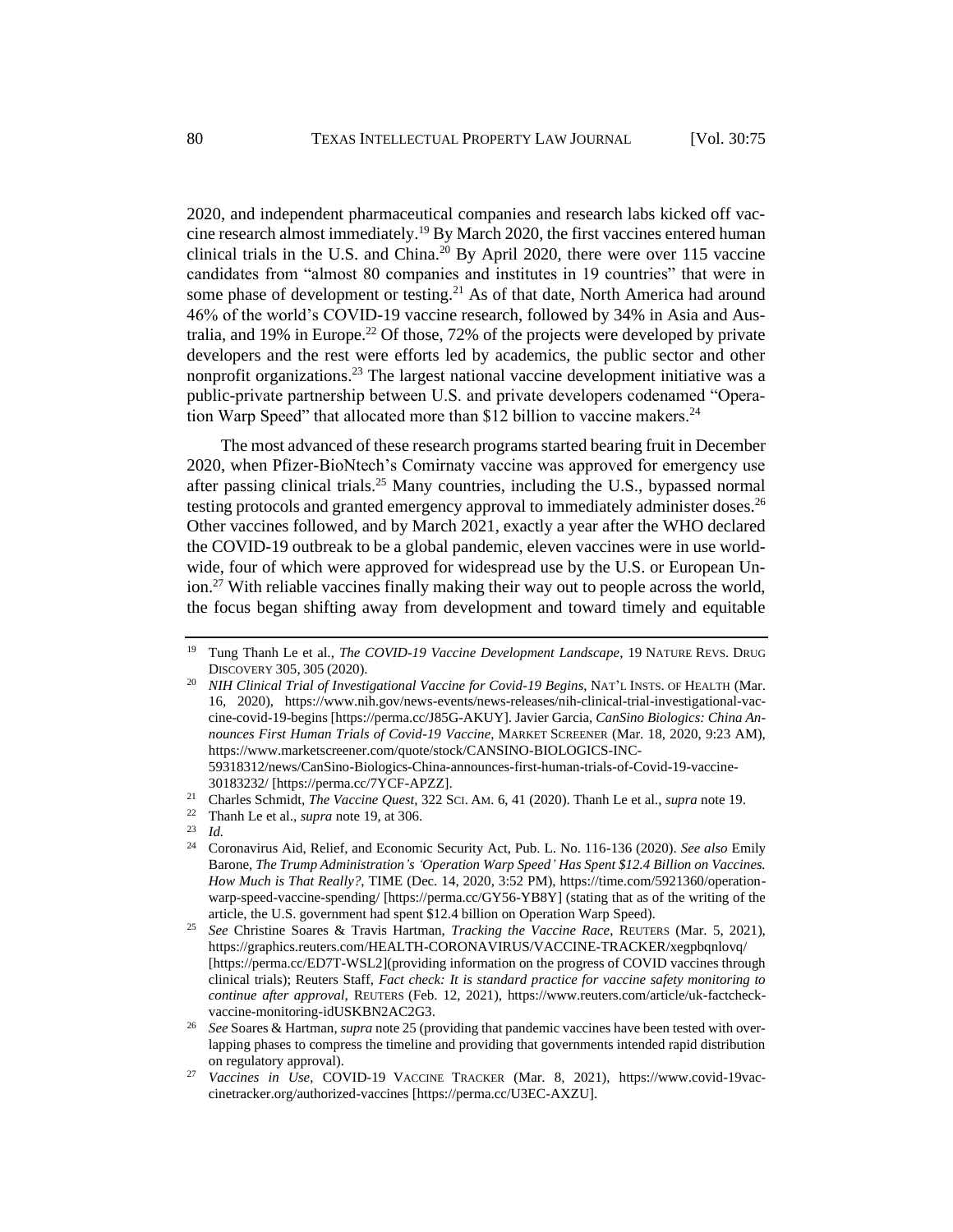## 2021] Coronavirus, Compulsory Licensing, and Collaboration: 81 Analyzing the 2020 Global Vaccine Response with 20/20 Hindsight

## distribution.

#### A. Vaccine Primer

A vaccine is a preventive or prophylactic inoculant that aims to "confer immunity against a specific disease, usually employing an innocuous form of the disease agent . . . to stimulate antibody production."<sup>28</sup> Once enough people in a community are inoculated, a "herd immunity" sets in that protects and benefits all individuals within the community, whether they have been vaccinated or not.<sup>29</sup>

Vaccine candidates go through various tests before being considered safe for human use.<sup>30</sup> First, the candidates are tested in animal studies, then in small controlgroup trials with healthy volunteers, and finally in large-scale trials with slices of the population representing diverse potential patients.<sup>31</sup>

## <span id="page-7-0"></span>B. Infrastructure and Technical Challenges of Creating a Vaccine

Vaccine manufacturing is a challenging and complex process that is both time and cost-intensive.<sup>32</sup> The research and development phase involves many steps, including sourcing and purifying raw ingredients from all across the world, developing and adding stabilizers and preservatives to maintain the stability of the drug, testing adjuvants to find one that maximizes the immune response, and packaging the individual doses into vials and syringes for distribution.<sup>33</sup> Because of stringent packaging regulations, the final step, the "fill and finish" of the individual doses, creates a logistical challenge that only a few dozen companies can surmount.<sup>34</sup> Of those companies, less than half a dozen that are primarily located in the U.S., United Kingdom, and European Union can manufacture active ingredients to the satisfaction of strict quality

<sup>28</sup> *Vaccine*, DICTIONARY.COM (Jan. 10, 2021), https://www.dictionary.com/browse/vaccine [https://perma.cc/PKW4-EZVN].

<sup>29</sup> C. Jessica E. Metcalf et al., *Understanding Herd Immunity*, 36 TRENDS IN IMMUNOLOGY 753, 753 (2015).

<sup>30</sup> Barry C Buckland, *The Process Development Challenge for a New Vaccine*, 11 NATURE MED. SUPPLEMENT S16, S16-17 (2005).

<sup>31</sup> Amol B. Deore et al., *The Stages of Drug Discovery and Development Process*, 7 ASIAN J. PHARM. RSCH. & DEV. 62, 65 (2019); *see generally* Kavita Singh & Shantanu Mehta, *The Clinical Development Process for a Novel Preventative Vaccine: An Overview*, 62 J. POSTGRADUATE MED. 4, 4 (2016).

<sup>32</sup> *See* Stanley Plotkin, *Increasing Complexity of Vaccine Development*, 212 J. INFECTIOUS DISEASES S12, S12 (2015) (describing key problems in the development of future vaccines); Shyam Rele, *COVID-19 Vaccine Development During Pandemic: Gap Analysis, Opportunities, and Impact on Future Emerging Infectious Disease Development Strategies*, HUM. VACCINES & IMMUNOTHERAPEUTICS 1192, 1192 (2020), https://www.tandfonline.com/doi/full/10.1080/21645515.2020.1822136 [https://perma.cc/LE2L-MNCH].

<sup>33</sup> Rele, *supra* note 32.

Georgina Drury et al., *Process Mapping of Vaccines: Understanding the Limitations in Current Response to Emerging Epidemic Threats*, 37 VACCINE 2415, 2418 (2019).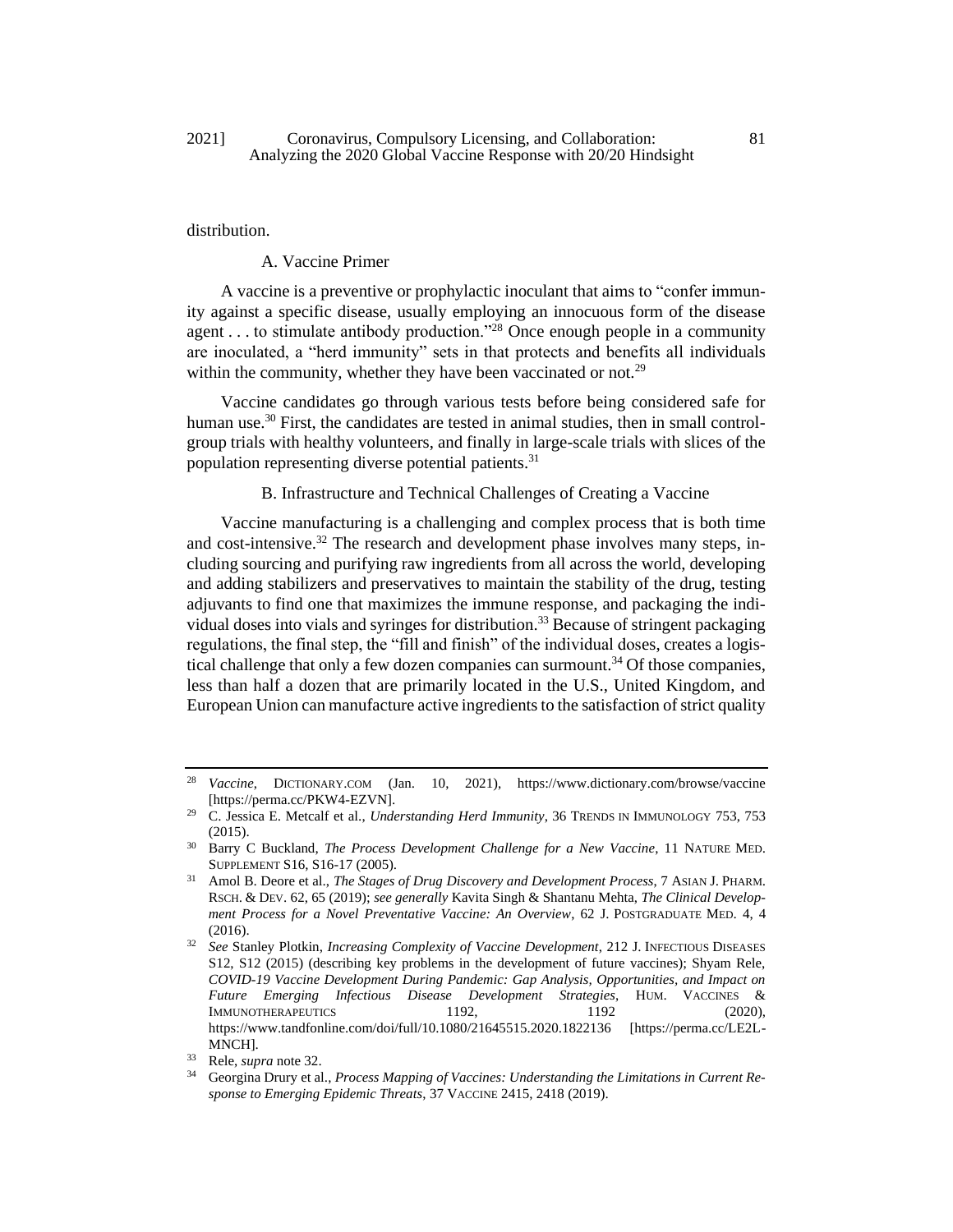<span id="page-8-1"></span><span id="page-8-0"></span>control standards<sup>35</sup> at a scale that can meet the global demand for a particular vac $cine.<sup>36</sup>$ 

This complexity creates a specific problem where subtle changes can affect the safety and effectiveness of the vaccine.<sup>37</sup> Because of these high stakes, regulatory agencies worldwide pay special attention to each pharmaceutical company or manufacturer and the vaccines they create.<sup>38</sup> Every stage of development and production is carefully monitored and tested, and pharmaceutical companies often patent or license each stage of production to protect their investment.<sup>39</sup> These patents on the production stages, known as process patents, are often so numerous and broad that they present smaller vaccine developers with a greater barrier of entry into the manufacturing space than a patent just on the final vaccine composition would.<sup>40</sup> Furthermore, the massive costs of vaccine research and development, paired with the process and product patents, compel pharmaceutical companies to charge elevated prices for the final product; prices that do not always decline when the patents protecting those vaccines expire.<sup>41</sup>

Further complicating the COVID-19 vaccine race is the fact that the leading vaccine candidates are messenger ribonucleic acid ("mRNA") vaccines.<sup>42</sup> mRNA vaccines, and other similar genetic vaccines, combine the immunological properties of a standard protein vaccine with increased the increased cost effectiveness and longterm stability.<sup>43</sup> While this decreases long-term recurring development costs and promises low-cost manufacture, which are essential traits for a developing vaccine that would need to be manufactured by the billions, the major drawback of this technology is that it is still rather novel.<sup>44</sup> Thus, the manufacturing costs of many components of the vaccine are either being produced in small quantities, or at a high cost.<sup>45</sup> These limitations understandably strain COVID-19 vaccine development and production and are felt by consumers who seek inoculation against the virus.

<sup>35</sup> Thomas J. Bollyky & Chad P. Bown, *The Tragedy of Vaccine Nationalism: Only Cooperation Can End the Pandemic*, 99 FOREIGN AFFS. 96, 99 (2020).

<sup>36</sup> Stanley Plotkin et al., *The Complexity and Cost of Vaccine Manufacturing – An Overview*, 35 VACCINE 4064, 4065 (2017).

<sup>37</sup> Plotkin et al., *supra* not[e 36.](#page-8-0)

<sup>38</sup> *Id.*

<sup>39</sup> Julie Milstein & Miloud Kaddar, *Managing the Effect of TRIPS on Availability of Priority Vaccines*, 84 BULL. WORLD HEALTH ORG. 360, 362 (2006).

<sup>40</sup> Plotkin et al., *supra* not[e 36.](#page-8-0)

<sup>41</sup> *See id.* (discussing the challenges associated with developing and processing vaccines)*.* 

<sup>42</sup> Rele, *supra* note 32, at 1124 (stating that eighteen of the most developed vaccines that were undergoing preclinical and clinical testing, including Moderna and Pfizer's, were mRNA vaccines).

<sup>43</sup> *See* Thomas Schlake et al., *Developing mRNA-Vaccine Technologies*, 9 RNA BIOLOGY 1319, 1319 (2012) (providing that mRNA-vaccine technologies have the immunological properties of a standard protein vaccine and are characterized by great flexibility in production and application).

<sup>&</sup>lt;sup>44</sup> *Id.* at 1326.

<sup>45</sup> Norbert Pardi et al., *mRNA Vaccines — A New Era in Vaccinology*, 17 NATURE REVS. DRUG DISCOVERY 261, 273 (2018).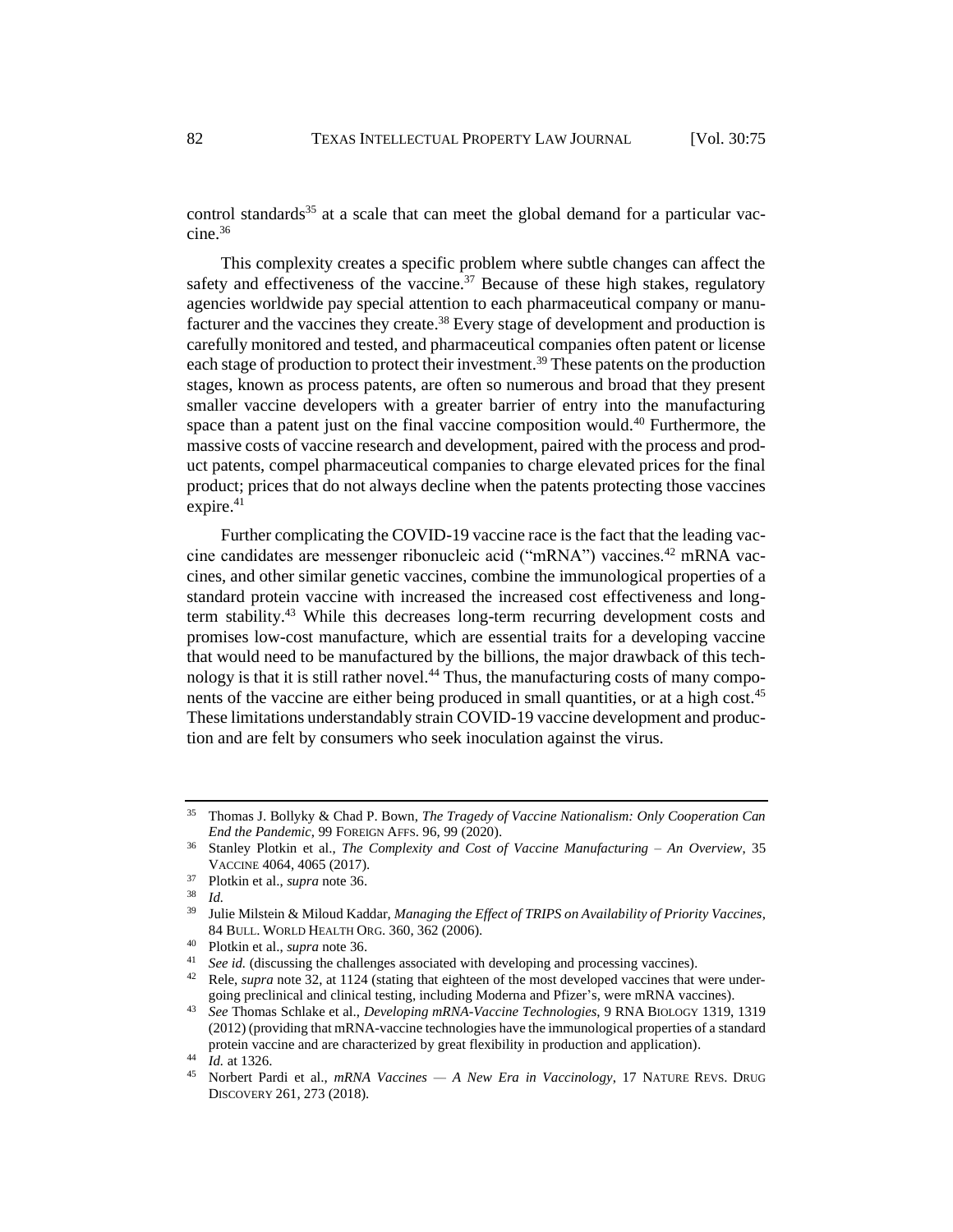# *1. The Conflict Over Components Between Moderna and Arbutus*

This pressure came into the public spotlight in 2019 when Moderna Inc. and Arbutus Biopharma Corporation—two of the largest pharmaceutical companies in North America —went to court over IP rights protecting a vaccine component. mRNA vaccines require a crucial mechanism known as a lipid nanoparticle ("LNP") delivery system, for which the U.S. Patent and Trademark Office ("USPTO") granted Arbutus Biopharma Corporation several patents between 2011 and 2016.<sup>46</sup> Many vaccine developers, including Moderna, rely on LNPs to ensure that the mRNA in their mRNA vaccines is properly administered to develop the required antibodies.<sup>47</sup> Although Moderna licensed an LNP based mRNA delivery technology from a Canadian company called Acuitas, Arbutus was the patent holder, not Acuitas.<sup>48</sup> Arbutus promptly terminated Acuitas' license because Acuitas' sublicense to Moderna was improper and obtained a preliminary injunction against Acuitas in Canada, preventing it from sublicensing the LNP technology to any other entities.<sup>49</sup>

Acuitas and Arbutus settled and stipulated that Acuitas has no further right to the LNP technology.<sup>50</sup> Also included was a stipulation that Moderna only has access to the LNP technology for four non-exclusive vaccine sublicenses for vaccines to target predetermined viral targets.<sup>51</sup> A day earlier, Moderna filed a petition at the USPTO for an *inter partes* review ("IPR") against Arbutus' U.S. Patent No. 9,404,127, which protects an element of the LNP technology.<sup>52</sup> The goal was to try to get the USPTO to invalidate Arbutus' patent. Moderna prevailed, and the Patent Trial and Appeal Board ("PTAB") rendered a Final Written Decision that invalidated all of the patent's claims.<sup>53</sup> Two other IPRs against two of Arbutus's other patents protecting the LNP technology failed partially or completely.<sup>54</sup>

<sup>46</sup> Rele, *supra* note [33,](#page-7-0) at 3; *see also* U.S. Patent No. 8,058,069 (issued Nov. 15, 2011); U.S. Patent No. 9,364,435 (issued Jun. 14, 2016); and U.S. Patent No. 9,404,127 (issued Aug. 2, 2016).

<sup>47</sup> *Moderna Loses Key Patent Challenge*, 38 NATURE BIOTECH. 1009 (2020).

<sup>48</sup> Derek Lowe, *Formulating RNA – and Owning It*, SCI. TRANSLATIONAL MED. (July 24, 2020), https://blogs.sciencemag.org/pipeline/archives/2020/07/24/formulating-rna-and-owning-it [https://perma.cc/LGK5-5EKY].

<sup>49</sup> Nathan Vardi, *Moderna's Mysterious Coronavirus Vaccine Delivery System*, FORBES (July 29, 2020, 7:51 AM), https://www.forbes.com/sites/nathanvardi/2020/07/29/modernas-mysterious-coronavirus-vaccine-delivery-system/?sh=b8a040c62d9c [https://perma.cc/FY37-8H6F].

<sup>50</sup> *Arbutus Settles Litigation, Terminating Acuitas' Rights to LNP Technology*, ARBUTUS BIOPHARMA CORP. (Feb 22, 2018), https://investor.arbutusbio.com/index.php/node/14131/pdf [https://perma.cc/ME66-NXWL].

 $\frac{51}{52}$  *Id.* 

<sup>52</sup> Moderna Therapeutics, Inc. v. Protiva Biotherapeutics Inc., No. IPR2018-00680 (P.T.A.B. Sept. 10, 2019).

 $\frac{53}{54}$  *Id.* 

<sup>54</sup> Moderna Therapeutics, Inc. v. Protiva Biotherapeutics Inc., No. IPR2018-00739 (P.T.A.B. Sept. 11, 2019) (holding that Moderna's second IPR against Arbutus, which challenged U.S. Patent No. 9,364,435, led the PTAB to invalidate some claims and upholding the validity of others); Moderna Therapeutics, Inc., v. Arbutus Biopharma Corp., No. IPR2019-00554 (P.T.A.B. July 23, 2020) (holding that Moderna's third IPR against Arbutus, which challenged U.S. Patent No. 8,058,069, led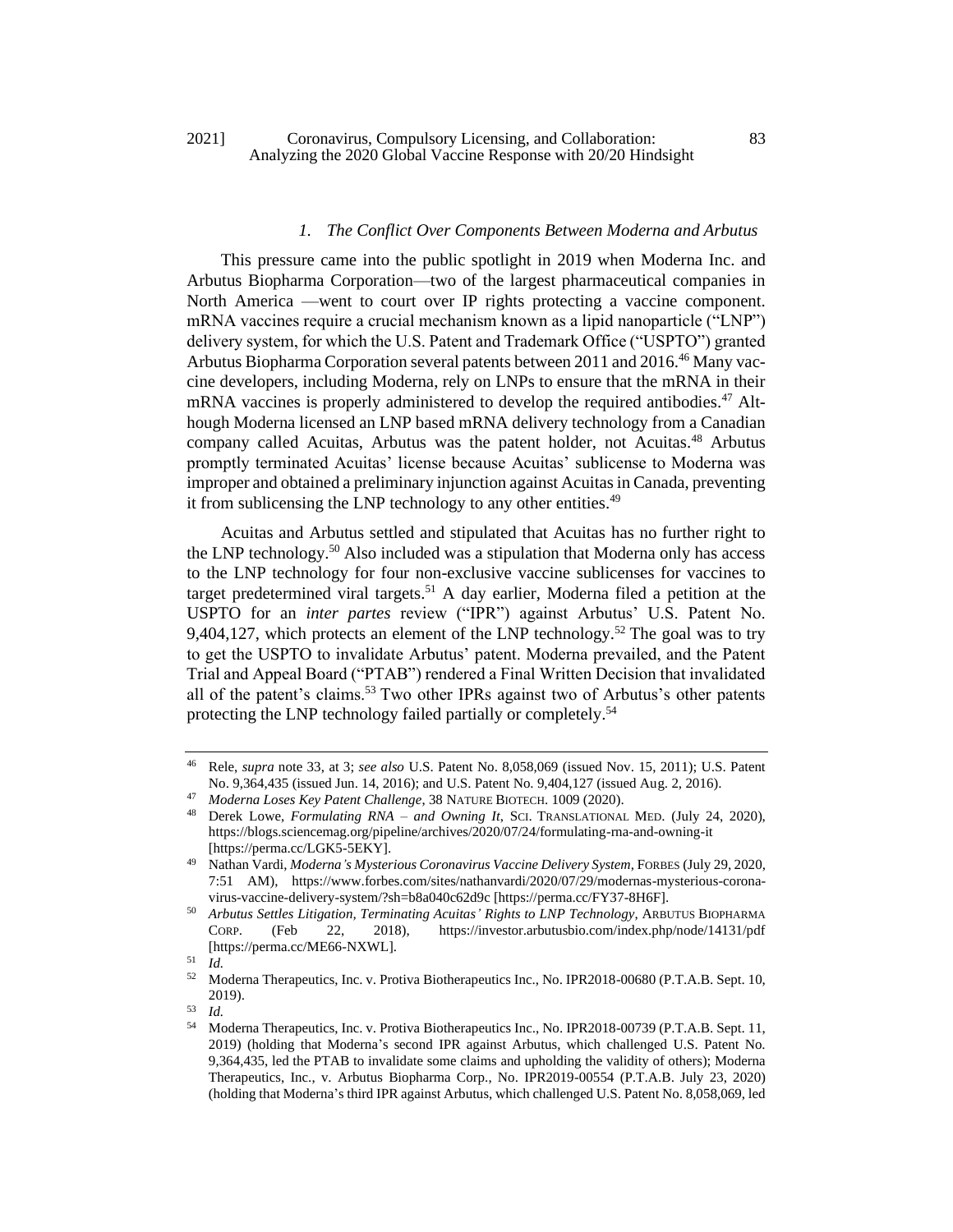## <span id="page-10-0"></span>C. Roadblocks to Domestic and International Vaccine IP Sharing

Moderna and Arbutus's dispute over vaccine components is one example of a roadblock that prevents outright sharing, both in the U.S. and globally. Real property rights in the U.S., especially as they pertain to IP and vaccine development, are a source of constant consternation for lawmakers. Juggling the countervailing interests and goals of vaccine developers and citizens is a tall order, especially when certain situations require that one group be disadvantaged to benefit the other. A 2020 Special 301 Report prepared by the Office of the U.S. Trade Representative underscored the major issues surrounding the intersection of health policy and IP interests.<sup>55</sup> Despite initiatives promoting international collaboration during the COVID-19 crisis, true IP sharing remains to be seen. Nations look to protect their citizens, and pharmaceutical companies look to protect their IP and investment. These prevailing interests often conflict when nations look to pharmaceutical companies for treatment and either want to protect their native pharmaceutical industries or prioritize treatment for their citizens. This dissonance grows stronger when one considers that LMICs and developed nations, at times distinguished based on their Gross National Income ("GNI"),<sup>56</sup> also have conflicting views on priority treatment. Two distinct phenomena have presented significant challenges to global treatment programs during the current pandemic: (1) vaccine nationalism and (2) resistance to the "anti-capitalistic" behaviors that are IP sharing and compulsory licensing.

## *1. The Rise of Vaccine Nationalism*

During difficult times, it is natural human instinct for people to focus inward and prioritize efforts to best help themselves. This is, in effect, a survival mechanism borne out of the fact that humans are not gifted with an automatic method or tool of survival that would save them from having to actively work to preserve their own lives.<sup>57</sup> Vaccine nationalism extends this concept on the international level that occurs when countries seek to obtain preferential treatment for their citizens either by buying new vaccines first or by refusing to sell vaccines or license vaccine technology until their citizens have been served.<sup>58</sup> Not only does this lead to bidding wars where wealthier countries have more leverage to induce vaccine developers to help their citizens first, this also encourages a lack of cooperation and sharing of research and resources.<sup>59</sup> Desperate governments may risk long-term damage to their diplomatic, economic, and strategic interests in exchange for short-term deals for vaccines or their

the PTAB to uphold all twenty-two claims of Arbutus' patent).

<sup>&</sup>lt;sup>55</sup> Robert E. Lighthizer, OFF. OF THE U.S. TRADE REP., 2020 SPECIAL 301 REPORT 36 (2020), https://ustr.gov/sites/default/files/2020\_Special\_301\_Report.pdf [https://perma.cc/7MB4-44KJ].

<sup>56</sup> Espen Beer Prydz & Divyanshi Wadhwa, *Classifying Countries by Income*, WORLD BANK (Sept. 9, 2019), https://datatopics.worldbank.org/world-development-indicators/stories/the-classification-ofcountries-by-income.html [https://perma.cc/2RZX-AQ6Y].

<sup>&</sup>lt;sup>57</sup> AYN RAND, THE VIRTUE OF SELFISHNESS, at 6 (1961) (ebook).

<sup>58</sup> Bollyky & Bown, *supra* note [35,](#page-8-1) at 96–97.

<sup>59</sup> *Global Governance for COVID-19 Vaccines*, 395 LANCET 1751, 1751 (2020).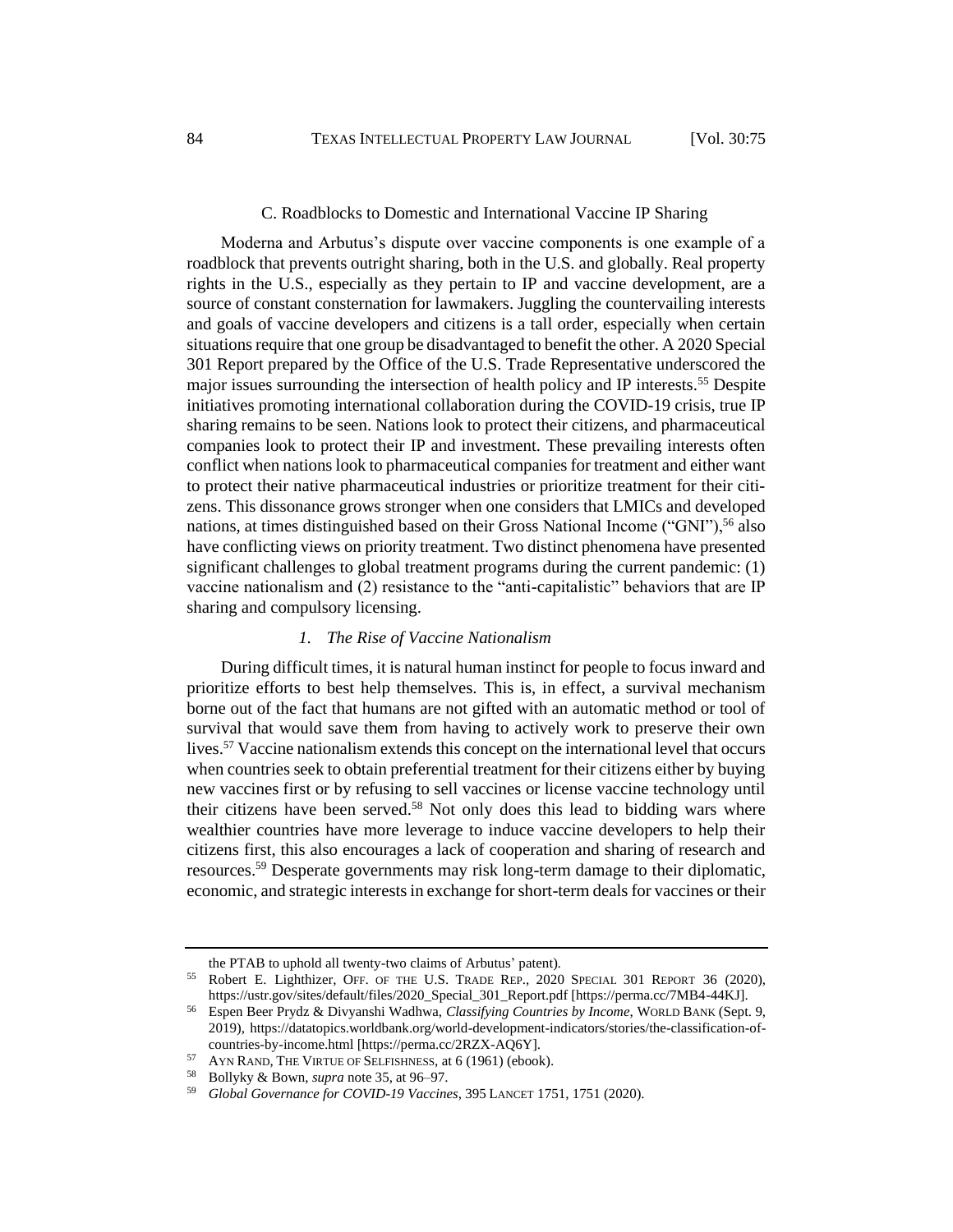## 2021] Coronavirus, Compulsory Licensing, and Collaboration: 85 Analyzing the 2020 Global Vaccine Response with 20/20 Hindsight

# technology.<sup>60</sup>

World leaders such as French President Emmanuel Macron, UN Secretary-General António Guterres, and Chinese President Xi Jinping have tried to combat this instinct by calling vaccines global public goods that are a resource that should be available to all people regardless of nationality.<sup>61</sup> In November 2020, the G-20 signatory countries recognized "extensive immunization as a global public good," and reaffirmed their resolution to "ensure affordable and equitable access [of the vaccine] for all people."<sup>62</sup> Although they have expressed intentions of ensuring that the stock and use of vaccines in any one country would not interfere with its use in another, initial supply compared to the global demand show that view to be idealistic.<sup>63</sup> Earlier that year, the CEO of Sanofi—one of the world's largest pharmaceutical companies stated that the U.S. should have the right to the largest pre-order of its COVID-19 vaccine because it contributed significant funding for research.<sup>64</sup> It only reversed that position in the face of worldwide condemnation and criticism.<sup>65</sup> A short while later, in March 2021, Italy blocked the export of 250,000 AstraZeneca doses to Australia, citing a need to vaccinate citizens in-country first.<sup>66</sup> The European Commission, at Australia's request, investigated the situation and backed Italy amid growing concerns that European-based pharmaceutical companies were helping countries outside the bloc without first properly addressing Europe's needs.<sup>67</sup>

Unsurprising as the desire to receive preferential treatment for vaccine distribution is, it is increasingly detrimental to global stability, economic growth, and

<sup>60</sup> Bollyky & Bown, *supra* note [35,](#page-8-1) at 97.

<sup>61</sup> Anna Marie Merlo, *Macron to WHO: 'The Vaccine is a Global Public Good*', IL MANIFESTO (May 20, 2020), https://global.ilmanifesto.it/macron-to-who-the-vaccine-is-a-global-public-good/ [https://perma.cc/A46B-27ZJ]; Corinne Gretler, *Xi Vows China Will Share Vaccine and Gives WHO Full Backing*, BLOOMBERG (May 18, 2020, 6:00 AM), https://www.bloomberg.com/news/articles/2020-05-18/china-s-virus-vaccine-will-be-global-public-good-xi-says [https://perma.cc/X32R-KU4N]; *UN Chief: COVID-19 Vaccine Must Be Affordable and Available to All*, UN NEws (Sept. 16, 2020), https://news.un.org/en/story/2020/09/1072522 [https://perma.cc/5RLU-BRS4].

<sup>62</sup> Raya Jalabi et al., *G20 Leaders Seek to Help Poorest Nations in Post-COVID World*, REUTERS (Nov. 21, 2020, 8:43 AM), https://www.reuters.com/article/uk-g20-saudi-idUSKBN2810JD [https://perma.cc/43WE-TWLQ].

<sup>63</sup> Bollyky & Bown, *supra* note [35,](#page-8-1) at 98.

<sup>64</sup> James Patton et al., *U.S. Likely to Get Sanofi Vaccine First if It Succeeds*, BLOOMBERG (May 13, 2020, 4:34 PM), https://www.bloomberg.com/news/articles/2020-05-13/u-s-to-get-sanofi-covidvaccine-first-if-it-succeeds-ceo-says [https://perma.cc/7ZP2-HGSC].

<sup>65</sup> James McAuley, *France Angered by Suggestion U.S. Would Get First Access to Coronavirus Vaccine by French Pharma Company Sanofi*, WASHINGTON POST (May 14, 2020, 2:13 PM), https://www.washingtonpost.com/world/europe/coronavirus-vaccine-sanofi/2020/05/14/821c7c12- 95e2-11ea-87a3-22d324235636\_story.html [https://perma.cc/FG35-4QR5].

<sup>66</sup> Colin Packham et al., *Australia Asks EU to Review Block of AstraZeneca Vaccine*, REUTERS (Mar. 4, 2021, 9:42 PM), https://www.reuters.com/article/us-health-coronavirus-australia/australia-askseuropean-commission-to-review-italys-vaccine-block-idUSKCN2AX07H [https://perma.cc/U2MW-4A9V].

 $67$  *Id.*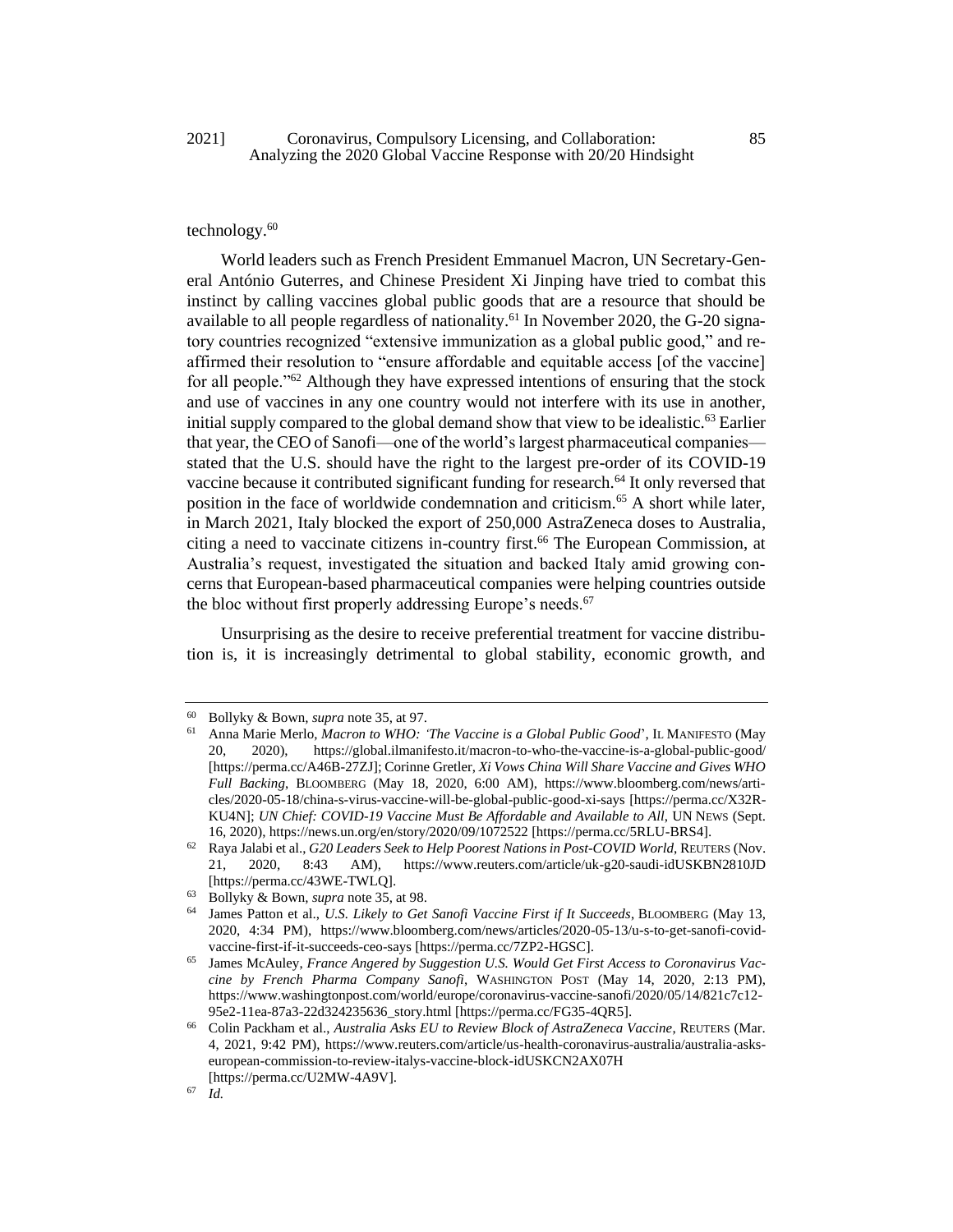stability.<sup>68</sup> IP stability and international collaboration that guarantees a rapid global vaccine rollout might alleviate pressures from competitive practices and increase public trust in vaccines.

# <span id="page-12-0"></span>*2. Resistance to Compulsory Licensing Due to the Conception that Such Provisions are Incompatible with Capitalist Economies*

The other major roadblock to IP sharing is the interplay between compulsory licensing (or IP sharing) and capitalism. In the U.S. and other capitalist economies, pharmaceutical R&D is mainly funded and carried out by the private sector. It comes as no surprise that the focus is on profitability, which can be achieved through treatments that heal maladies affecting more people and service more customers. As a result, vaccine development for diseases that mainly affect people who lack the financial ability to pay for costly medications is often put on hold in favor of medicines that target people who can afford the costly medications. Over the past two decades, there has been little to no private-sector research into diseases that run rampant in LMICs, such as onchocerciasis, leishmaniasis, and schistosomiasis.<sup>69</sup> Many of those infected by these "neglected infectious diseases" cannot afford to pay hundreds, let alone thousands, of dollars for a name-brand patented drug.<sup>70</sup> Even though these diseases cause epidemics that affect millions more people than COVID-19, pharmaceutical companies do not consider curing them profitable enough to warrant research.<sup>71</sup>

<sup>68</sup> Marco Hafner et al., *The Global Economic Cost of COVID-19 Vaccine Nationalism* 1 (RAND Corp., Research Brief No. RB-A769-1, 2020), https://doi.org/10.7249/RBA769-1. The research brief concluded that:

<sup>(1)</sup> vaccine nationalism could cost the global economy up to \$1.2 trillion a year in GDP;

<sup>(2)</sup> as long as there is no vaccine against the disease, the global cost associated with COVID-19 and its economic impact could be \$3.4 trillion a year;

<sup>(3)</sup> if the poorest countries cannot access vaccines, the world could still lose between \$60 billion and \$340 billion a year in GDP; and

<sup>(4)</sup> for every \$1 spent on supplying poorer countries with vaccines, high-income countries would get back about \$4.80.

<sup>69</sup> *See generally* Germán Velásquez, *Trade Agreements, Intellectual Property and Access to Medicines: An Introduction*, *in* INTELLECTUAL PROPERTY AND ACCESS TO MEDICINES: PAPERS AND PERSPECTIVES, WORLD HEALTH ORG. 1 (2010) (discussing the lack of research and the widening gap on health care inaccessibility); *see also Neglected Tropical Diseases*, CTRS. FOR DISEASE CONTROL & PREVENTION (last visited Feb. 21, 2021), https://www.cdc.gov/globalhealth/ntd/diseases/index.html. The three diseases listed, along with fourteen others are known as neglected tropical diseases ("NTDs") because of the lack of treatment available because of unfavorable cost-benefit analyses. The CDC estimates that six NTDs could be controlled or eliminated through targeted vaccine programs.

<sup>70</sup> *See Neglected Infectious Diseases, Leishmaniasis*, PAN AM. HEALTH ORG. & WORLD HEALTH ORG. (Feb. 21, 2021), https://www.paho.org/hq/dmdocuments/2017/2017-cha-leishmaniasis-factsheetwork.pdf (discussing Leishmaniasis as a one of the top neglected infectious diseases that result in thousands of deaths each year).

<sup>71</sup> *Id.*; *see also* Jens Aagard-Hansen & Claire Lise Chaignat, *Neglected Tropical Diseases: Equity and Social Determinants*, *in* EQUITY, SOCIAL DETERMINANTS AND PUBLIC HEALTH PROGRAMMES 135, 136, 148–50 (Erik Blas & Anand Sivasankara Kurup eds., 2010) (discussing the cyclical nature of poverty in relation to NTDs and the need for greater subsidization of costs).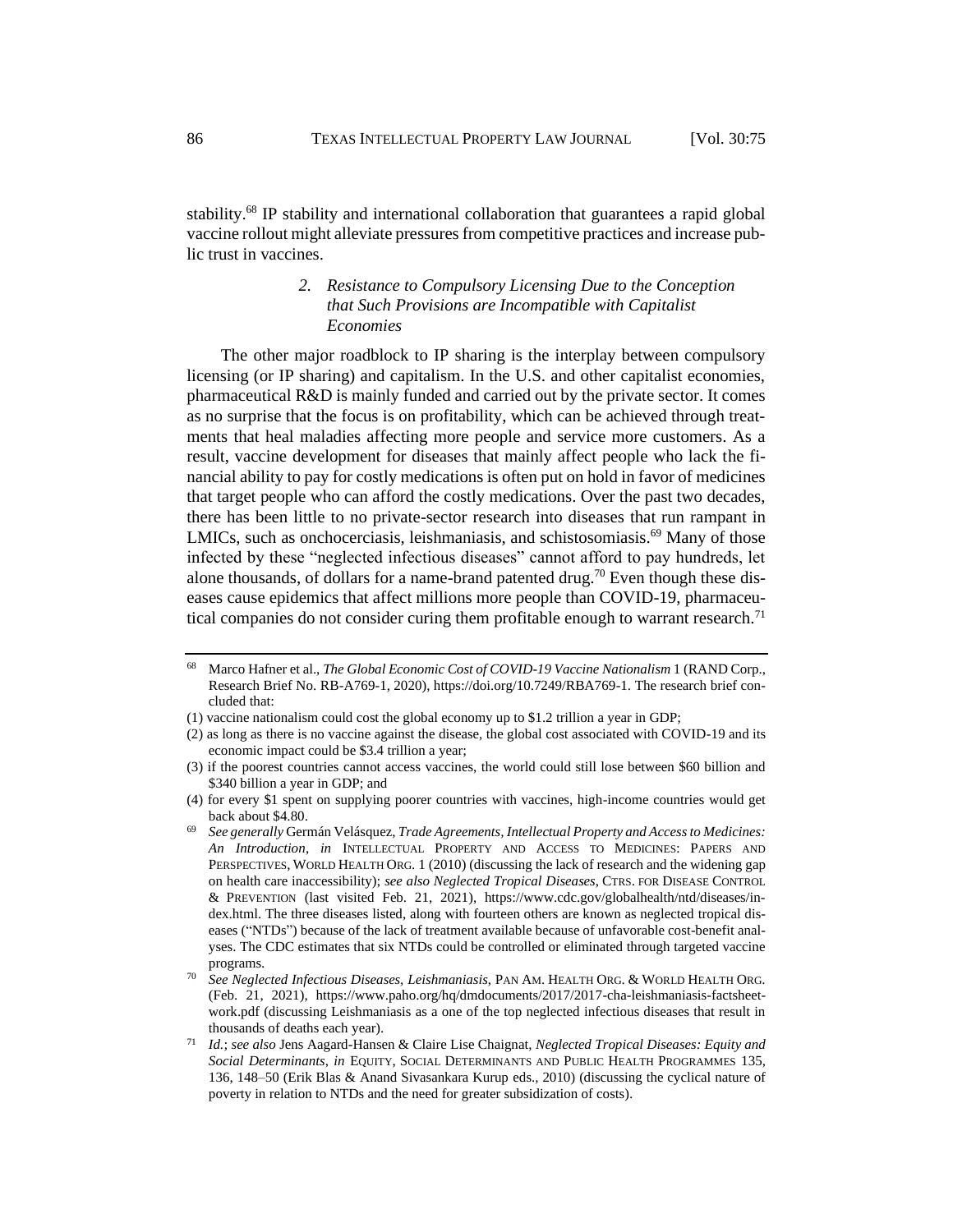In light of this capitalistic pragmatism, it is understandable that American pharmaceutical companies would balk at compulsory licensing provisions and decry them as anti-competitive and anti-capitalistic.

Additionally, IP rights encourage the development of new medicines and provide the stability necessary to innovate without fear of wrongful takings.<sup>72</sup> Such bedrock protections often make one wary of abridging those rights, no matter the emergency.

The dire circumstances of the COVID-19 pandemic encouraged many U.S. lawmakers to consider those risks. In a February 2020 letter, forty-six members of Congress implored former President Donald J. Trump to use every tool at his disposal to ensure that vaccines were accessible and affordable.<sup>73</sup> Notably, this letter requested that the President deny private manufacturers exclusive licenses to COVID-19 vaccine or treatment IP, and that he authorize the Department of Health and Human Services ("HHS") to step in if a manufacturer priced the byproducts of that innovation unreasonably.<sup>74</sup> These entreaties, and every other since then have met with no success and no federally mandated licenses.

Balancing capitalist principles, Constitutional rights, and global health needs to develop an equitable solution is a concept that will be further explored in Part IV.

## **III. Existing Initiatives**

IP licensing is not a novel concept. Lawmakers in the U.S. and worldwide have developed a variety of licensing frameworks that grant rights-holders varying levels of control over their IP and the rights they grant licensees. Legal experts categorize licenses into two categories—non-voluntary and voluntary licenses—based on a rights-holder's control over the license.

<span id="page-13-0"></span>Non-voluntary licenses, sometimes referred to as compulsory licenses, allow rights-holders the least control over the terms of the license.<sup>75</sup> Rights-holders cannot usually control who the IP is licensed to, nor can they generally set the terms of the license.<sup>76</sup> Given the extent to which non-voluntary licenses abrogate a rights-holder's

<sup>72</sup> U.S. CONST. amend.V. "No person shall be . . . deprived of life, liberty , or property, without due process of law; nor shall private property be taken for public use, without just compensation."

U.S. Const. amend. XIV, § 1. "No State shall make or enforce any law which shall abridge the privileges or immunities of citizens of the United States; nor shall any State deprive any person of life, liberty, or property, without due process of law . . ."

<sup>73</sup> Letter from Jan Schakowsky, Senator, et al. to President Trump (Feb. 20, 2020), http://freepdfhosting.com/20bf1d75af.pdf.

<sup>74</sup> *Id.* at 1.

<sup>75</sup> Mark W. Lauroesch, *General Compulsory Patent Licensing in the United States: Good in Theory, But Not Necessary in Practice*, 6 SANTA CLARA HIGH TECH. L.J. 41, 41, 48 (1990).

<sup>76</sup> *See* Gianna Julian-Arnold, *International Compulsory Licensing: The Rationales and the Reality*, 33 IDEA 349, 350–54 (1993) (discussing various legal schemes where compulsory licensing takes place).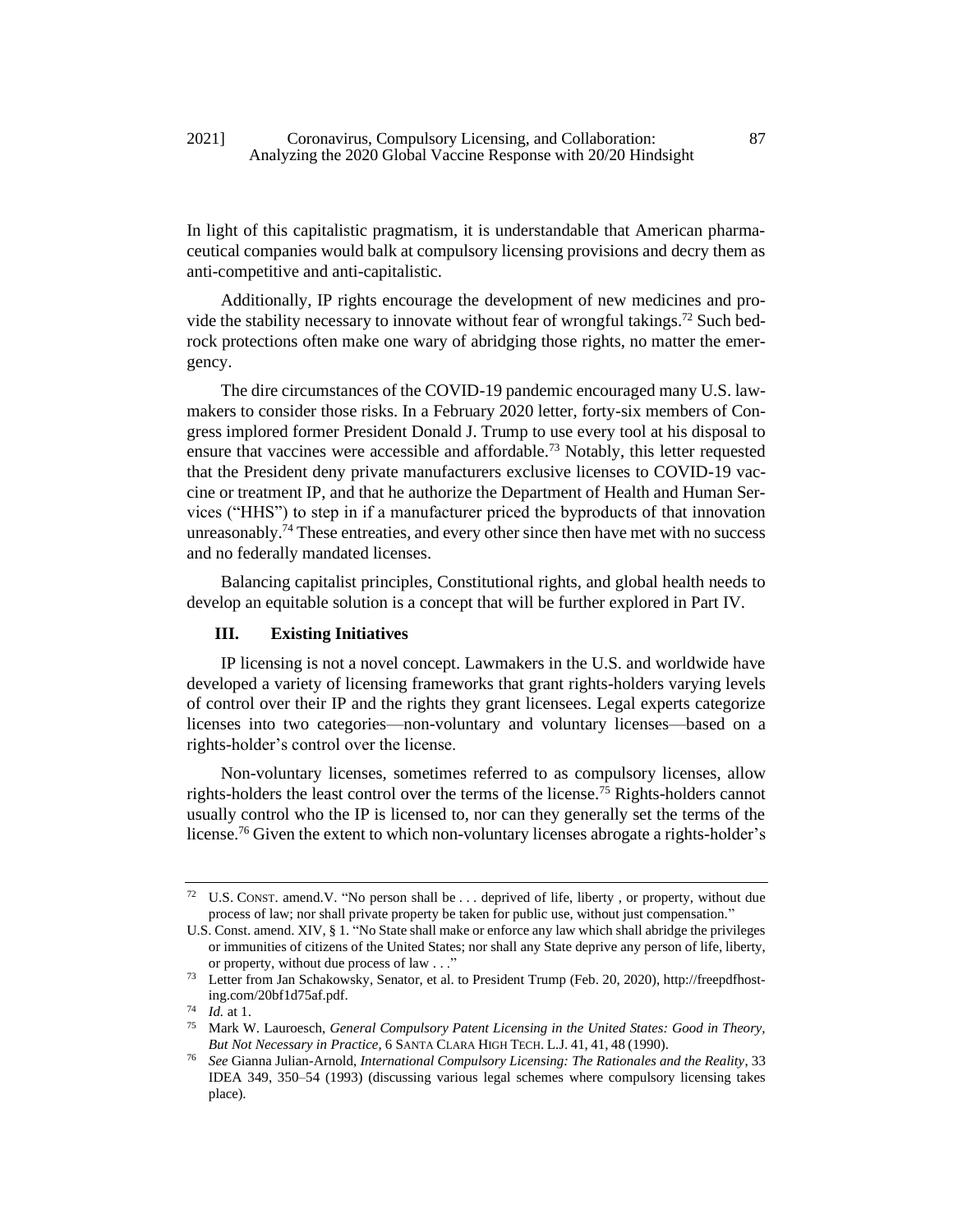property rights, they are almost exclusively issued by governments and find legal justification in the State's federal legislation.<sup>77</sup>

Voluntary licenses, on the other hand, are a form of contract between a rightsholder and a pharmaceutical company, which authorizes the licensee to produce the patented technology within certain parameters and conditions.<sup>78</sup> As the International Federation of Pharmaceutical Manufacturers & Associations notes,

[t]he license usually sets quality requirements and defines the markets in which the licensee can sell the product . . . [and] can be tailored to account for many factors, including the nature of the epidemic/disease, social factors, economic considerations, and the capacity of the licensee to meet and maintain quality standards for the product.<sup>79</sup>

Rights-holders can also use voluntary licenses to define a remuneration plan, such as a royalty, which the licensee would pay to continue to use the IP. $80$ 

This Part will analyze existing non-voluntary and voluntary licensing schemes in effect in the U.S. and abroad as well as their applications thus far to the COVID-19 pandemic. These schemes range from federal legislation to independent initiatives aimed at incentivizing IP sharing.

## A. Non-Voluntary Licensing (Compulsory Licensing)

Compulsory licensing is one of the most powerful tools a government can use to increase production and distribution of a product when needed and demand outstrips supply—such as during a public emergency. Governments generally authorize compulsory licenses when a patentee exhibits disagreeable behavior, such as anticompetitive or uncooperative inhibitory practices, during a time of public need.<sup>81</sup> By forcing the patentee to license the patent to the government, a license acts as an "unwilling contract between a willing buyer and an unwilling seller imposed and enforced by the state," which can affect market exclusivity directly and market price indirectly.<sup>82</sup> Compulsory licenses generally authorize the willing buyer to manufacture, use, or distribute the patented invention without the unwilling seller's consent.<sup>83</sup>

*See id.* (discussing the relationship between the state and the inventory)

<sup>78</sup> *Voluntary Licenses and Non-Assert Declarations*, INT'L FED'N OF PHARM. MFRS. & ASS'NS (July 28, 2010), https://www.ifpma.org/resource-centre/voluntary-licenses-and-non-assert-declarations/ [https://perma.cc/85SB-JAAM].

 $79$  *Id.* 

<sup>80</sup> *Voluntary Licenses and Access to Medicines*, MÉDECINS SANS FRONTIÈRES 6, 11 (Oct. 2020), https://msfaccess.org/sites/default/files/2020-10/IP\_VoluntaryLicenses\_fullbrief\_Oct2020\_ENG.pdf [https://perma.cc/Y743-QQHK].

<sup>81</sup> Julian-Arnold, *supra* note [76,](#page-13-0) at 350–54.

<sup>82</sup> Srividhya Ragavan, *The Jekyll and Hyde Story of International Trade: The Supreme Court in PhRMA v. Walsh and the TRIPS Agreement,* 38 U. RICH. L. REV. 777, 782 (2004) (quoting Paul K. Gorecki, *Regulating the Price of Prescription Drugs in Canada: Compulsory Licensing, Product Selection, and Government Reimbursement Programmes* (Economic Council of Canada 1981)).

<sup>83</sup> *Id.* at 782–83.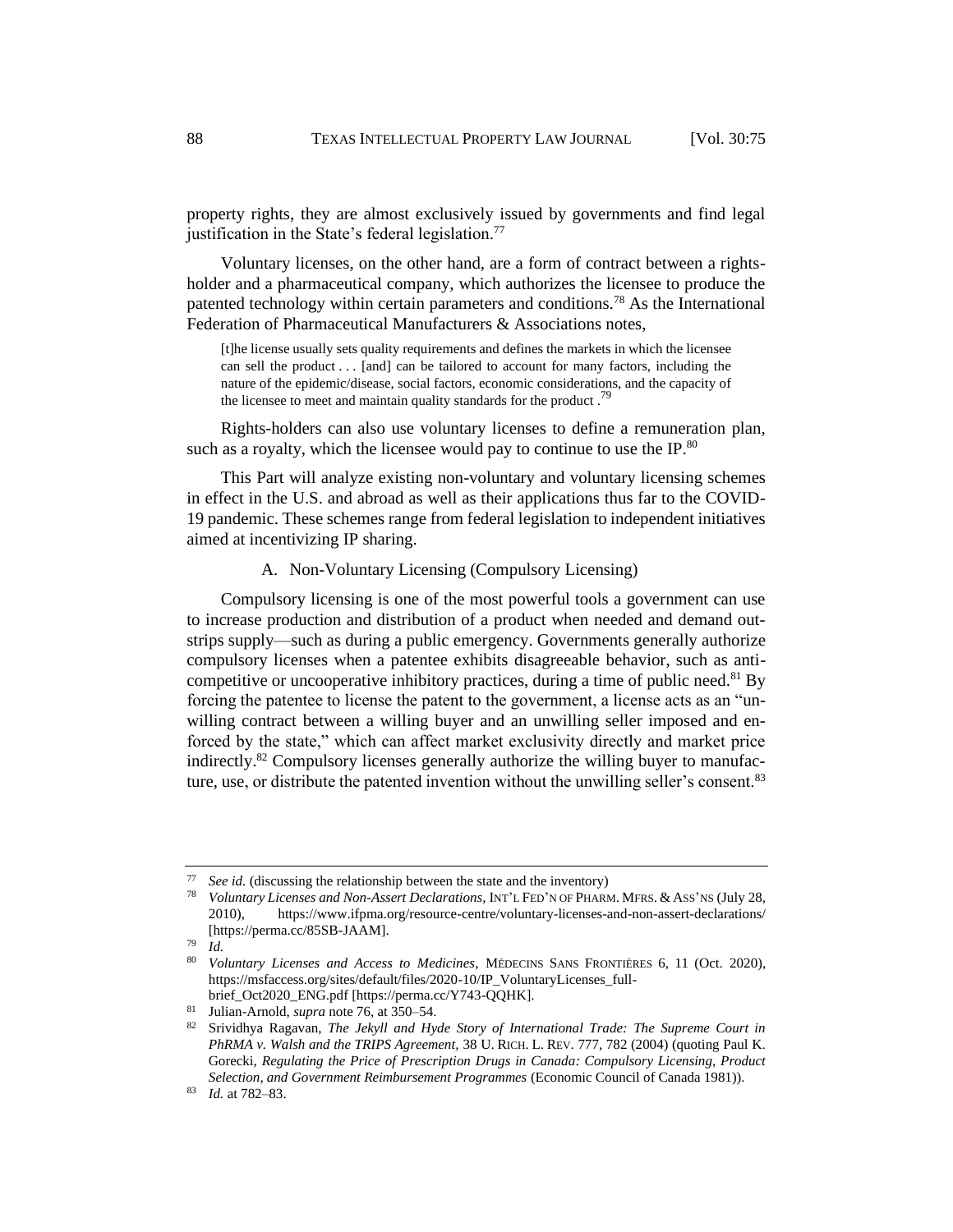## 2021] Coronavirus, Compulsory Licensing, and Collaboration: 89 Analyzing the 2020 Global Vaccine Response with 20/20 Hindsight

## *1. Relevant U.S. IP Legislation Affecting Pharmaceuticals*

The U.S., likely due to its strong regard for property rights and its desire for a clear delineation of government power, has one of the most robust and well-defined compulsory licensing schemes. Two provisions allow the federal government to issue a compulsory license: 28 U.S.C. § 1498 and 35 U.S.C. §§ 200–212, also known as the Bayh-Dole Act.

## a. 28 U.S.C. § 1498

<span id="page-15-0"></span>Of the two, 28 U.S.C. § 1498 is the broadest and grants the government the greatest powers over domestic IP. $84$  Originally conceived in 1910 with wartime urgency in mind, the statute grants the U.S. Government, as a function of its sovereign immunity, the absolute right to practice any U.S. patent without fear of an injunction.<sup>85</sup> Congress intentionally gave the government such sweeping authority "to stimulate contractors to furnish what was needed for the War, without fear of becoming liable themselves to inventors or the owners or assignees of patents."<sup>86</sup> This purpose was manifested in a 1918 amendment to the 1910 Act, per which the only recourse available to an infringed patent owner is to sue the U.S. in the U.S. Court of Federal Claims.<sup>87</sup> However, even if they were to do so,  $\S$  1498 only entitles them to the recovery of reasonable and entire compensation for the infringing use.<sup>88</sup>

The statute's strength comes from the eminent domain aspects, which allow the government to expropriate IP without fear of injunctions that might halt development at a critical juncture. Congress originally drafted § 1498 under the lens of dealing with recalcitrant patent holders in a time of war, where speed is essential to ensuring an adequate response. Certain distinct parallels, including that need for a rapid response, can be drawn between a war and other major crises, such as a public health emergency. This is particularly important in a situation like a global pandemic, where the federal research collective needs to move fast to control the outbreak by developing and rolling out vaccines without worrying about getting bogged down in the judicial system.

<sup>84</sup> Act of June 25, 1910, Pub. L. No. 61-305, 36 Stat. 851 (1910); *see also* Zoltek Corp. v. U.S., 442 F.3d 1345, 1368–69 (2006) (discussing the Act of 1910 as a precursor to § 1498 and the purpose of the Act).

<sup>85</sup> Richmond Screw v. United States, 275 U.S. 331, 345 (1928); David S. Bloch, *Alternatives to Marchin Rights*, 18 VAND. J. ENT. & TECH. L. 247, 261 (2016).

<sup>86</sup> *Richmond Screw*, 275 U.S. at 345.<br>87 Act of July 1, 1018 Pub J. No.

<sup>87</sup> Act of July 1, 1918, Pub. L. No. 65-182, 40 Stat. 704, 705; ); *see also Zoltek Corp.*, 442 F.3d at 1369–70 (discussing the 1918 amendment to the 1910 Patent Act to not only state that a suit against the United States in the Court of Federal Claims is the only recourse, but also stating that compensation is to be the only recovery granted. This amendment was later incorporated into 28 U.S.C. §1498(a) when the act was re-codified by the Act of June 24, 1948, Pub. L. No. 80-773, 62 Stat. 869, 941 (1948)).

<sup>88</sup> 28 U.S.C. §1498(a).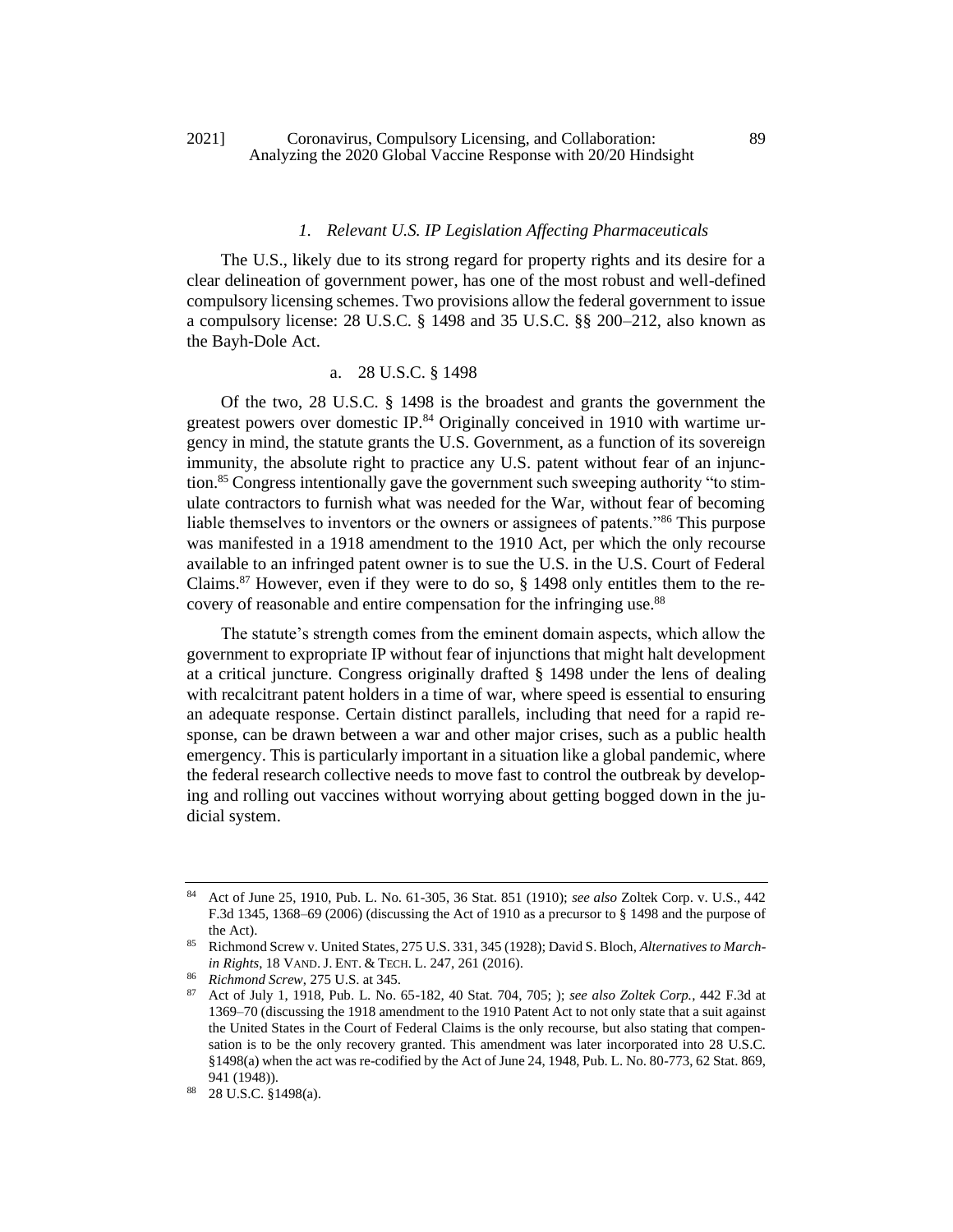#### b. The Bayh-Dole Act of 1980 and 35 U.S.C. § 203

The Bayh-Dole Act of 1980<sup>89</sup> also contains compulsory licensing provisions and was a retroactive attempt by Congress to address a decline in American innovation.<sup>90</sup> With new patent filings going down year after year, Congress was concerned that rapidly decreasing domestic technological innovation would put the U.S. behind foreign competitors.<sup>91</sup> West Germany and Japan, in particular, were going through innovation booms that concerned legislators considering their industrial might and the power they brought to bear in the previous World War.<sup>92</sup> Congress was also concerned that recent scientific breakthroughs were not being developed and commercialized properly.<sup>93</sup> This was because the majority of the scientific research was either funded or conducted by the federal government.<sup>94</sup> Congress wished for the federal government to have the ability to leverage the results of the research it funded in actionable ways that improved the country while still incentivizing innovation in the public and private sector.<sup>95</sup> The Bayh-Dole Act was Congress's attempt to encourage research and capitalize on developments made with access to federal funds.<sup>96</sup> Through it, the federal government retains a "nonexclusive, nontransferable, irrevocable, paid-up license to practice or have practiced for or on behalf of the U.S. any subject invention throughout the world  $\dots$ ."<sup>97</sup>

35 U.S.C. § 203 codifies the march-in rights conferred by the Bayh-Dole Act and applies it to patented inventions developed using government funding.<sup>98</sup> These rights allow the government to require that the contractor, assignee, or exclusive assignee (collectively "rights holder") of such a patent grant a "nonexclusive, partially exclusive, or exclusive license" to a "responsible applicant or applicants upon terms that are reasonable under the circumstances  $\dots$   $\cdot$   $\cdot$ <sup>99</sup>. The Act also allowed the government to grant the license itself if the contractor, assignee, or exclusive assignee refuses as long as one of four conditions are met.<sup>100</sup> It explicitly carved out health and

<sup>89</sup> Patent and Trademark Amendments (Bayh-Dole) Act, 35 U.S.C.  $\S$  200–212 (1980).<br>90 126 CoNG REG 29 897 (1980).

 $^{90}$  126 Cong. Rec. 29,897 (1980).

 $\frac{91}{92}$  *Id.* 

 $\frac{92}{93}$  *Id.* 

<sup>93</sup> 126 CONG. REC. 29,896 (1980). *See also* U.S. GEN. ACCOUNTING OFFICE, TECHNOLOGY TRANSFER: ADMINISTRATION OF THE BAYH-DOLE ACT BY RESEARCH UNIVERSITIES 3 (1998) ("The purpose of this act was to reform U.S. patent policy related to government-sponsored research. At the time, fewer than 5 percent of the 28,000 patents being held by federal agencies had been licensed . . . .").

<sup>&</sup>lt;sup>94</sup> 126 CONG. REC. 29,898 (1980).

<sup>95</sup> *Id.* 

<sup>96</sup> U.S. GEN. ACCOUNTING OFFICE, TECHNOLOGY TRANSFER: ADMINISTRATION OF THE BAYH-DOLE ACT BY RESEARCH UNIVERSITIES 3 (1998).

 $^{97}$  35 U.S.C. § 202(c)(4).<br>  $^{98}$  35 U.S.C. § 203

 $^{98}$  35 U.S.C. § 203.

<sup>99</sup> 35 U.S.C. § 203(a).

<sup>100</sup> 35 U.S.C. § 203(a)(1)–(4). § 203 provides these four conditions, any one of which permits the government to issue a license:

<sup>(1)</sup> action is necessary because the contractor or assignee has not taken, or is not expected to take within a reasonable time, effective steps to achieve practical application of the subject invention in such field of use;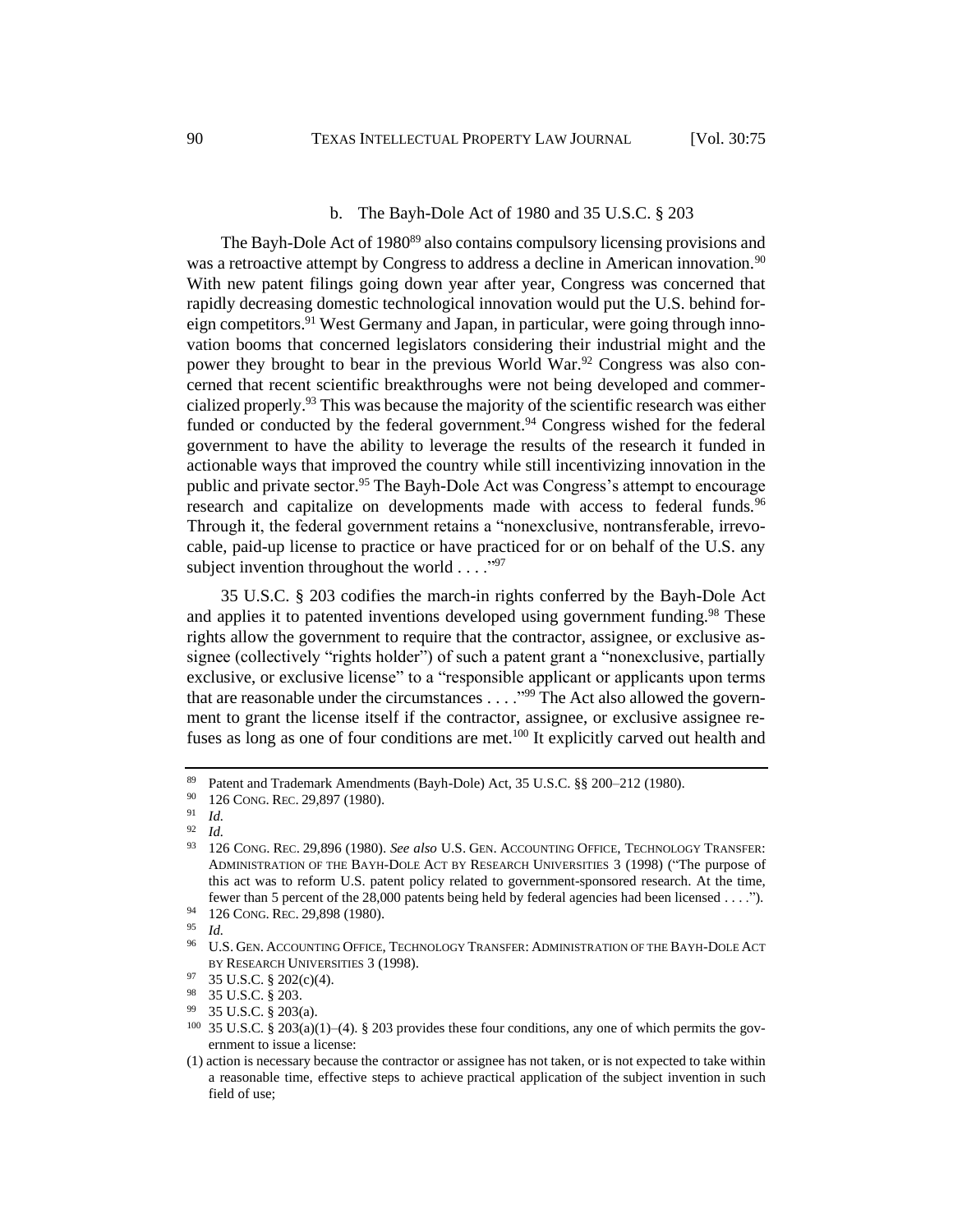safety provisions that allowed for licensing, which although relevant to many types of inventions, is of particular relevance based on its coverage of pharmaceuticals.<sup>101</sup>

It is important to note several distinctions between the Bayh-Dole Act and 28 U.S.C. § 1498 to show the overlap between the two. Although both laws allow the rights holder to appeal to the Court of Federal Claims,<sup>102</sup> unlike for an issuance under § 1498, which cannot be halted, the Court of Federal Claims can affirm, reverse, remand, or modify a government's license granted under the Bayh-Dole Act.<sup>103</sup> For cases in which march-in rights are asserted on the grounds of  $\S 203 (1)$  or  $(3)^{104}$ , that power may not be exercised until the rights holder has exhausted all available appeals or petitions.<sup>105</sup> Additionally, the "terms that are reasonable" language of  $\S 203$  implies a royalty to the original rights holder, which § 1498 does not grant when the government leverages a patent.<sup>106</sup> A rights holder whose patent was exercised under  $\S$  1498 may only seek compensation.<sup>107</sup> Finally,  $\S 203$ 's march-in rights may only be used on patents developed using government funding, while § 1498(a) has a broader coverage and applies to all U.S. patents.<sup>108</sup> These differences between  $\S$  1498 and the Bayh-Dole Act give the federal government flexibility in approaching a potential compulsory licensing situation.

# c. Historical Pandemics in the U.S. and the Attempts to License IP

Although Congress conceived two pieces of legislation that allowed the government to use patents when needed, they have seen little to no use. The federal government only threatened to invoke § 1498 for a pharmaceutical patent once.<sup>109</sup> The Bayh-Dole Act has never been used, despite at least six petitions to do so since its enactment in 1980.<sup>110</sup> In each of those situations, the National Institute of Health ("NIH") declined to exercise the march in rights against the patent holders. For three of the petitions, *In re Norvir I*, *In re Xalatan*, and *In re Norvir II*, the NIH stated that the Bayh-Dole Act does not allow agencies to control drug prices if the drugs are widely

<sup>(2)</sup> action is necessary to alleviate health or safety needs which are not reasonably satisfied by the contractor, assignee, or their licensees;

<sup>(3)</sup> action is necessary to meet requirements for public use specified by Federal regulations and such requirements are not reasonably satisfied by the contractor, assignee, or licensees; or

<sup>(4)</sup> action is necessary because the agreement required by section 204 has not been obtained or waived or because a licensee of the exclusive right to use or sell any subject invention in the United States is in breach of its agreement obtained pursuant to section 204.

<sup>101</sup> 35 U.S.C. § 203(a)(2).

<sup>102</sup> 28 U.S.C § 1498(a); 35 U.S.C. § 203(b).

<sup>103</sup> 28 U.S.C § 1498(a); 35 U.S.C. § 203(b).

<sup>104</sup> 35 U.S.C. § 203(a)(1), (3).

<sup>105</sup> 35 U.S.C. § 203(b).

<sup>106</sup> 35 U.S.C. § 203(a); 28 U.S.C § 1498(a).

<sup>107</sup> 28 U.S.C. §1498(a).

<sup>108</sup> 35 U.S.C. § 203(a); 28 U.S.C § 1498(a).

<sup>109</sup> *See infra* Part III.A.1.c.ii.

<sup>110</sup> JOHN R. THOMAS, MARCH-IN RIGHTS UNDER THE BAYH-DOLE ACT 8 (Cong. Research. Serv. 2016).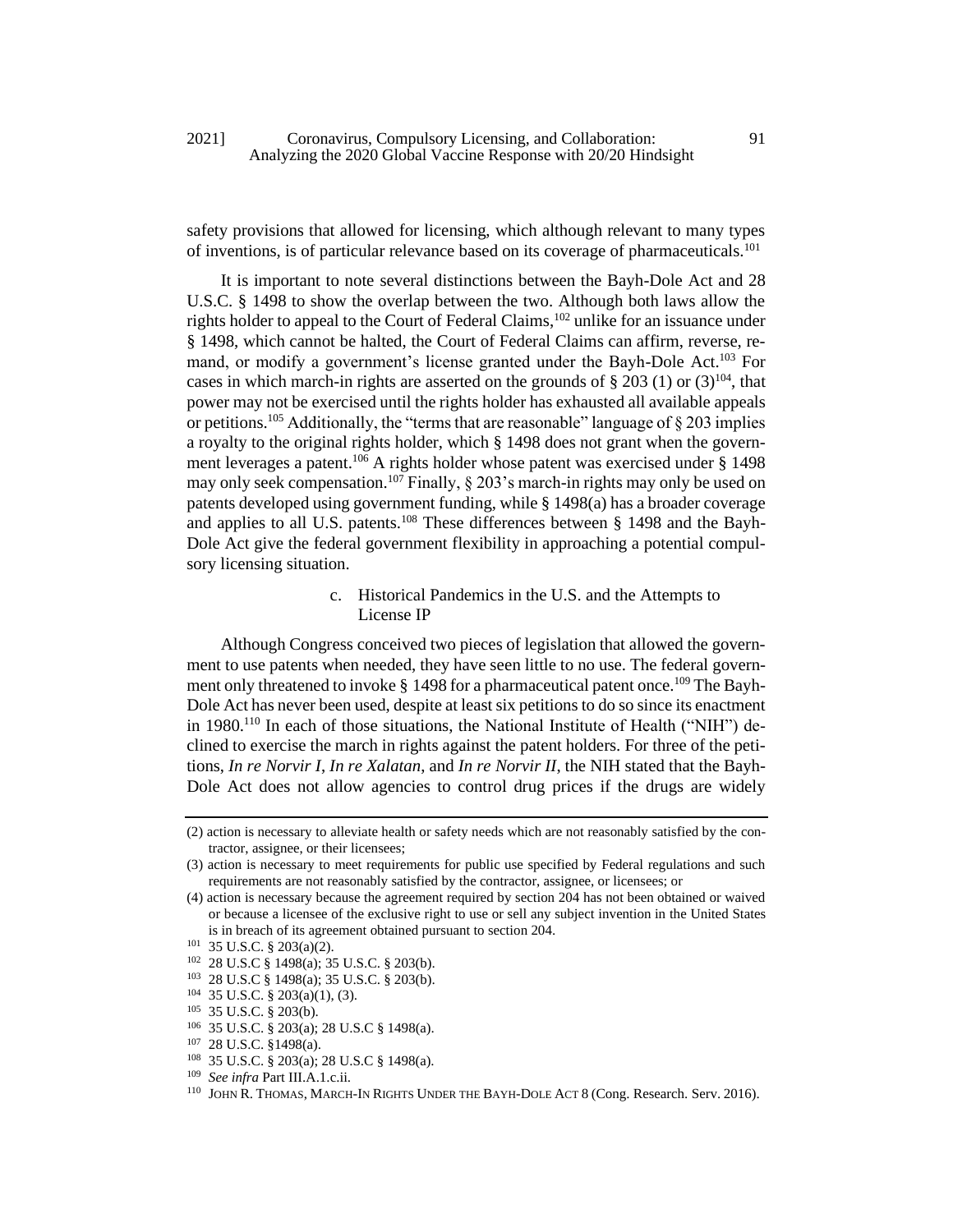available to physicians or clients, or if the patentee "has taken reasonable steps to achieve practical commercialization."<sup>111</sup> Similar march-in petition requests in 2001 for Ciprofloxacin after the anthrax scare and in 2018 for Gilead Sciences' prophylactic HIV treatment Truvada fizzled out before even reaching the NIH.<sup>112</sup>

## *i. 2001 U.S. Anthrax Outbreak*

The 2001 anthrax outbreak is one of the most compelling examples of when compulsory licensing rights could have been used but were not. The outbreak occurred shortly after the deadliest terrorist attack in American history and stemmed from a string of letters that were sent to news outlets and congressional offices.<sup>113</sup> These letters contained pores of the deadly airborne pathogen anthrax and caused over twenty-two infections within a several-week window.<sup>114</sup> The pharmaceutical company Bayer held the patent for the antibiotic prophylactic Ciprofloxacin.<sup>115</sup> Bayer sought to use the widespread panic to leverage the federal government into severely overpaying for the hundred million doses it wished to purchase.<sup>116</sup> After futile negotiations, Bayer only conceded after the Secretary of Health and Human Services at the time, Tommy Thompson, threatened to override Bayer's exclusivity rights by licensing the formula to a generics<sup>117</sup> manufacturer.<sup>118</sup>

The Bayer incident set a precedent that gained traction during other health crises and resulted in other incidents where state governments declared an explicit intention to invoke 28 U.S.C. § 1498 to lower drug prices during a time of need.

#### <span id="page-18-0"></span>*ii. Louisiana 2017 Hepatitis C Outbreak*

Similarly, in 2017, Louisiana was struck by a Hepatitis C outbreak that affected nearly 35,000 uninsured and Medicaid-dependent residents.<sup>119</sup> Gilead's antiviral drugs would have cost an uninsured individual an estimated \$85,000 each, at a total

<sup>111</sup> Bloch, *supra* not[e 85,](#page-15-0) at 255-57.

<sup>112</sup> *Id.* at 258; Shefali Luthra, *In the Battle to Control Drug Costs, Old Patent Laws Get New Life*, KHN (Oct. 5, 2018), https://khn.org/news/in-the-battle-to-control-drug-costs-old-patent-laws-get-newlife/ [https://perma.cc/TR7Y-5MPZ].

<sup>113</sup> Daniel B. Jernigan et al., *Investigation of Bioterrorism-Related Anthrax, United States, 2001: Epidemiologic Findings*, 8 EMERGING INFECTIOUS DISEASES 1019, 1019 (2002).

<sup>114</sup> *Id.* 

<sup>115</sup> Kirby W. Lee, *Permitted Use of Patented Inventions in the United States: Why Prescription Drugs Do Not Merit Compulsory Licensing*, 36 IND. L. REV. 175, 175 (2003).

<sup>116</sup> *Id.* 

<sup>117</sup> *See generally Generic Drug Facts*, FOOD & DRUG AGENCY (Feb. 22, 2021), https://www.fda.gov/drugs/generic-drugs/generic-drug-facts [https://perma.cc/32MJ-33C9]. (The U.S. Food and Drug Agency ("FDA") defines a generic pharmaceutical as "a medication created to be the same as an existing approved brand name-drug in dosage form, safety, strength, route of administration, quality, and performance characteristics.").

<sup>118</sup> Thomas F. Mullin, *AIDS, Anthrax and Compulsory Licensing: Has the United States Learned Anything – A Comment on Recent Decisions on the International Intellectual Property Rights of Pharmaceutical Patents*, 9 ILSA J. INT'L & COMP. L. 185, 200–01 (2002).

<sup>119</sup> Sarah Jane Tribble, *Louisiana Proposes Tapping a Federal Law to Slash Hepatitis C Drug Prices*, KHN (May 4, 2017), https://khn.org/news/louisiana-proposes-tapping-a-federal-law-to-slash-hepatitis-c-drug-prices/ [https://perma.cc/Y547-6DCV].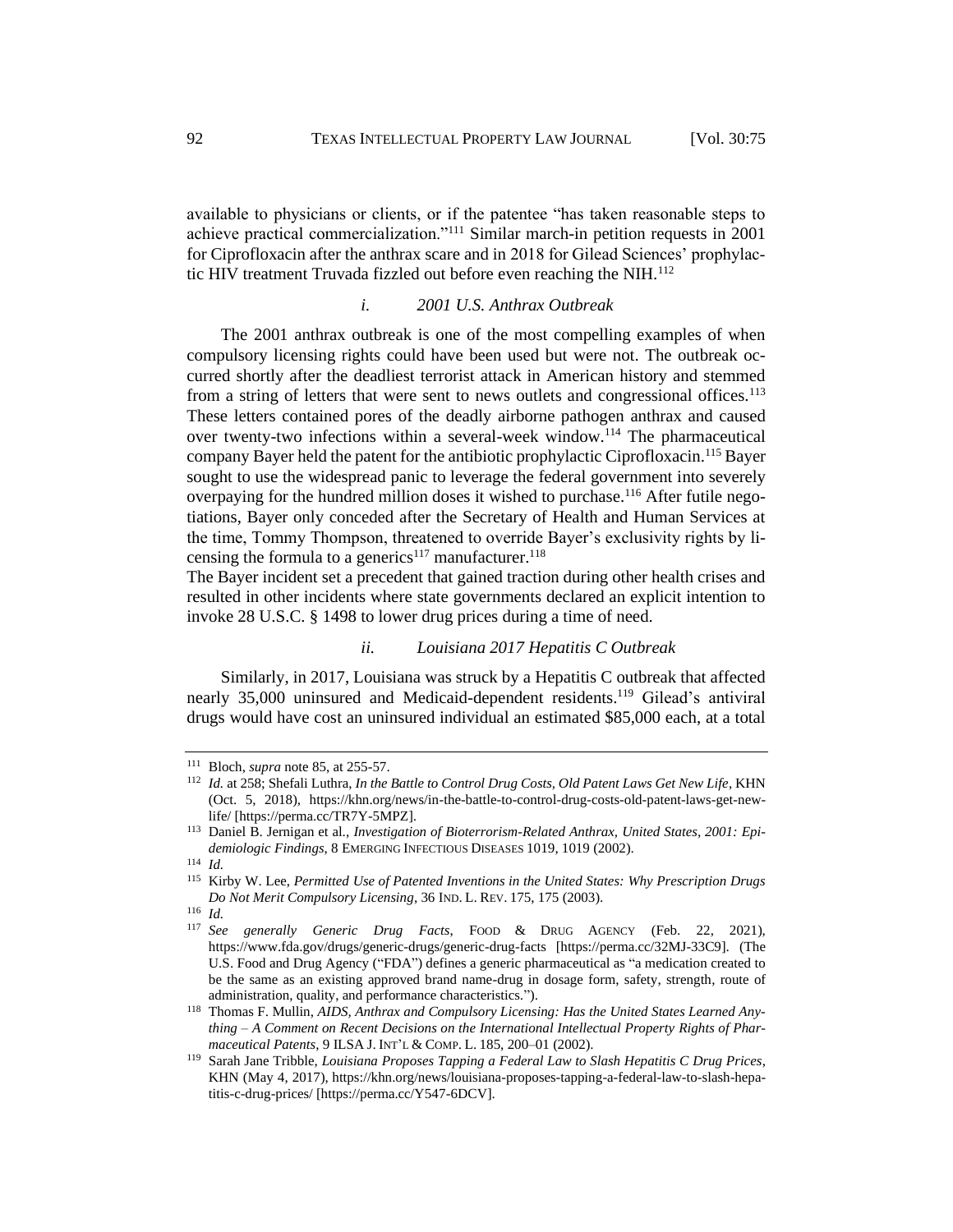## 2021] Coronavirus, Compulsory Licensing, and Collaboration: 93 Analyzing the 2020 Global Vaccine Response with 20/20 Hindsight

untenable cost of \$764 million to the state.<sup>120</sup> Interestingly enough, Louisiana's Secretary of Health, Dr. Rebekah Gee, was also able to force a concession from Gilead to provide the drugs at a subscription rate by publicizing an intention to invoke § 1498.<sup>121</sup> What was most surprising about this concession, however, was that another coalition's similar initiative to persuade the NIH to exercise march-in rights and license pharmaceutical company AbbVie's patent on another Hepatitis C drug for similar reasons failed only four years earlier.<sup> $122$ </sup> Apart from focusing on local inaccessibility because of the exorbitant prices, the coalition also focused on the pricing disparities in different countries based on the differences in healthcare.<sup>123</sup> The NIH found this argument to be unpersuasive: "the extraordinary remedy of march-in is not an appropriate means of controlling prices of drugs broadly available to physicians and patients."<sup>124</sup>

# <span id="page-19-0"></span>*2. Compulsory Licensing Provisions Worldwide*

Compulsory licenses are not a new phenomenon, nor are they a unique feature of American capitalism. Many countries, like the U.S.,<sup>125</sup> developed their own provisions, while others, like Thailand,<sup>126</sup> used international treaties as a template. While many different types of compulsory licensing schemes exist across the world, this Article will specifically focus on those that impact pharmaceuticals, including those of the five largest pharmaceutical exporters by dollar value<sup>127</sup> and some of the largest generic pharmaceutical exporters<sup>128</sup> by volume. All compulsory licensing schemes have the same general components, but this Section will focus on some notable differences. This Section will also cover the most binding resolution on global compulsory licensing provisions: the TRIPS Agreement.

Unsurprisingly, as heavy exporters of pharmaceuticals or generics, France,<sup>129</sup>

<sup>120</sup> *See* Brian R. Edlin, *Access to Treatment for Hepatitis C Virus Infection: Time to Put Patients First*, 16 LANCET INFECTIOUS DISEASES e196, e196 (2016) ("The list prices for 12-week regimens for HCV genotype 1 range from US\$83 320 to \$94 500").

<sup>121</sup> Tribble, *supra* not[e 119.](#page-18-0)

<sup>&</sup>lt;sup>122</sup> Charlotte Harrison, *NIH Denies March-In Rights on Norvir Patent*, 12 NATURE REVS. DRUG DISCOVERY 898 (2013).

<sup>123</sup> *In the Case of Norvir Manufactured by AbbVie*, (Nat'l Inst. of Health, 2013) (determination), https://www.ott.nih.gov/sites/default/files/documents/policy/March-In-Norvir2013.pdf.

<sup>124</sup> *Id.* 

<sup>125</sup> *See supra* Part III.A.1.

<sup>126</sup> Patent Act B.E. 2522 [Patent Act 1979], , last amended by Patent Act (No. 3) B.E. 2542 [Patent Act (No. 3) 1999] (Thai.),

<sup>127</sup> *See* Daniel Workman, *Drugs and Medicine Exports by Country*, WORLDS TOP EXPORTS (Feb. 25, 2021)[, https://www.worldstopexports.com/drugs-medicine-exports-country/](https://www.worldstopexports.com/drugs-medicine-exports-country/) (Germany is the largest exporter of pharmaceuticals, and its compulsory licensing provisions are explored in Part III.C.4.).

<sup>128</sup> *See* Hepeng Jia, *Chinese Manufacturers Vie for Piece of Outsourcing Pie*, 25 NATURE BIOTECH. 1337, 1137 (2007) ("China . . . is already the world's largest supplier of bulk drug materials, according to the China Pharmaceutical Industry Association").

<sup>&</sup>lt;sup>129</sup> Code de la Propriété Intellectuelle [I.P.C.] [French Intellectual Property Code] art. L613-11 - L613-22 (Fr.) [hereinafter French Compulsory Licensing Provisions].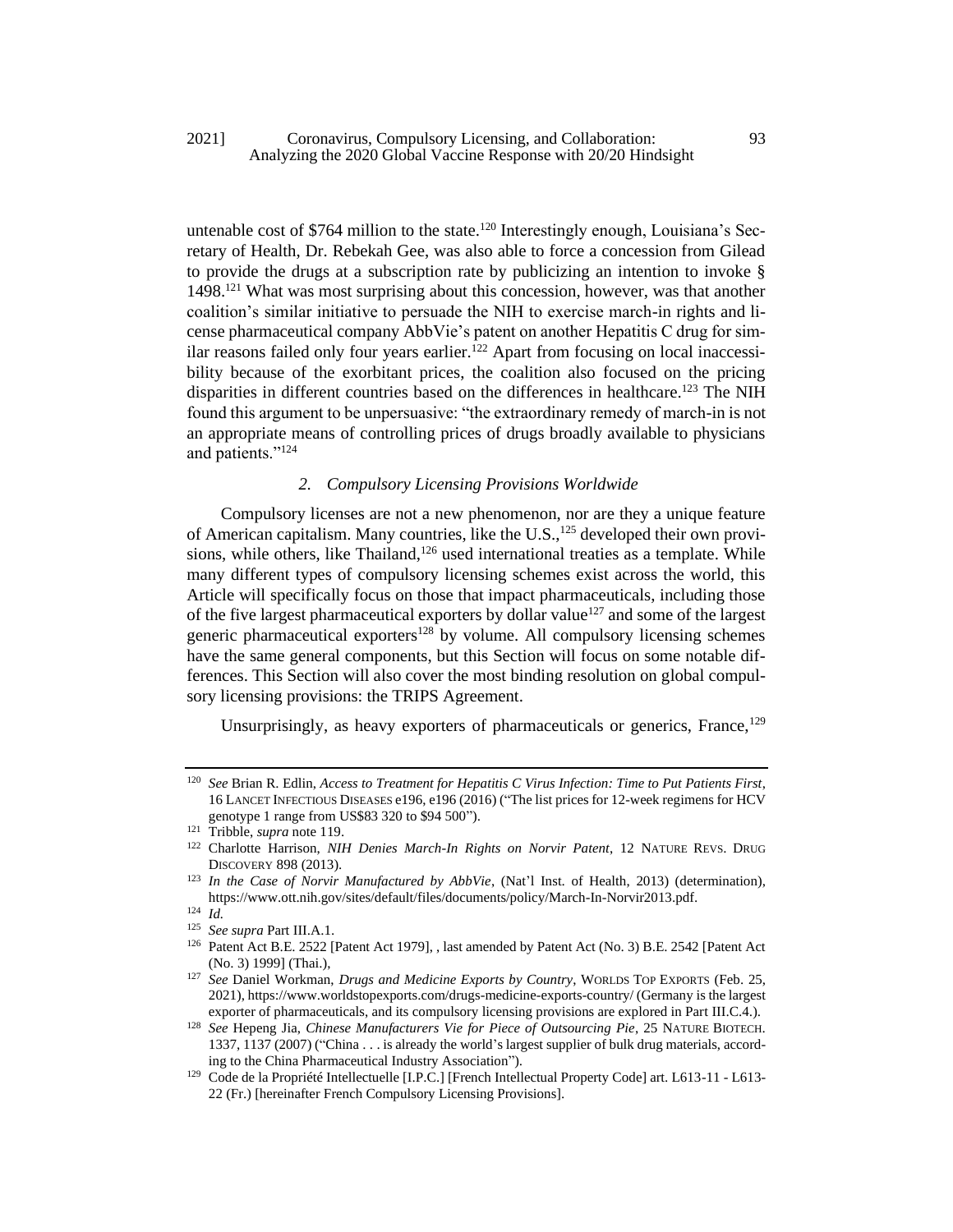<span id="page-20-3"></span><span id="page-20-2"></span><span id="page-20-1"></span><span id="page-20-0"></span>Germany,<sup>130</sup> China,<sup>131</sup> Switzerland,<sup>132</sup> and the Netherlands<sup>133</sup> all have strong compulsory licensing schemes that clarify the reasons for granting a license, the entities that have the power to grant that license, and terms of the license (including the scope, duration, and remuneration). Of those elements, countries differ most on the reason for granting a license. Although all allow for licensing for public interest reasons $^{134}$ , Germany's patent law takes this to an extreme and allows the Federal Government or Federal Ministry of Health the power to invalidate patents where "the invention is to be used in the interest of public welfare."<sup>135</sup> Germany and Switzerland's patent laws include specific carve-outs for pharmaceutical patents, insofar as to allow them to be licensed to be produced for export to beneficiary countries that have insufficient capabilities to deal with public health crises.<sup>136</sup> Finally, although many countries allow licenses where a patent has not been exercised for a certain time period, France allows licenses where a rights holder does not start to exploit the patent or makes preparations to exploit it in another country.<sup>137</sup> The judicial court or government ministry that hears the case must determine whether this burden is met.<sup>138</sup>

#### <span id="page-20-4"></span>a. TRIPS Agreement Between WTO Members

Much of the differences in applying these provisions disappeared with the

https://english.rvo.nl/sites/default/files/2013/12/ROW95\_ENG\_niet\_officiele\_vertaling\_0.pdf. [https://perma.cc/A963-BX8E] [hereinafter Dutch Patents Act].

<sup>&</sup>lt;sup>130</sup> Patent Act as published on 16 December 1980 (Federal Law Gazette 1981 I p. 1), as last amended by Article 4 of the Act of 8 October 2017 (Federal Law Gazette I p. 3546)[hereinafter German Patent Act].

<sup>&</sup>lt;sup>131</sup> Patent Law of the People's Republic of China (promulgated by the Standing Comm'n Nat'l People's Cong., Mar. 12, 1984, rev'd, Oct. 17, 2020, effective Jun. 1, 2021) [hereinafter Chinese Patent Law]; Measures for Compulsory Licensing of Patent Implementation (promulgated by the Order of the Dir. of State Intell. Prop. Off. No. 64, May 1, 2012, effective March 15, 2012) [hereinafter Chinese Compulsory Licensing Provisions]; Amendment to the Patent Law of the People's Republic of China (promulgated by the Standing Comm'n Nat'l People's Cong., Oct. 17, 2020, effective Jul. 1, 2021), http://www.gov.cn/xinwen/2020-10/18/content\_5552102.htm (Mar. 3, 2021)] [hereinafter 2020 Chinese Patent Amendment].

<sup>&</sup>lt;sup>132</sup> Legge Federale sui Brevetti d'Invenzione [LBI] [Federal Act on Patents for Inventions], Dec. 31, 1955, RU 1955 (Switz.) [hereinafter Swiss Patent Act].

<sup>133</sup> Rijksoctrooiwet 1995 [Kingdom Patents Act 1995] (Neth.), *translated in* KINGDOM ACT OF 15 DECEMBER 1994, CONTAINING RULES IN RESPECT OF PATENTS (THE DUTCH PATENTS ACT) (Sept. 18, 2009),

<sup>134</sup> French Compulsory Licensing Provisions, *supra* not[e 129,](#page-19-0) L613-17 - L613-18 (allowing for license for public interest or national economy); German Patent Act, *supra* not[e 130,](#page-20-0) § 24(1); Chinese Patent Law, *supra* note [131,](#page-20-1) art. 49; Swiss Patent Act, *supra* note [132,](#page-20-2) art. 40; Dutch Patents Act, *supra* note [133,](#page-20-3) art. 57, 59(1) (allowing for licenses for public interest or national defense).

<sup>135</sup> German Patent Act, *supra* not[e 130,](#page-20-0) § 13(1). *See also* Gesetz zum Schutz der Bevölkerung bei einer epidemischen Lage von nationaler Tragweite, Bevölkerungsschutzgesetz [Civil Protection Act], Mar. 27, 2020, BUNDESGESETZBLATT JAHRGANG Teil I [BGBL. I] § 5(2) no. 5, last amended by Gesetz [G], Nov. 18, 2020, BGBl. I at 18 2397 (Ger.), https://www.buzer.de/gesetz/13847/index.htm [hereinafter German COVID Act] (granting the Federal Ministry of Health the power to issue licenses under the § 13(1) of the German Patent Act).

<sup>136</sup> German Patent Act, *supra* note [130,](#page-20-0) § 85(a); Swiss Patent Act, *supra* not[e 132,](#page-20-2) art. 40(d).

<sup>137</sup> French Compulsory Licensing Provisions, *supra* not[e 129,](#page-19-0) L613-11.

<sup>138</sup> *Id.* L613-12.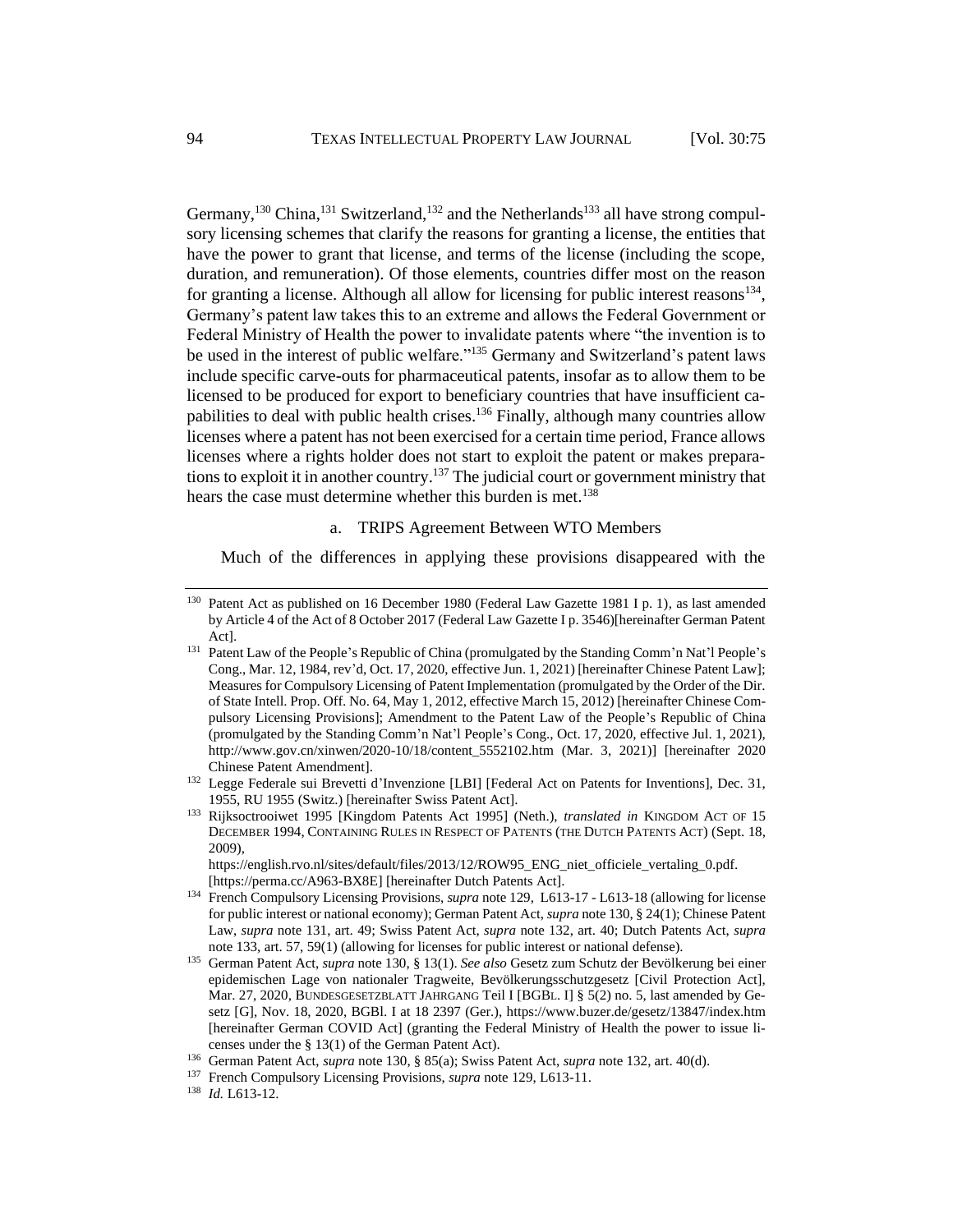## 2021] Coronavirus, Compulsory Licensing, and Collaboration: 95 Analyzing the 2020 Global Vaccine Response with 20/20 Hindsight

signing of the TRIPS Agreement in 1995. The Agreement, which was one of the keystone accomplishments of the 1986-1994 Uruguay Round, was the first to bind all of the World Trade Organization ("WTO") Member States<sup>139</sup> to a universal compulsory licensing scheme.<sup>140</sup> This scheme set out minimum standards of IP protection and enforcement.<sup>141</sup> It also gave the countries flexibility and freedom in how they went about making their laws TRIPS compliant, as well as in how they implemented and practiced the Agreement's provisions, provided that they met those minimum standards.<sup>142</sup>

<span id="page-21-0"></span>Articles 8, 30, and 31 of the Agreement are relevant to compulsory licensing. Article 8 allows members to "adopt measures necessary to protect public health and nutrition, and to promote the public interest in sectors of vital importance  $\dots$ ."<sup>143</sup> Article 30 grants signatory governments the power to abridge patent rights in limited ways in some cases.<sup>144</sup> Article 31 is the most significant as it contains most of the compulsory licensing provisions.<sup>145</sup> It explicitly allows member countries to issue non-exclusive, non-assignable, licenses for patented technology without the authorization of the rights holder as long as the country pays adequate remuneration.<sup>146</sup> It also requires that the entity seeking the license first try to obtain a voluntary license from the rights holder.<sup>147</sup> However, Article 31 waives this requirement "in the case of a national emergency or other circumstances of extreme urgency or cases of public non-commercial use," as long as the entity seeking the license notifies the rights holder as soon as reasonably practical.<sup>148</sup> Article 31*bis*, an addition to Article 31, also allows nations that need patented pharmaceuticals but are unable to manufacture them to employ compulsory licenses to import them from a producing country while remaining compliant with other TRIPS provisions.<sup>149</sup>

A significant challenge the WTO faced was how to balance the inequities of the effects of patents on LMICs and the losses suffered by innovators who had their IP

<sup>139</sup> *Members and Observers*, WORLD TRADE ORG. (Feb. 24, 2020), https://www.wto.org/english/thewto\_e/whatis\_e/tif\_e/org6\_e.htm [https://perma.cc/H7VB-P94T] ("164 members since 29 July 2016").

<sup>140</sup> LIGHTHIZER, *supra* not[e 55,](#page-10-0) at 37.

<sup>141</sup> *Id* at 36.

<sup>&</sup>lt;sup>142</sup> COMM'N ON INTELL. PROP. RIGHTS, INNOVATION & PUB. HEALTH, WORLD HEALTH ORG., PUBLIC HEALTH, INNOVATION AND INTELLECTUAL PROPERTY RIGHTS 21 (2006), https://www.who.int/intellectualproperty/documents/thereport/ENPublicHealthReport.pdf?ua=1 [https://perma.cc/7G3F-94W8].

<sup>143</sup> TRIPS Agreement, *supra* note 3, at art. 8. *See also* Peter K. Yu, *The Objectives and Principles of the TRIPS Agreement*, 46 HOUS. L. REV. 979, 1008–10 (2009).

<sup>144</sup> TRIPS Agreement, *supra* note 3, art 30.

<sup>145</sup> *Id.* art. 31.

<sup>146</sup> *Id.*

<sup>147</sup> *Id.* 

<sup>148</sup> *Id.*

<sup>149</sup> TRIPS Agreement, *supra* not[e 3,](#page-3-1) art. 31*bis*.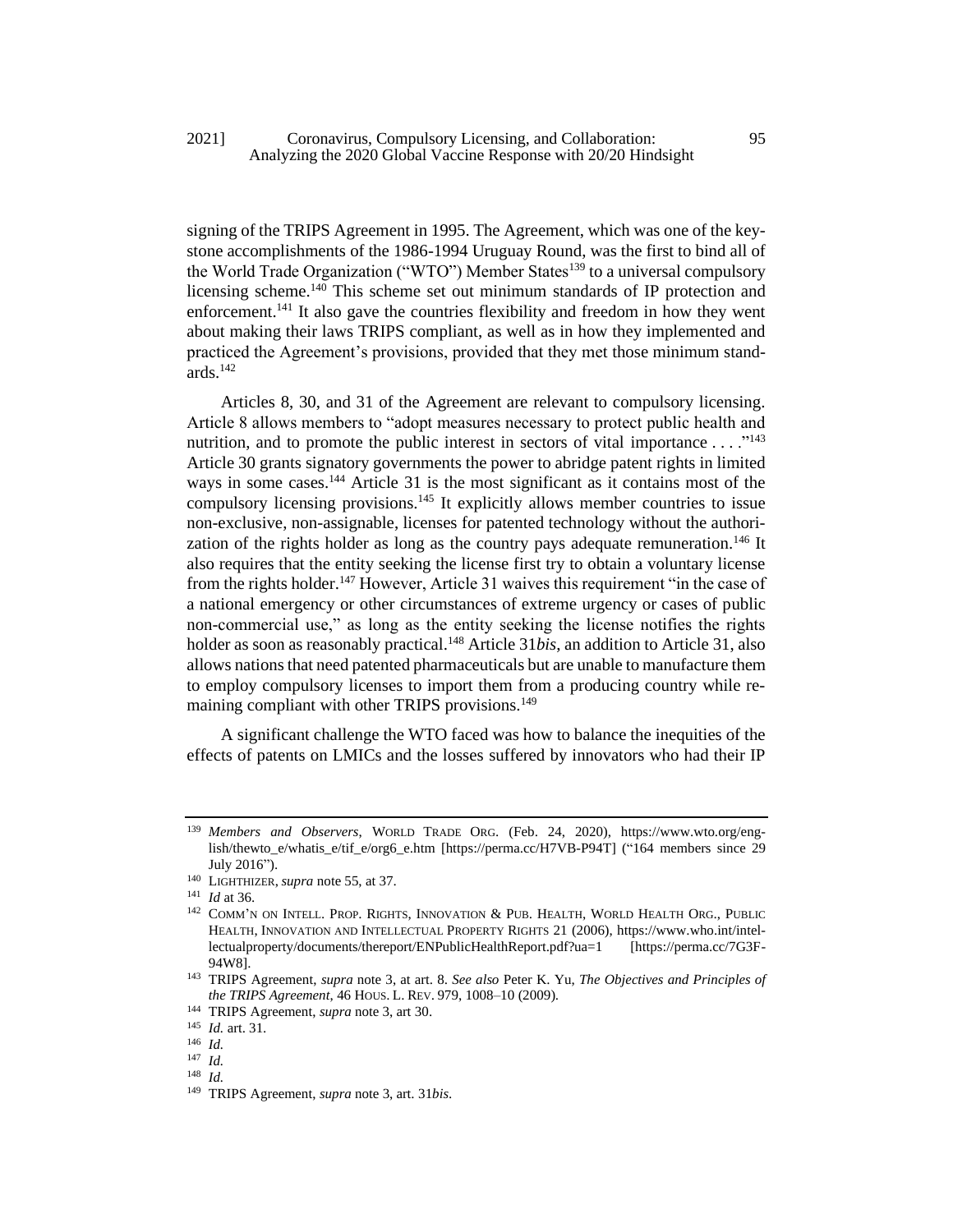stolen.<sup>150</sup> On one hand, requiring WTO members to actively enforce patents and patent holders' exclusive marketing rights encourages innovation and development by helping innovators and protecting property.<sup>151</sup> On the other hand, it hurts individuals and countries with restricted purchasing power that cannot afford expensive, patented technology.<sup>152</sup> This inequity is especially prevalent in pharmaceuticals, and while compulsory licensing allowed countries to increase accessibility through compulsory licenses, the process to do so is difficult and often very convoluted.<sup>153</sup> The WTO sought to balance these countervailing interests at a Ministerial Conference in Doha, Qatar at the turn of the century.<sup>154</sup>

### *i. The Doha Declaration*

The Doha Declaration, a product of the Fourth Ministerial Conference of the WTO in 2001, is an amendment to the TRIPS Agreement that went into effect in 2005.<sup>155</sup> It reflected the WTO's intent to "promote access to medicines once and for all" and address difficulties that "WTO Members with insufficient or no manufacturing capacities in the pharmaceutical sector" faced to protect the global public health.<sup>156</sup> The WTO did so by (1) revitalizing compulsory licensing provisions by including allowances for countries to import and produce generic versions of patented pharmaceuticals<sup>157</sup> and by (2) empowering WTO signatories to exert them when needed.<sup>158</sup>

Sections 4 and 5 of the Declaration have the greatest effect on the TRIPS Agreement's existing compulsory licensing scheme.<sup>159</sup> Section 4 emphasizes that the TRIPS Agreement "does not and should not prevent Members from taking measures to protect public health."<sup>160</sup> It grants them the flexibility to interpret the Agreement in a way that supports the goal of protecting public health and promoting public access.<sup>161</sup> Section 5 elaborates on some of those flexibilities, most notably granting each Member the right and freedom to grant compulsory licenses as they see fit.<sup>162</sup> It also

<sup>150</sup> COMM'N ON INTELL. PROP. RIGHTS, INNOVATION & PUB. HEALTH, *supra* not[e 142,](#page-21-0) at 21 ("Since the benefits and costs of patents are unevenly distributed across countries, according to their level of development and scientific and technological capacity, countries may devise their patent systems to seek the best balance, in their own circumstances, between benefits and costs.").

<sup>151</sup> Hilary Wong, *The Case for Compulsory Licensing During COVID-19*, 10 J. GLOB. HEALTH 1, 2 (2020).

<sup>152</sup> COMM'N ON INTELL. PROP. RIGHTS, INNOVATION & PUB. HEALTH, *supra* not[e 142,](#page-21-0) at 22.

<sup>153</sup> Velásquez, *supra* not[e 69,](#page-12-0) at 3.

<sup>154</sup> Doha Declaration, *supra* not[e 4.](#page-3-2)

<sup>155</sup> *Id.* 

<sup>156</sup> *Id.* at ¶¶ 4, 6.

<sup>157</sup> WORLD HEALTH ORG., PROGRESS ON GLOBAL ACCESS TO HIV ANTIRETROVIRAL THERAPY: A REPORT ON "3 BY 5" AND BEYOND 60 (2006).

<sup>158</sup> Doha Declaration, *supra* note 4, ¶ 4.

<sup>159</sup> *See id.* ¶¶ 4, 5 (providing members with flexible options for licensing).

<sup>160</sup> *Id.* ¶ 4.

<sup>161</sup> *Id.*

<sup>162</sup> *Id.* ¶ 5. *See also* Carlos M. Correa, *Implementation of the WTO Decision on Paragraph 6 of the Doha Declaration on the TRIPS Agreement and Public Health*, INTELL. PROP. AND ACCESS TO MEDICINES: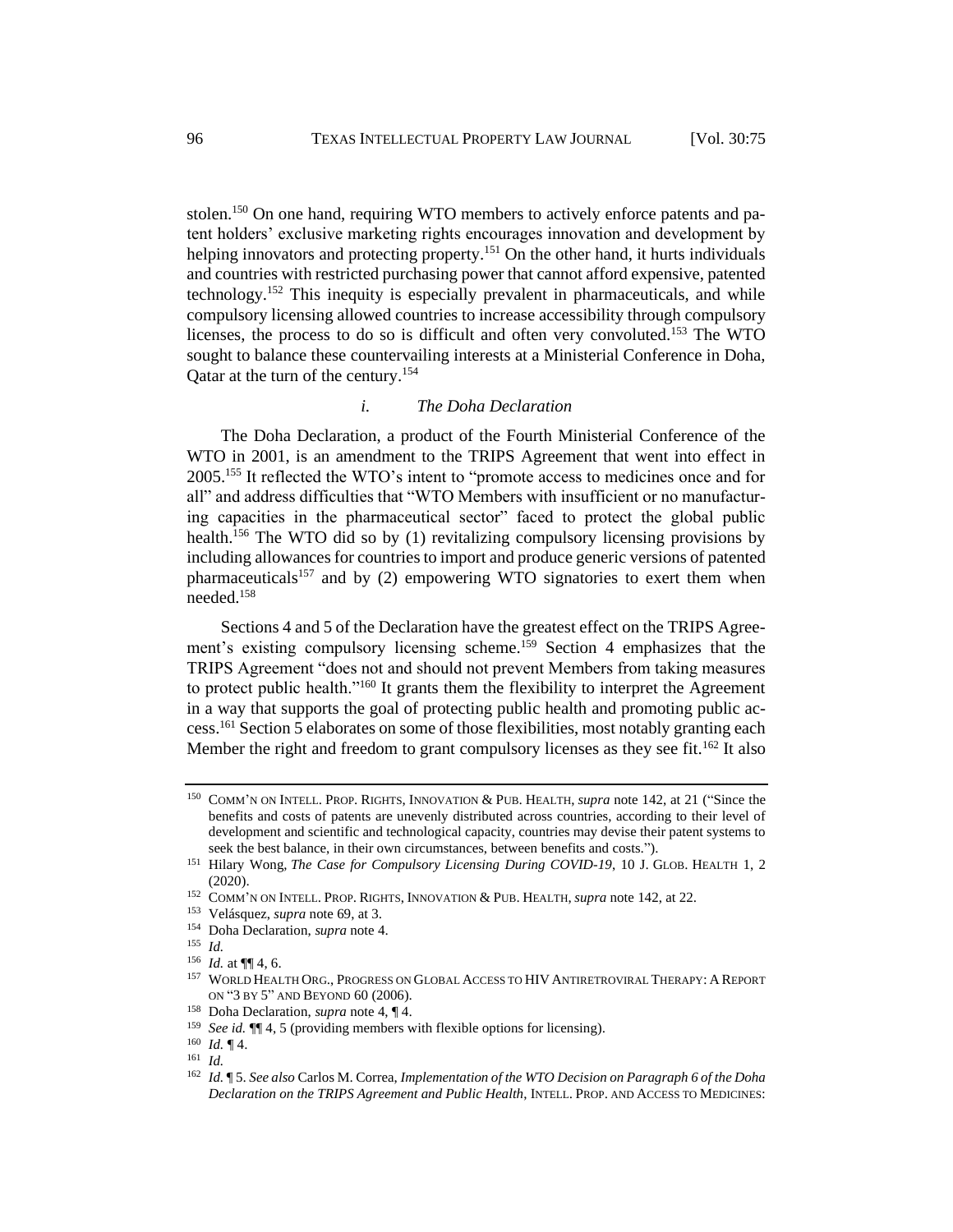allows Members to determine what qualifies as a national emergency to invoke the national emergency provisions of TRIPS Article 31.<sup>163</sup>

International treaties like the TRIPS Agreement and the Doha Declaration were the first major steps to synchronize the demands of the pharmaceutical industry and the needs of the developing world. Neither side got what they wanted out of it because although pharmaceutical companies received more IP rights and protections, much of that was diminished by the Doha Declaration. On the other hand, although LMICs and their pharmaceutical industries were certainly inhibited by the TRIPS Agreement, which deprived them of the free rein they enjoyed for many decades, the Doha Declaration restored to those countries the broad latitude to protect their citizens and manufacture generics during emergencies. Analyzing an LMIC with a strong generics industry would be practical to properly gauge the effects of this legislation.

# *3. The Effects of Compulsory Licensing and IP Protections on Global Collaboration and Vaccine Distribution*

Like the various national IP regimes discussed above,<sup>164</sup> the TRIPS Agreement imposed a set of guidelines and restrictions that set out a framework for how to protect intellectual property, albeit on a grander scale that bound all signatory countries of the WTO.<sup>165</sup> The Doha Declaration later amended the TRIPS Agreement and added in flexibilities, including broader compulsory licensing provisions, that allowed LMICs to act during emergencies.<sup>166</sup> This Section will analyze the impact and effectiveness of these pieces of legislation, both historically, and with respect to the COVID-19 global pandemic.

# a. Use of the National Emergency Provision of the Doha Declaration

Since the Doha Declaration's ratification in 2001, many countries' health ministries have discreetly sought to use compulsory licenses or the threat of imposing compulsory licenses to decrease local prices of vital medicines.<sup>167</sup> In the decade following the ratification alone, seventeen countries have tried to avail themselves of its

PAPERS AND PERSPECTIVES, WORLD HEALTH ORG. 75, 75–81 (2010). Paragraph 5 extended broad flexibilities which expanded Member States' powers to grant compulsory licenses during emergencies. It removed the TRIPS § 31(f) limitation on exports of generics that were obtained under a compulsory license and also expanded parallel importation provisions. The section also allowed for unrestricted imports of generics of patented drugs if they were imported by the Member government for public and non-commercial use if the government negotiated and paid reasonable compensation to the rights holder.

<sup>163</sup> Doha Declaration, *supra* not[e 4,](#page-3-2) ¶ 5.

<sup>164</sup> *See supra* Part III.A.2.

<sup>165</sup> *See supra* Part III.A.2.a.

<sup>166</sup> *See supra* Part III.A.2.a.i.

<sup>167</sup> Jerome H. Reichman, *Compulsory Licensing of Patented Pharmaceutical Inventions: Evaluating the Options*, 37 J.L. MED. & ETHICS 247, 249–50 (2009).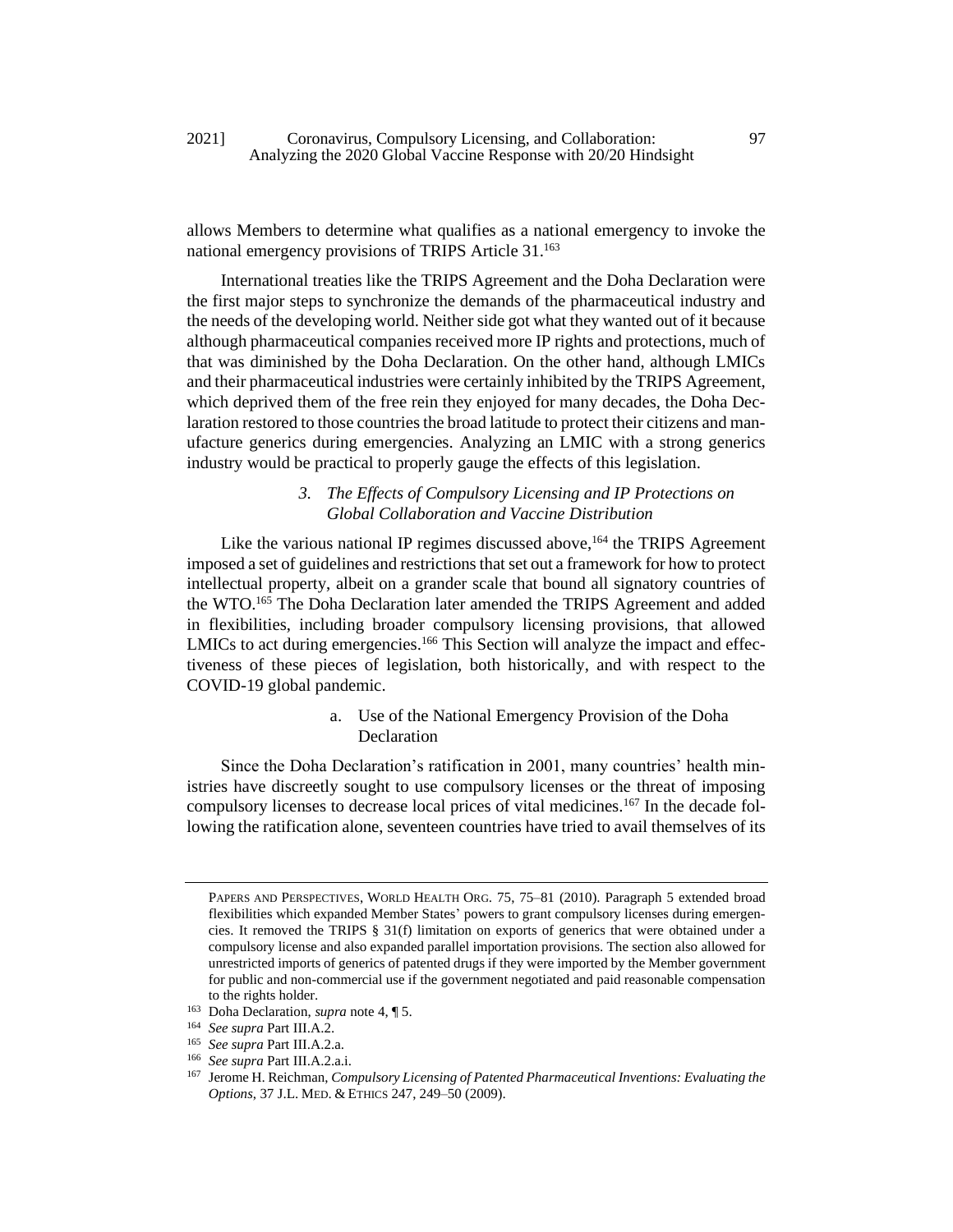compulsory licensing provisions.<sup>168</sup> This has mainly come in the form of licenses or declarations of licenses issued under the authority of TRIPS Article 31.<sup>169</sup> In November 2006, Thailand's Ministry of Public Health issued a five-year compulsory license for the AIDS antiretroviral drug Efavirenz.<sup>170</sup> This allowed the government to import the drug from India and produce a generic version of the drug despite the pharmaceutical company Merck having an active patent that was valid in Thailand.<sup>171</sup> This was just the first of several compulsory licenses that the Thai government issued following the Doha Declaration's enactment under the justification of protecting public health as a WTO member.<sup>172</sup> A year later, Brazil followed by issuing a compulsory license for the same drug to combat a rapidly spreading AIDS epidemic.<sup>173</sup> That same year, Rwanda also issued a license on similar drugs to receive assistance from Canada.<sup>174</sup> Although these three incidents may appear to be isolated, there are dozens of similar issuances from more than twenty countries across the world.<sup>175</sup>

As common as demonstrations of the power of the Doha Declaration are, albeit everywhere but the U.S., many governments have found that merely threatening to enact a compulsory license framework based on the Doha Declaration is just as effective.<sup>176</sup> Between 2003 and 2006, several countries including Indonesia, India, Vietnam, and South Korea threatened to enforce TRIPS-based compulsory licenses against Roche Holding AG to gain access to the anti-viral influenza drug Olsetamivir.<sup>177</sup> The threat alone was enough to compel Roche to increase production and select partners to produce the drug under non-exclusive licenses.<sup>178</sup>

# b. Effects on LMICs

The TRIPS Agreement and its compulsory licensing provisions have had positive and negative effects on LMICs. Historically, the TRIPS Agreement has largely hindered a rapid resolution to pressing health crises. By forcing LMICs to undertake strenuous obligations to respect foreign IP rights, TRIPS made many drugs

<sup>168</sup> Reed Beall & Randall Kuhn, *Trends in Compulsory Licensing of Pharmaceuticals Since the Doha Declaration: A Database Analysis*, 9 PLOS MED. 1, 4 (2012).

<sup>169</sup> Reichman, *supra* note 167, at 250.

<sup>170</sup> Robert Steinbrook, *Thailand and the Compulsory Licensing of Efavirenz*, 356 NEW ENG. J. MED. 544, 544 (2007).

<sup>171</sup> *Id.*

<sup>172</sup> *Id.* at 546.

<sup>173</sup> Reichman, *supra* note 167, at 250.

<sup>174</sup> Gorik Ooms & Johanna Hanefeld, *Threat of Compulsory Licenses Could Increase Access to Essential Medicines*, BMJ 1, 2 (2019).

<sup>175</sup> JAMES PACKARD LOVE, RECENT EXAMPLES OF THE USE OF COMPULSORY LICENSES ON PATENTS (Knowledge Ecology Int'l., Research Note 2, 2007).

<sup>176</sup> Ooms & Hanefeld, *supra* note 174.

<sup>177</sup> Reichman, *supra* note 167, at 250.

<sup>178</sup> Tove I. S. Gerhardsen, *Roche Seeks Deals on Bird Flu Drug as Compulsory Licenses Loom*, INTELL. PROP. WATCH (Oct. 20, 2005), https://www.ip-watch.org/2005/10/20/roche-seeks-deals-on-bird-fludrug-as-compulsory-licenses-loom/ [https://perma.cc/9ASQ-FZ64]. *See also* Reichman, *supra* note 167, at 250.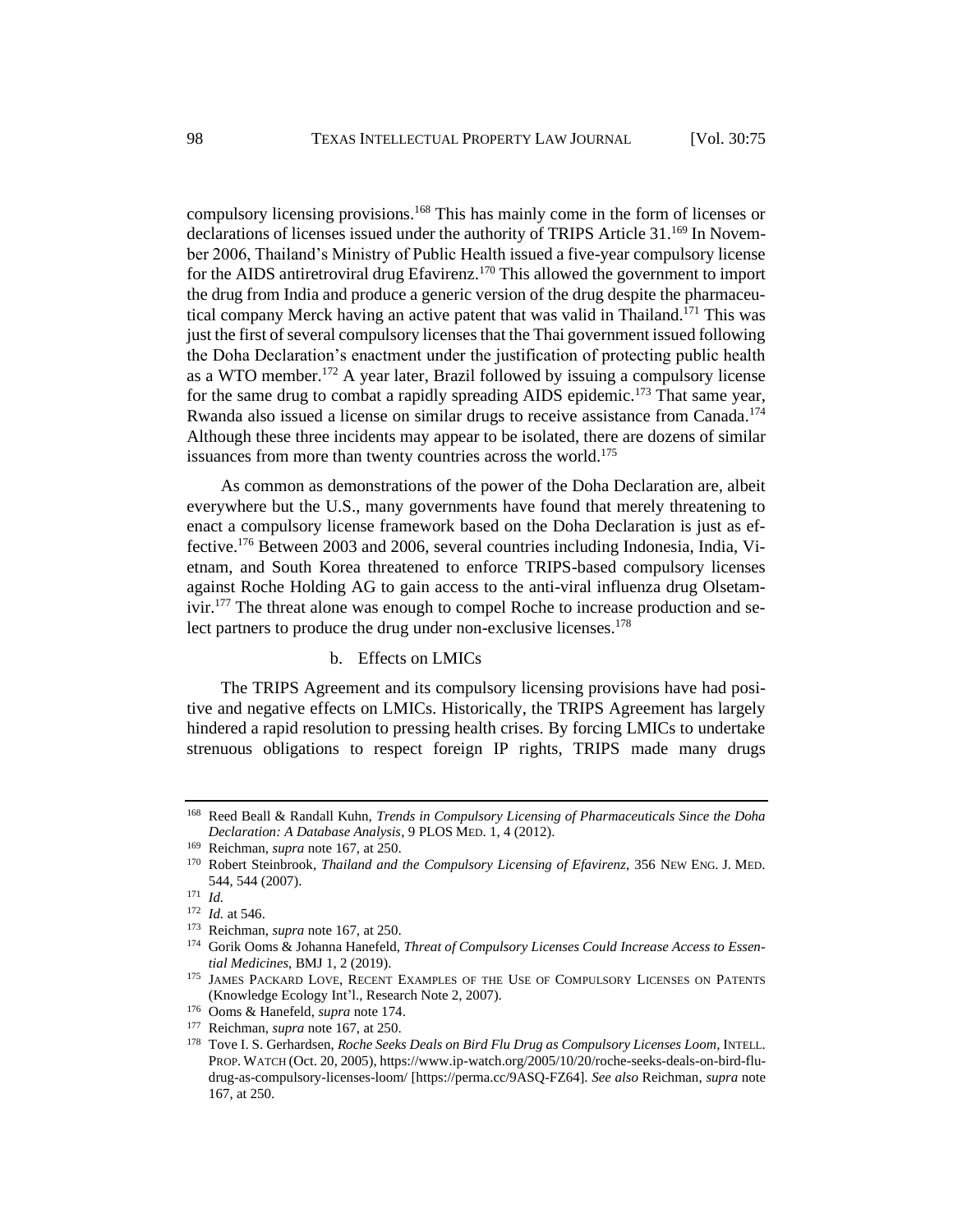## 2021] Coronavirus, Compulsory Licensing, and Collaboration: 99 Analyzing the 2020 Global Vaccine Response with 20/20 Hindsight

unattainable for average citizens in those countries.<sup>179</sup> South Africa and Brazil are two examples of countries whose governments have struggled to reconcile compliance with the TRIPS Agreement with the need to protect their citizens from diseases such as AIDS.<sup>180</sup> Before joining the WTO, these and other similarly situated countries could develop or import generic products at a fraction of the cost to consumers as a patented equivalent would cost, thus developing a strong market for generic pharmaceuticals.<sup>181</sup> Before TRIPS, there would have been little to no repercussions for this behavior, which pharmaceutical companies considered to be little more than common IP theft.<sup>182</sup> Therefore, it is unsurprising that TRIPS quickly sought to stifle these generic markets by providing safeguards, which, if broken, could subject the infringing country to fines and sanctions.<sup>183</sup> In 1997, the South African Parliament tried to override patent rights and allow compulsory licensing to make AIDS pharmaceuticals more accessible amid an AIDS epidemic.<sup>184</sup> As a response, the U.S. threatened trade sanctions under TRIPS and only relented in the midst of mounting public political pressure.<sup>185</sup>

That being said, however, the Doha Declaration went a long way towards righting the imbalance in power that the original TRIPS Agreement gave developed countries over their less developed neighbors. As mentioned in the previous Section, these countries have successfully used TRIPS Article 31 within the past two decades to issue compulsory licenses and bring down costs for critical drugs during severe health crises like the AIDS epidemic.<sup>186</sup> Additionally, a slew of LMICs have found ways to successfully grow their generics manufacturing industries in compliance with the TRIPS regime. Brazil, India, and China all leveraged their infrastructure and experience to increase their R&D capabilities and world standing as pharmaceutical exporters.<sup>187</sup> Collaboration between Oxford, AstraZeneca and Serum Institute of India to

<sup>179</sup> *See* Jaime B. Herren, *TRIPS and Pharmaceutical Patents: The Pharmaceutical Industry vs. the World*, 14 INTELL. PROP. L. BULL. 43, 60 (2009) (discussing how Least-Developed Nations "are unable to utilize compulsory licenses in the traditional sense"); Theresa Beeby Lewis, *Patent Protection for the Pharmaceutical Industry: A Survey of Patent Laws of Various Countries*, 30 INT'L L. 835, 845 (1996) ("Production in a particular country is problematic in the pharmaceutical industry because production involves environmental, safety, and regulatory problems.").

<sup>180</sup> Naomi A. Bass, *Implications of the TRIPS Agreement for Developing Countries: Pharmaceutical Patent Laws in Brazil and South Africa in the 21st Century*, 34 GEO. WASH. INT'L L. REV. 191, 209– 11 (2002).

<sup>181</sup> Joseph E. Stiglitz, *Economic Foundations of Intellectual Property Rights*, 57 DUKE L.J. 1693, 1701 (2008).

<sup>&</sup>lt;sup>182</sup> Ronald J. T. Corbett, *Protecting and Enforcing Intellectual Property Rights in Developing Countries*, 35 INT'L L. 1083, 1085 (2001).

<sup>183</sup> *See* Stiglitz, *supra* note 181 (arguing "one of the main reasons the pharmaceutical industry was pushing for TRIPS was that they wanted to reduce access to generic medicines").

<sup>184</sup> Sara M. Ford, *Compulsory Licensing Provisions Under the TRIPS Agreement: Balancing Pills and Patents*, 15 AM. U. INT'L L. REV. 941, 952–53 (2000).

<sup>185</sup> *Id.* at 955–56.

<sup>186</sup> *See supra* Part III.A.3.a.

<sup>187</sup> Swathi Padmanabhan et al., *Intellectual Property, Technology Transfer and Manufacture of Low-*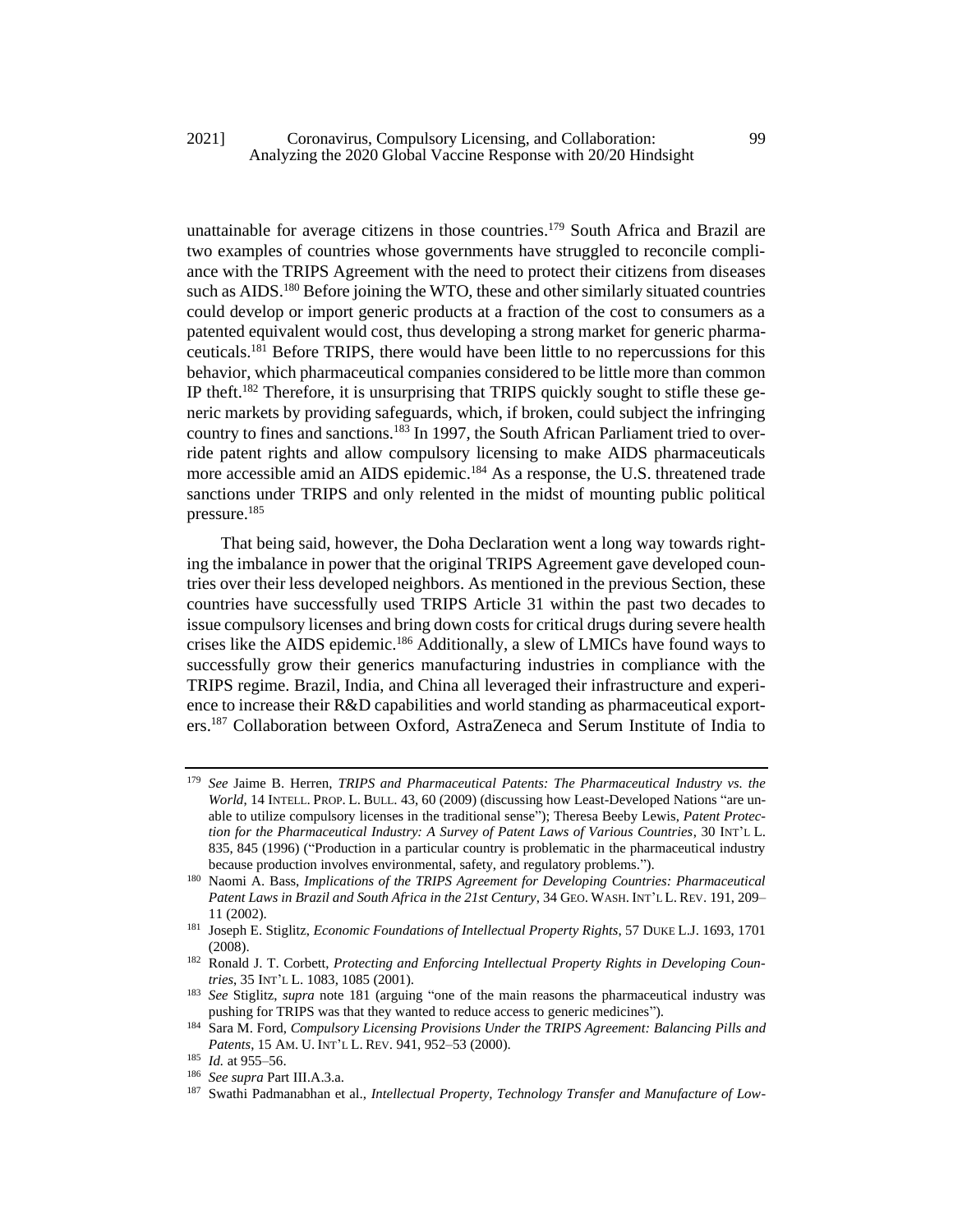mass produce a COVID-19 vaccine is only the latest example of that growth.<sup>188</sup>

## <span id="page-26-0"></span>c. Global Attempts to License COVID-19 IP

The 2020 COVID-19 pandemic caused one of the most dramatic global policy shifts in IP in many decades. Many countries that had either shunned implementing compulsory licensing provisions in the past, or had skirted over the Doha Declaration since its enactment began looking for ways to federalize vaccine research. France,<sup>189</sup> Germany,<sup>190</sup> Chile,<sup>191</sup> Ecuador,<sup>192</sup> and Canada<sup>193</sup> were just some examples of countries whose lawmakers began rolling out resolutions or legislation in early 2020 to support a compulsory license push for vaccine technology. All adhere to the general framework laid out in TRIPS Article 31 in that they grant the government the power to issue compulsory licenses during an emergency on public health grounds.<sup>194</sup>

The key difference between these pieces of legislation and the emergency compulsory licensing provisions laid out in TRIPS and the codes of the U.S., United Kingdom, and India is that, while functionally similar, they are reactionary in posture and stem from an active emergency.<sup>195</sup> As a result, they tend to err on the side of giving more absolute power to the government. Ecuador's resolution, for example, which the Committee of the National Assembly passed, requires that their President and Minister of Health provide free or affordable access to COVID-19 related technology through compulsory licensing.<sup>196</sup> Germany's Act on the Protection of the Population in Case of Epidemic Situation of National Significance, which modified the original German Infection Protection Act and German Patent Act, gave the government broad powers to act in the interest of "public welfare or in the interest of the security of the Federal Republic of Germany."<sup>197</sup> France and Canada's acts are similar albeit a little

*Cost HPV Vaccines in India*, 28 NATURE BIOTECH. 671, 671 (2010); COMM'N ON INTELL. PROP. RIGHTS, INNOVATION & PUB. HEALTH, *supra* note [142,](#page-21-0) at 26.

<sup>188</sup> *Agreements with CEPI and Gavi and the Serum Institute of India Will Bring Vaccine to Low-and-Middle Income Countries and Beyond*, ASTRAZENECA (Jun. 4, 2020), https://www.astrazeneca.com/media-centre/articles/2020/astrazeneca-takes-next-steps-towards-broad-and-equitableaccess-to-oxford-universitys-potential-covid-19-vaccine.html [https://perma.cc/ELF9-QKCM].

<sup>&</sup>lt;sup>189</sup> Code de la santé publique [C.S.P.] [Public Health Code] art. L3131-15 (Fr.) [hereinafter French COVID Act].

<sup>190</sup> German COVID Act, *supra* note [135.](#page-20-4)

<sup>&</sup>lt;sup>191</sup> Proyecto de Resolución N° 896, Marzo 17, 2020, Cámara de Diputadas y Diputados [Chamber of Deputies] (Chile) [hereinafter Chilean Resolution].

<sup>&</sup>lt;sup>192</sup> Resolution for Compulsory Licensing of Patents Relating to Coronavirus art. 2, Marzo 20, 2020, Comisión Especializada Permanente de Educación, Cultura y Ciencia y Tecnología de la Asamblea Nacional [Education, Culture, Science and Technology Commission of the National Assembly] (Ecuador) [hereinafter Ecuadorian Resolution].

<sup>193</sup> COVID-19 Emergency Response Act, S.C. 2020, c 5, pt. 12 (Can.) [hereinafter Canadian COVID Act].

<sup>194</sup> TRIPS Agreement, *supra* not[e 3,](#page-3-1) art. 31.

<sup>195</sup> *See supra* Part III.

<sup>196</sup> Ecuadorian Resolution, *supra* note 192, art. 1.

<sup>197</sup> German COVID Act, *supra* note [135,](#page-20-4) art. 1 ¶¶ 4–5.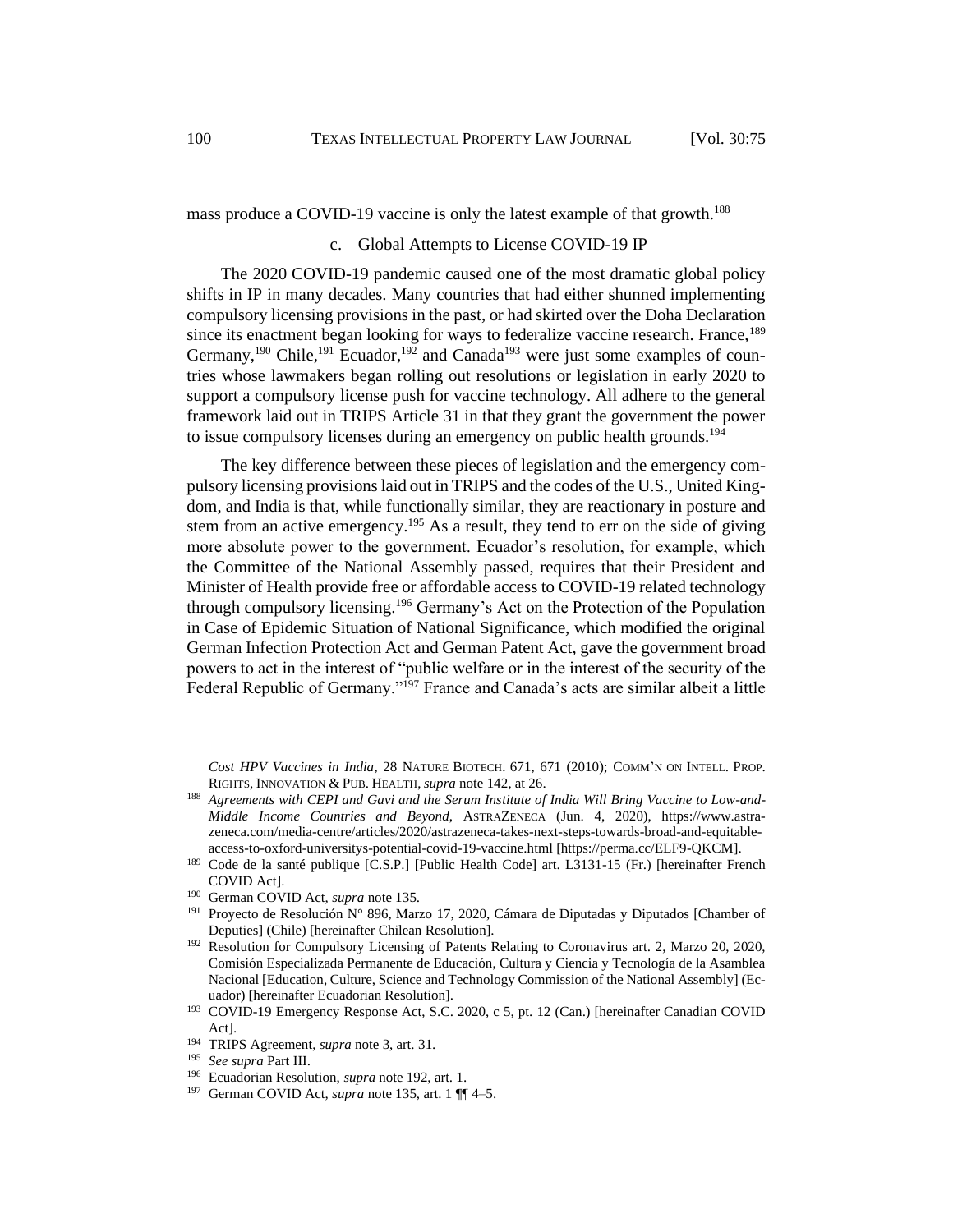more specific through use of limiting language like "health disaster"<sup>198</sup> and "public health emergency<sup>"199</sup> to define the boundaries of the provisions. The power of these loosely worded provisions could prove to be daunting to lawmakers interested in implementing them, which provides an impediment to collaboration.

d. India/South Africa Joint Waiver Request

The India/South Africa Waiver to the TRIPS Agreement, which was submitted to the WTO's Council for Trade-Related Aspects of Intellectual Property Rights in October 2020, is an example of a drastic measure.<sup>200</sup> In it, India and South Africa requested that the WTO temporarily suspend IP rights related to COVID-19 technology to expedite vaccine, technology, and medicine development and ensure equitable distribution.<sup>201</sup> Rather than limiting the use of IP to the few rights holders, the suspension would allow entities across the world the ability to innovate simultaneously and share developments freely.<sup>202</sup>

Predictably, while this declaration found support among LMICs, high-income countries like Japan, Canada, Australia, and Switzerland resisted almost immediately and requested evidence of the TRIPS Agreement and Doha Declaration's ineffectiveness in resolving the issue.<sup>203</sup> The European Union declared that while the TRIPS Agreement could resolve this issue without a waiver, implementing compulsory licensing provisions would be harder to do than envisioned.<sup>204</sup>

Opposition to the India/South Africa Waiver largely disappeared when many countries, including the U.S., France, China, and Japan announced their support for an IP waiver in May 2021.<sup>205</sup> This policy reversal coincided with a host of other

<sup>198</sup> French COVID Act, *supra* note189, ¶¶ 8–10.

<sup>199</sup> Canadian COVID Act, *supra* note 193, pt. 12.

<sup>200</sup> Request for Waiver by India & South Africa, *Waiver from Certain Provisions of the TRIPS Agreement for the Prevention, Containment and Treatment of COVID-19*, WTO Doc. IP/C/W/669 (Oct.  $2, 2, 2$ 

https://docs.wto.org/dol2fe/Pages/SS/directdoc.aspx?filename=q:/IP/C/W669.pdf&Open=True [https://perma.cc/A6F3-Q57M] [hereinafter India/South Africa Waiver].

<sup>201</sup> *Id*. at ¶¶ 12–13.

<sup>202</sup> Ann Danaiya Usher, *South Africa and India Push for COVID-19 Patents Ban*, 396 LANCET P1790, P1790 (2020).

<sup>203</sup> *Id.*; *As Vaccine Roll-Out Begins, WTO Members Intensify Debate Over Policy Solutions*, IISD SDG KNOWLEDGE HUB (Dec. 21, 2020), https://sdg.iisd.org/commentary/policy-briefs/as-vaccine-rollout-begins-wto-members-intensify-debate-over-policy-solutions/ [https://perma.cc/5KPB-KFMV]. <sup>204</sup> *Id.* 

<sup>205</sup> Andrea Shalal et al., *U.S. Reverses Stance, Backs Giving Poorer Countries access to COVID Vaccine Patents*, REUTERS (May 5, 2021, 2:10 PM), https://www.reuters.com/business/healthcare-pharmaceuticals/biden-says-plans-back-wto-waiver-vaccines-2021-05-05/ [https://perma.cc/385X-NNKL]; Matthias Blamont, *Macron Backs Waiving IP Rights for COVID-19 Vaccines*, REUTERS (May 6, 2021, 7:11 AM), https://www.reuters.com/business/healthcare-pharmaceuticals/macronbacks-waiving-ip-rights-covid-19-vaccines-2021-05-06/ [https://perma.cc/Q399-DC78]; David Lawder & Sonali Patel, *APEC Ministers Pledge to Expedite Transit of COVID-19 Vaccines, Related Goods*, REUTERS (Jun. 5, 2021), https://www.reuters.com/world/asia-pacific/apec-debate-proposal-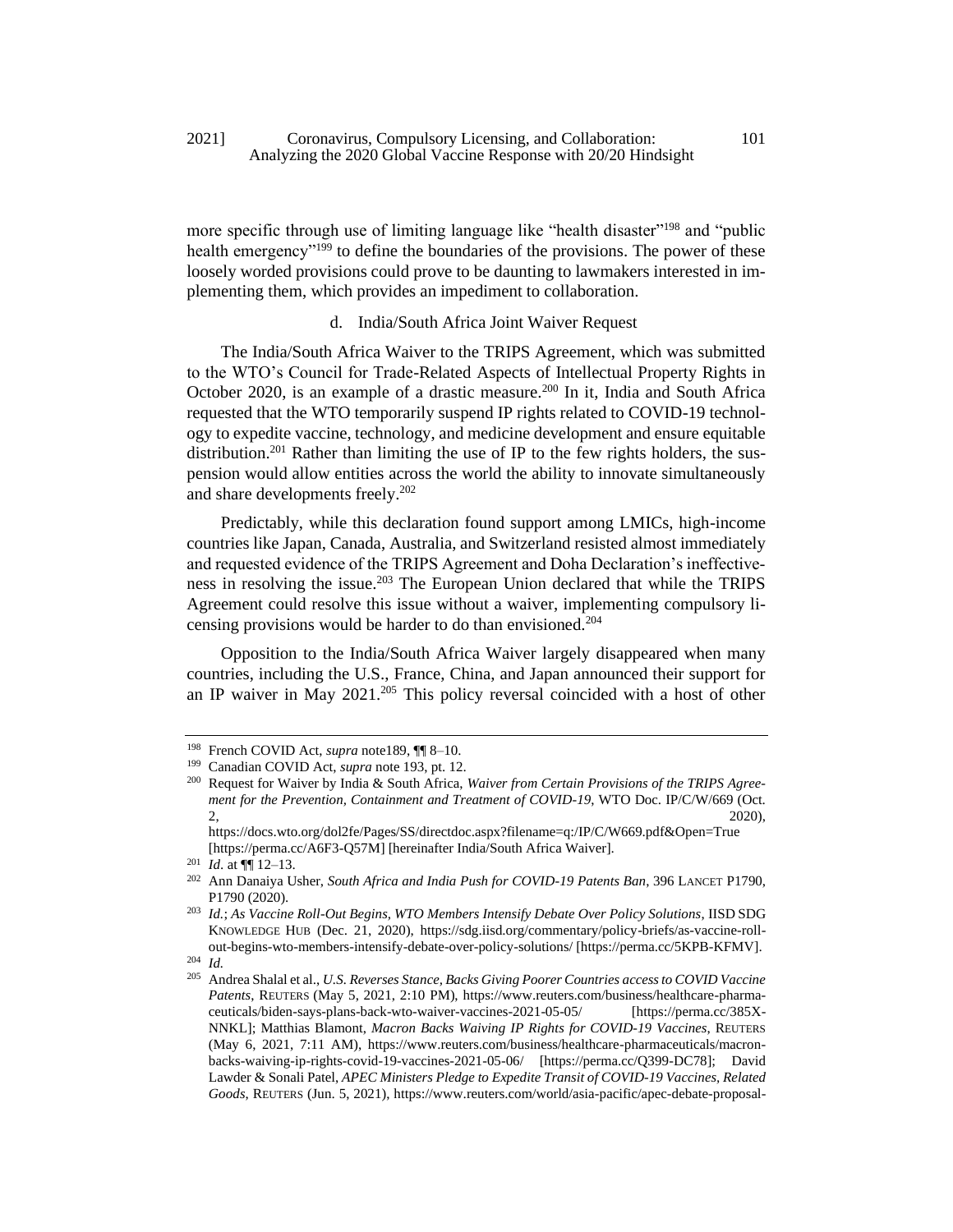nations joining India and South Africa to present a revised waiver.<sup>206</sup> The revised waiver differed from the new waiver in a key respect: it limited the effective duration of the waiver conditions to three years, subject to an extension if necessary at that three-year mark.<sup>207</sup> The previous waiver waived IP rights "until widespread vaccination is in place globally, and the majority of the world's population has developed immunity."<sup>208</sup> This indefinite abrogation of rights was a key sticking point for many of the opponents of the original waiver.<sup>209</sup>

The India/South Africa Waiver is just the latest example of LMICs trying to reconcile IP protections and their desire to protect their citizens. In a discussion about the COVID-19 pandemic, LMICs expressed frustration towards high-income countries' self-serving approach to the pandemic.<sup>210</sup> They specifically highlighted that the same high-income countries that, on one hand, were buying up as much of the vaccine as they could, were also opposing initiatives that could increase global manufacturing and benefit LMICs in a timely and affordable manner.<sup>211</sup> Unfortunately this assertion describes a behavior known as vaccine nationalism<sup>212</sup> which has been observed many times during the COVID-19 pandemic.<sup>213</sup> Addressing it will require changes in policy and legislation, both in the U.S. and around the world. Part IV will present and discuss proposals to bring about that change.

## B. Existing Voluntary Licensing Frameworks

Voluntary licensing is a catch-all term that covers a wide spectrum of licensing frameworks including paid-up and open licenses—which will be discussed here. The key commonality between these licenses that makes them voluntary is that the rightsholder can *voluntarily* choose if and when they enter the license, and whom they enter it with.<sup>214</sup>

remove-tariffs-covid-vaccines-medical-prodcuts-2021-06-05/ [https://perma.cc/BSL4-33K4].

<sup>206</sup> Communication from the African Group et al.Council for Trade-Related Aspects of Intellectual Prop. Rights, *Waiver from Certain Provisions of the TRIPS Agreement for the Prevention, Containment and Treatment of COVID-19*, WTO Doc. IP/C/669/Rev.1 (May 25, 2021), https://docs.wto.org/dol2fe/Pages/SS/directdoc.aspx?filename=q:/IP/C/W669R1.pdf&Open=True [https://perma.cc/BS9Y-DPSM].

<sup>207</sup> *Id.* 

<sup>208</sup> India/South Africa Waiver, *supra* note 200, *¶* 13.

<sup>209</sup> Arjun Padmanabhan, *People or Patents? The COVID-19 IP Waiver & Property Rights During a Pandemic*, COLUM. J. TRANSNAT'L L. BULL. (July 14, 2021), [https://www.jtl.columbia.edu/bulletin](https://www.jtl.columbia.edu/bulletin-blog/people-or-patents)[blog/people-or-patents.](https://www.jtl.columbia.edu/bulletin-blog/people-or-patents)

<sup>210</sup> *Waiver from Certain Provisions of the TRIPS Agreement for the Prevention, Containment and Treatment of COVID-19 – Responses to Questions*, WORLD TRADE ORG., (Jan. 14, 2021), [https://docs.wto.org](https://docs.wto.org/) (click "Search" in menu bar; then enter "IP/C/W/672" in the "Document symbol" field; then click the "Search" button; then follow the provided hyperlink for the document).

<sup>211</sup> *Id. ¶* 25.

<sup>212</sup> *See supra* Part II.C.1.

<sup>213</sup> Ingrid T. Katz et al, *From Vaccine Nationalism to Vaccine Equity — Finding a Path Forward*, THE NEW ENG. J OF MED. (Apr. 8, 2021), https://www.nejm.org/doi/full/10.1056/NEJMp2103614

<sup>214</sup> *See* Daniel D. Kim, *Voluntary Licensing of Pharmaceuticals: The Strategy Against Compulsory Licensing*, 8 AM. U. INTELL. PROP. BRIEF 63, 80–82 (2016)(discussing the leverage voluntary licensing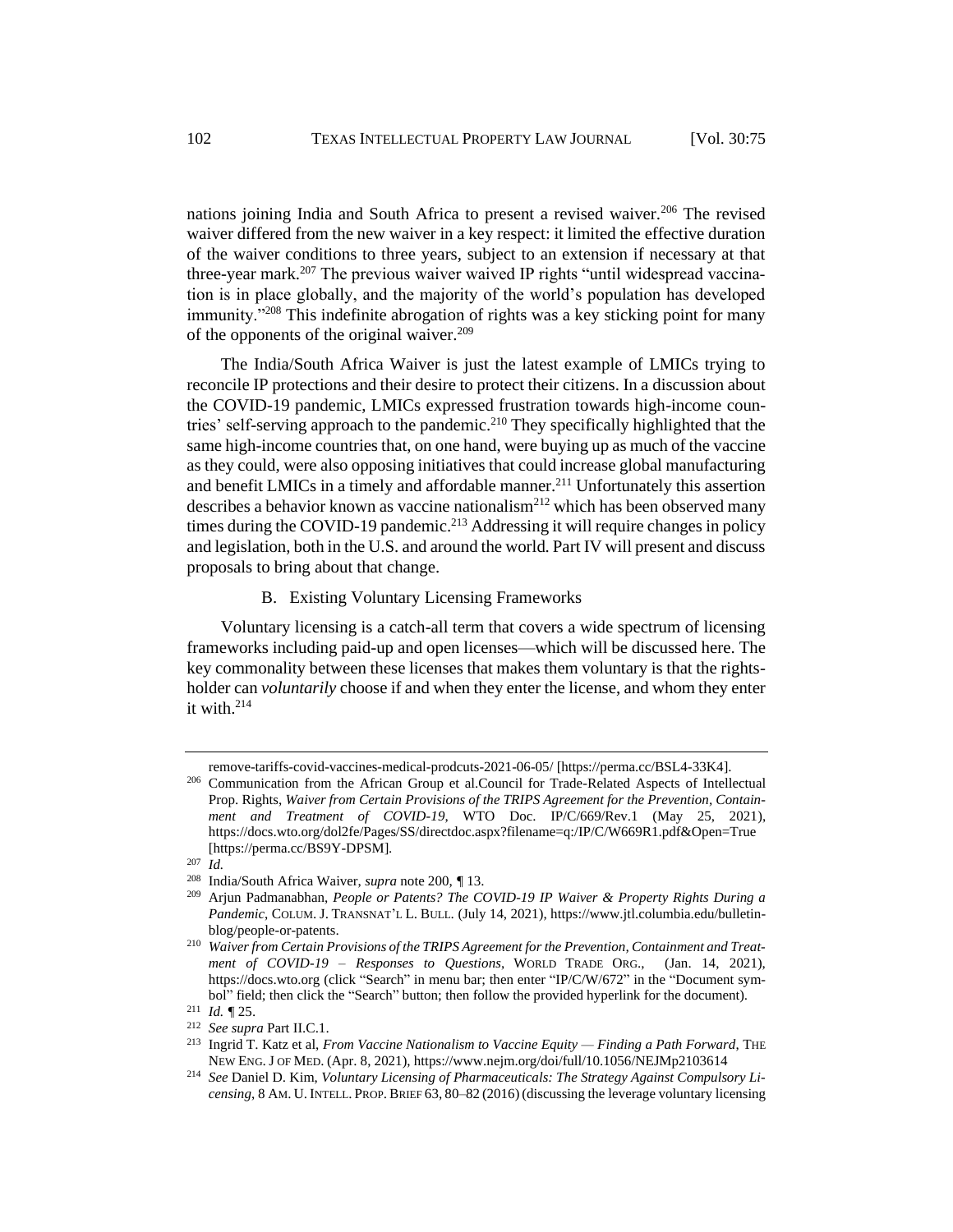## 2021] Coronavirus, Compulsory Licensing, and Collaboration: 103 Analyzing the 2020 Global Vaccine Response with 20/20 Hindsight

The key differences between a paid-up license and an open license are remuneration and restrictions a licensee is subject to. As its name suggests, a paid-up license "does not require further royalties because some consideration [such as cash] has been given in advance."<sup>215</sup> Paid-up licenses are also known as royalty-free licenses.<sup>216</sup> Open licenses, on the other hand, grant licensees permission to access and redistribute intellectual property with few or no restrictions.<sup>217</sup> Many restrictions that a rightsholder can impose on a licensee in a paid-up licensing agreement are not applicable in an open licensing agreement. For example, an open license generally allows for reproductions, modifications, and derivative works, and for licensees to distribute them as they would the original work.<sup>218</sup> Additionally, the open licenses can neither restrict licensees from selling or otherwise giving away the work, nor can they require royalties or fees.<sup>219</sup> Interestingly, innovators and would-be licensees made use of both types of licenses during the early stages of the pandemic.

# *1. Paid-Up and Open Licenses*

Through the aforementioned legislation and independent initiatives, the global community has found several ways to collaborate and share vaccine IP through voluntary licenses. These initiatives typically focus on encouraging technology sharing without enforcing IP protections like patents that might hinder development. Pledges to not enforce IP rights during the pandemic for vaccine-related technology gained popularity once the WHO expressed an interest in forming a patent pool in May 2020.<sup>220</sup> Around that time, the WHO and Costa Rica launched the COVID-19 Technology Access Pool (C-TAP) to help make health technologies effective against COVID-19 accessible to all.<sup>221</sup> The initiative encourages voluntary participation in the "one-stop shop for scientific knowledge, data and intellectual property" as a sign of social solidarity.<sup>222</sup> Participating in C-TAP entails licensing relevant technology to

<span id="page-29-0"></span>

grants the pharmaceutical company during contract negotiations).<br><sup>215</sup> Lvdia Steck, THE BASICS OF LICENSING, 20 (Ca THE BASICS OF LICENSING, 20 (Carla Blackman ed., 2009), https://cdn.ymaws.com/members.lesusacanada.org/resource/resmgr/Docs/publications/BasicsofLicensing.pdf [https://perma.cc/B26N-WXTM].

 $\frac{216}{217}$  *Id.* 

<sup>217</sup> Andrés Guadamuz-González, *The License/Contract Dichotomy in Open Licenses: A Comparative Analysis*, 30 U. LA VERNE L. REV. 296, 296 (2009).

<sup>218</sup> *Id.* 

<sup>219</sup> Christian H. Nadan, *Open Source Licensing: Virus or Virtue*, 10 TEX. INTELL. PROP. L. J. 349, 352 (2002).

<sup>220</sup> *Making the Response to COVID-19 a Public Common Good: Solidarity Call to Action*, WORLD HEALTH ORG. (Jun. 1, 2020), https://www.who.int/docs/default-source/coronaviruse/solidarity-callto-action/solidarity-call-to-action-01-june-2020.pdf?sfvrsn=a6c4b03d\_4 [https://perma.cc/RAR2- GJWD].

<sup>221</sup> *International Community Rallies to Support Open Research and Science to Fight COVID-19*, WORLD HEALTH ORG. (May 29, 2020), https://www.who.int/news/item/29-05-2020-internationalcommunity-rallies-to-support-open-research-and-science-to-fight-covid-19 [https://perma.cc/C98Q-8572]

<sup>222</sup> *Id.*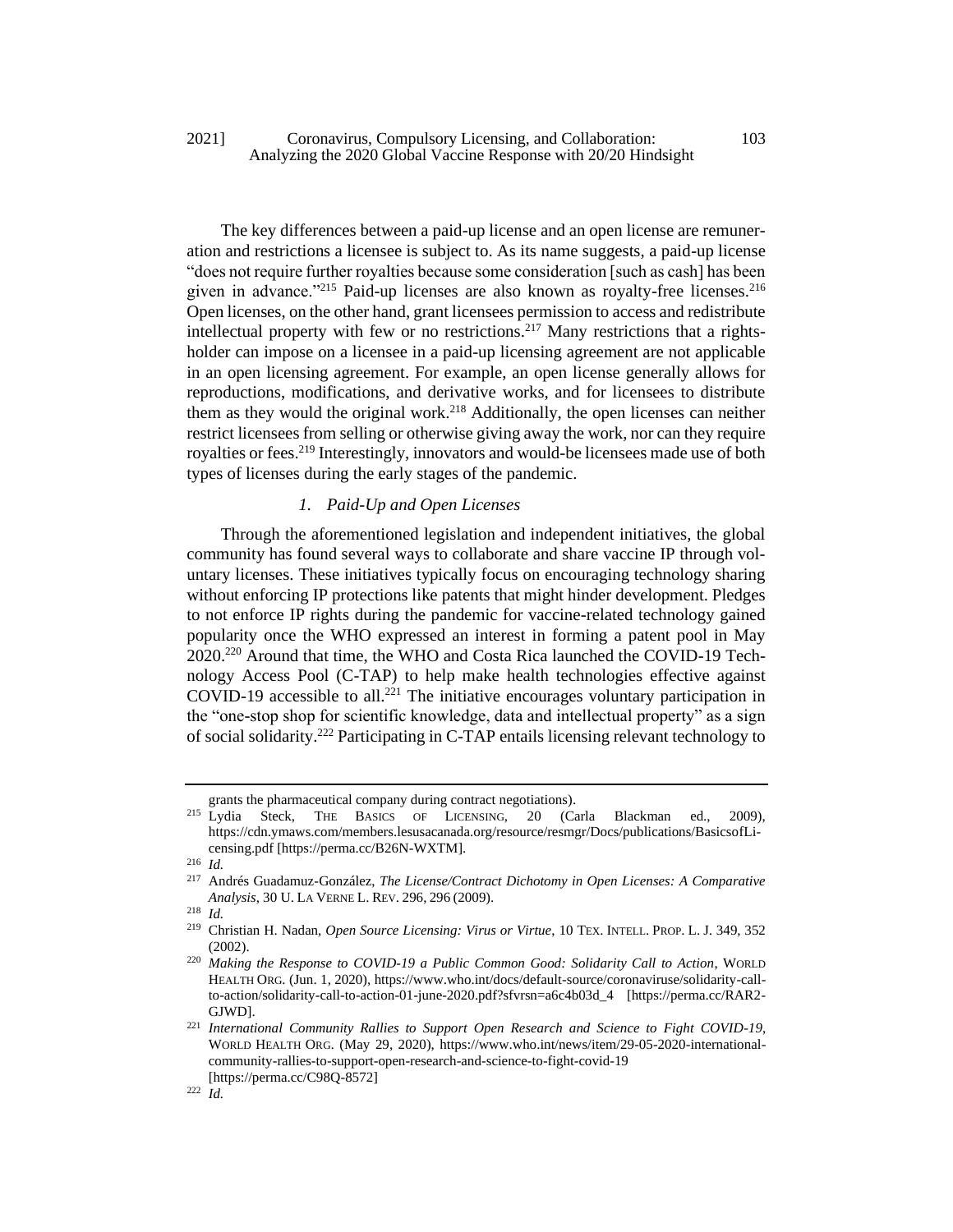the Medicines Patent Pool<sup>223</sup> and promoting open innovation models and technology transfer initiatives like the Open COVID Pledge.<sup>224</sup> More than forty WHO Member States indicated support for C-TAP and the Solidarity Call to Action.<sup>225</sup>

Like the Medicines Patent Pool, the Open COVID Pledge is a repository for vaccine-related IP that rights holders can license to the repository through an "Open COVID License 1.0."<sup>226</sup> Under this license, the pledgor grants a "non-exclusive, royalty-free, worldwide, fully paid-up license (without the right to sublicense)" for the "sole purpose of ending the 'COVID-19 Pandemic'. . . and minimizing the impact of the disease, including without limitation the diagnosis, prevention, containment, and treatment of the COVID-19 Pandemic."<sup>227</sup> The license also precludes the pledgor from asserting regulatory exclusivity use of the licensed IP, and from seeking injunctive or regulatory relief for the same purpose.<sup>228</sup> Dozens of international corporations, including Facebook, Amazon, IBM, Intel, Microsoft, and NASA JPL agreed to license their IP under these terms.<sup>229</sup>

Notably absent from the abovementioned list are pharmaceutical companies. Patent pools and IP pledges hold great appeal among LMICs, but not so much among wealthier countries such as the U.S. and not among pharmaceutical companies. The IFPMA opposed patent pools and pledges in May and October 2020 when it determined those initiatives to be misguided and an attack on IP rights.<sup>230</sup> Instead, these

<sup>228</sup> *Id.* 

<sup>223</sup> *Launch of the COVID-19 Technology Access Pool (C-TAP)*, MEDS. PATENT POOL (May 29, 2020, 5:00-6:30 PM), https://medicinespatentpool.org/news-publications-post/launch-of-the-covid-19 technology-access-pool-c-tap/ [https://perma.cc/J7DD-J8W9].

<sup>&</sup>lt;sup>224</sup> WORLD HEALTH ORG., *supra* not[e 222.](#page-29-0) Two of C-TAP's stated goals are to (1) "Licens[e] any potential treatment, diagnostic, vaccine, or other health technology to the Medicines Patent Pool – a United Nations-backed public health body that works to increase access to, and facilitate the development of, life-saving medicines for low- and middle-income countries" and (2) "[Promote] open innovation models and technology transfer that increase local manufacturing and supply capacity, including through joining the Open Covid Pledge and the Technology Access Partnership (TAP)."

<sup>225</sup> *Endorsements of the Solidarity Call to Action,* WORLD HEALTH ORG. (Oct 1, 2021), https://www.who.int/initiatives/covid-19-technology-access-pool/endorsements-of-the-solidaritycall-to-action

<sup>226</sup> *About Us*, OPEN COVID PLEDGE (Sept. 30, 2021), https://opencovidpledge.org/about/.

<sup>227</sup> *Open COVID License 1.0 March 31, 2020*, OPEN COVID PLEDGE (Mar. 31, 2020), https://opencovidpledge.org/v1-0/ [https://perma.cc/8L4Q-4U9H].

<sup>229</sup> Diana Peters & Eric Steuer, *Creative Commons Is Now Leading the Open COVID Pledge—Here's What That Means*, CREATIVE COMMONS (Aug. 27, 2020), https://creativecommons.org/2020/08/27/cc-ocp/ [https://perma.cc/3NCD-26SZ]. *See also Statement by Moderna on Intellectual Property Matters during the COVID-19 Pandemic, MODERNA (Oct. 8, 2020, 6:39 AM),* https://investors.modernatx.com/news-releases/news-release-details/statement-moderna-intellectual-property-matters-during-covid-19 [https://perma.cc/67C4-CMVA]. Moderna made a similar independent pledge to license its intellectual property.

<sup>230</sup> *IFPMA Statement on "Intellectual Property and COVID-19"*, INT'L FED'N OF PHARM. MFRS. & ASSOCS. (Oct. 16, 2020), https://www.ifpma.org/resource-centre/ifpma-statement-on-intellectualproperty-and-covid-19/ [https://perma.cc/48BU-WQVB]; *IFPMA Statement on the "Solidarity Call to Action to Realize Equitable Global Access to COVID-19 Health Technologies Through Pooling of Knowledge, Intellectual Property and Data"*, INT'L FED'N OF PHARM. MFRS. & ASSOCS. (May 28,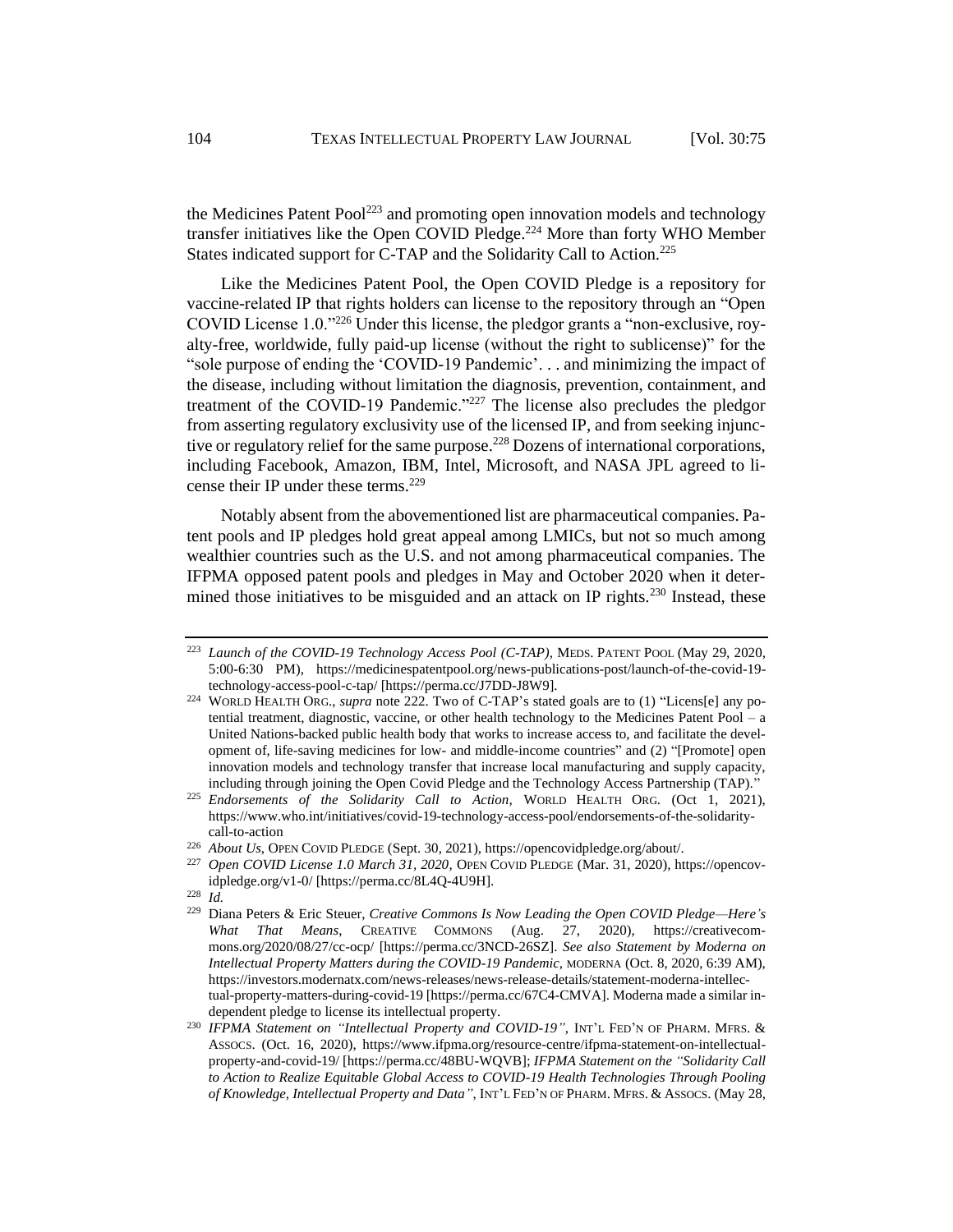<span id="page-31-0"></span>pharmaceutical companies and developed countries have turned to procurement initiatives such as  $COVAX.<sup>231</sup>$ 

<span id="page-31-1"></span>On June 4, 2020, the Coalition for Epidemic Preparedness Innovations (CEPI), in partnership with the Global Vaccine Alliance (Gavi), launched COVAX.<sup>232</sup> COVAX is a pillar of the Access to COVID-19 Tools (ACT) Accelerator that works in partnership with over 172 developed and LMICs to speed up the search for an effective vaccine for all countries.<sup>233</sup> It is the only global initiative partnering with governments and manufacturers to deliver vaccines to both higher-income and lowerincome countries worldwide.<sup>234</sup> Like the other patent pools, COVAX has a mechanism through which it procures IP related to vaccines to ensure fair and equitable access to the vaccines for each participating economy: the COVAX Facility.<sup>235</sup> Where the COVAX Facility differs, however, is that it is a subsect of a larger organization (COVAX) that acts as a procurement mechanism for countries to get the vaccine, rather than just a pledge or license facilitator.<sup>236</sup> COVAX has likely received more support than the Open COVID Pledge and C-TAP because it provides more protections for IP rights and does not simply take rights away from the rights holders.

The COVAX initiative represents a step in the right direction, but the most important question is how to make organizations like COVAX more efficient to ensure quicker responses to future pandemics. Although the WHO declared the COVID-19 outbreak to be a pandemic on March 11, 2020,<sup>237</sup> the Vaccine Alliance only launched the precursor fundraising instruments for COVAX three months later, on June  $4^{238}$ 

In fact, even if COVAX had been formed on the same day the WHO declared COVID-19 to be a pandemic, it would still have been long overdue. This is because before March 11, significant time and resources that could have been used in

<sup>2020),</sup> https://www.ifpma.org/resource-centre/ifpma-statement-on-the-solidarity-call-to-action-torealize-equitable-global-access-to-covid-19-health-technologies-through-pooling-of-knowledge-intellectual-property-and-data/ [https://perma.cc/X63R-3P87].

<sup>231</sup> Maria Serebrov, *Biopharma Opts for Collaboration, Not Patent Pools*, BIOWORLD (Aug. 25, 2020), https://www.bioworld.com/articles/496984-biopharma-opts-for-collaboration-not-patent-pools [https://perma.cc/EG3Z-VAUM].

<sup>232</sup> Steve Usdin, *COVAX Created to Try to Avoid Global Bidding Frenzy for COVID-19 Vaccines*, BIOCENTURY (Jun. 16, 2020), https://www.biocentury.com/article/305466/covax-created-to-try-toavoid-global-bidding-frenzy-for-covid-19-vaccines [https://perma.cc/6AAZ-LKA6].

<sup>233</sup> *172 Countries and Multiple Candidate Vaccines Engaged in COVID-19 Vaccine Global Access Facility*, WORLD HEALTH ORG. (Aug. 24, 2020), https://www.who.int/news/item/24-08-2020-172 countries-and-multiple-candidate-vaccines-engaged-in-covid-19-vaccine-global-access-facility [https://perma.cc/P396-WFRD].

<sup>234</sup> *Id.* 

<sup>235</sup> *Id.*

<sup>&</sup>lt;sup>236</sup> Serebrov, *supra* not[e 231.](#page-31-0)<br><sup>237</sup> Timeline of WHO's **P**.

<sup>237</sup> *Timeline of WHO's Response to COVID-19*, WORLD HEALTH ORG. (Oct. 18, 2020), https://www.who.int/news/item/29-06-2020-covidtimeline [https://perma.cc/4Y8X-G2PE].

<sup>238</sup> Usdin, *supra* not[e 232.](#page-31-1)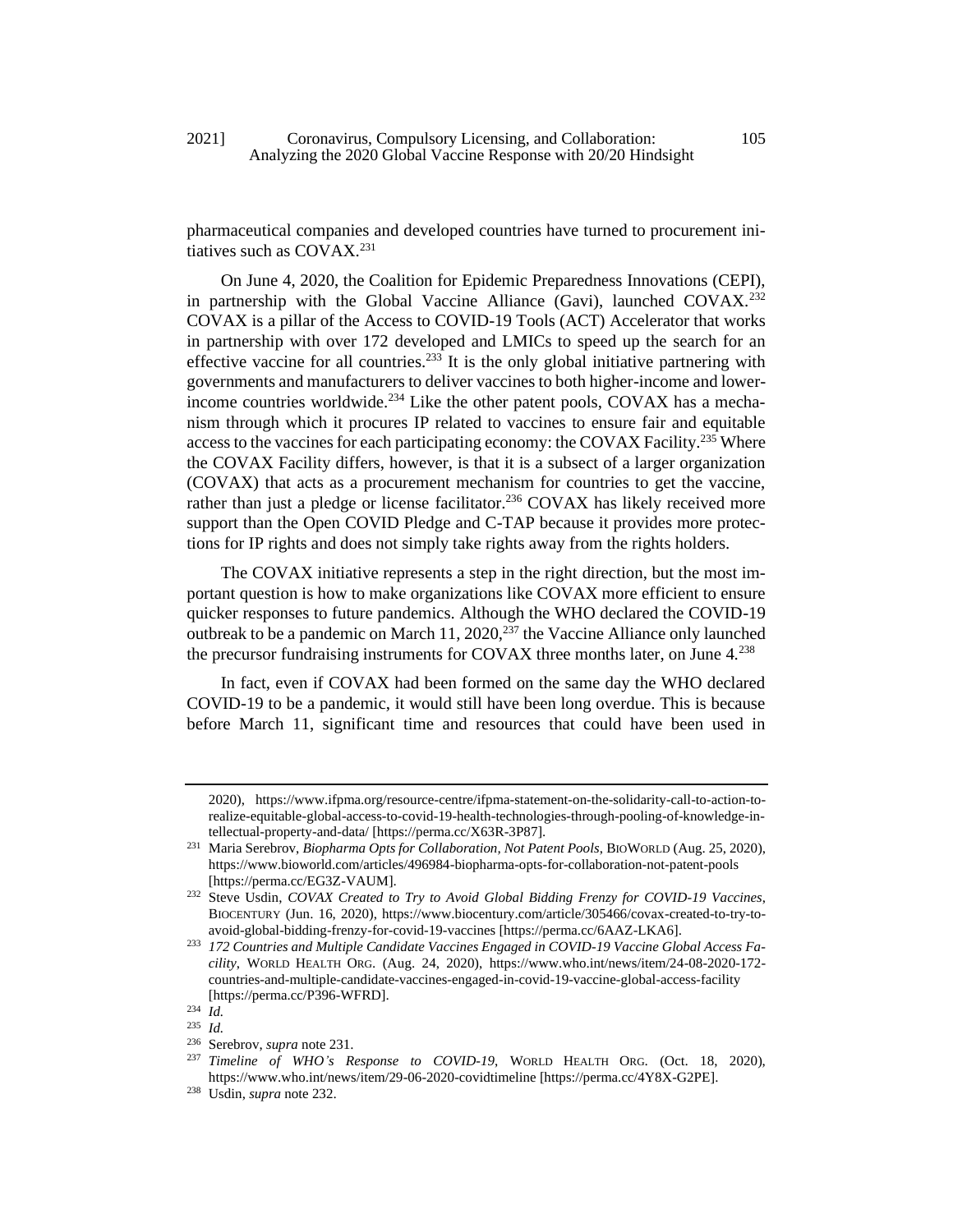international collaborative efforts had already been expended.<sup>239</sup> Prior to the formation of COVAX, the U.S. had spent more than \$2.1 billion supporting Johnson  $\&$ Johnson, Moderna, and AstraZeneca's vaccine efforts.<sup>240</sup> While it is hard to say whether the result would have been different, it can be argued that contributing \$2.1 billion towards a concerted and collaborative international initiative would have likely yielded actionable results far sooner than spreading the investment across three companies.

#### *2. Current COVID-19 Alliances*

In recognition of the existential threat COVID-19 posed to Asia, the Association of Southeast Asian Nations (ASEAN), comprising of Indonesia, Philippines, Vietnam, Thailand, Myanmar, Malaysia, Cambodia, Laos, Singapore, and Brunei, along with China, Japan and Korea, convened the "Special ASEAN Plus Three (APT) Summit on the Coronavirus Disease 2019" in mid-April 2020.<sup>241</sup> In a Declaration, the Association expressed its commitment to

<span id="page-32-0"></span>[f]urther strengthen public health cooperation measures to contain the pandemic and protect the people, including, inter alia, through timely and transparent exchange of information on real time situation and pandemic response measures taken by Member States, sharing of experience and best practices in epidemiological research and development, clinical treatment, joint research and development of vaccines and anti-viral medicines, enhancing capacity for the public health systems of ASEAN Member States while protecting and ensuring the safety of public health workers.<sup>242</sup>

The Association also expressed an intent to consider creating a standard operating procedure for public health emergencies and bolster national and regional epidemic preparedness and response by creating a network of experts, a network of emergency operations teams, and a biological pathogen response center.<sup>243</sup> Unfortunately, seven of the ten members of ASEAN are categorized as lower or lower-middle income economies by COVAX.<sup>244</sup> These countries lack the capital and infrastructure

<sup>239</sup> *See supra* Part II (indicating that significant vaccine research began in January 2020 when Chinese researchers published COVID-19's genetic sequence. Over 115 vaccine candidates were in various stages in development less than a month after COVAX was formed, and most of those had expended significant resources before the formation of COVAX).

<sup>240</sup> *Explaining Operation Warp Speed*, U.S. DEP'T OF HEALTH AND HUM. SERVS. (Dec. 12, 2020), https://www.hhs.gov/sites/default/files/fact-sheet-operation-warp-speed.pdf [https://perma.cc/U78D-N72T].

<sup>241</sup> *See generally Joint Statement of the Special ASEAN Plus Three Summit on Coronavirus Disease 2019 (COVID-19)*, ASSOC. OF SE. ASIAN NATIONS (Apr. 14, 2020), https://asean.org/storage/2020/04/Final-Joint-Statement-of-the-Special-APT-Summit-on-COVID-19.pdf [https://perma.cc/2PNW-YD69].

<sup>&</sup>lt;sup>242</sup> *Declaration of the Special ASEAN Summit on Coronavirus Disease 2019(COVID-19)*, Assoc. OF SE. ASIAN NATIONS, ¶ 9(i) (Apr. 14, 2020), https://asean.org/storage/2020/04/FINAL-Declarationof-the-Special-ASEAN-Summit-on-COVID-19.pdf [https://perma.cc/22L5-DBNF] [hereinafter ASEAN Declaration].

<sup>243</sup> *Id.* 

<sup>244</sup> *AMC-Eligible Economies*, COVAX, 5 (Dec. 15, 2020, 9:00 AM), https://www.gavi.org/sites/default/files/covid/pr/COVAX\_CA\_COIP\_List\_COVAX\_PR\_15-12.pdf [https://perma.cc/3ZFG-AEKS]. *92 Low– and Middle–Income Economies Eligible to get Access to COVID-19 Vaccines*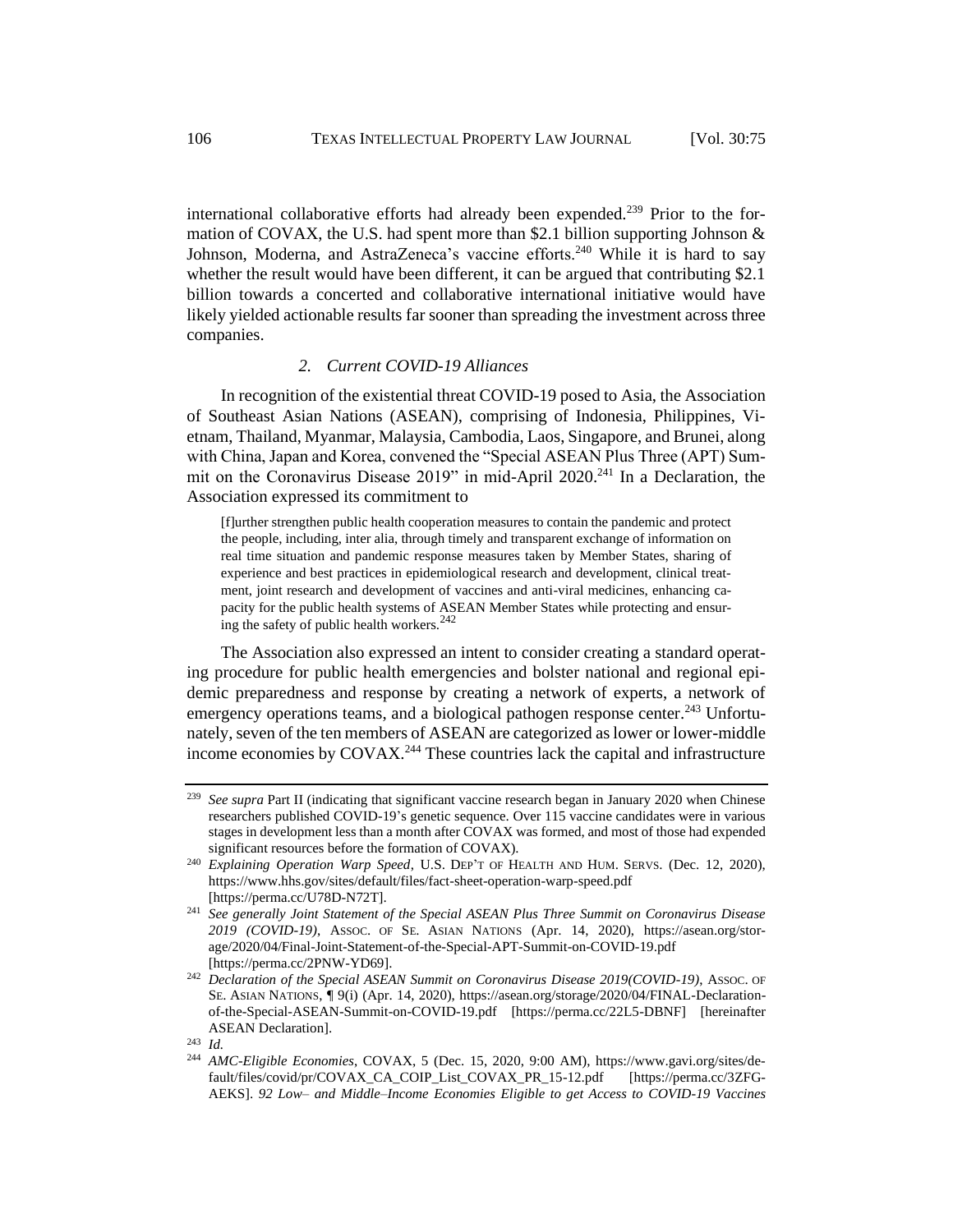to develop their own vaccines, so while they can implement safety protocols, they depend on the rest of the world for the vaccine.<sup>245</sup> This forces them to rely on the goodwill of the nations actually developing the vaccine to inoculate their citizens.<sup>246</sup>

Also of note are collaborative initiatives between international pharmaceutical developers and generics manufacturers. In June 2020, British-Swedish pharmaceutical giant AstraZeneca contracted with the world's largest vaccine manufacturer, Serum Institute of India, to supply one billion doses of its vaccine, Covishield, to lowand-middle-income countries. $247$  As mentioned above, this initiative has already seen results, with India shipping out millions of Covishield vaccines to over a dozen countries in January 2021 alone. $248$ 

While these different initiatives have their merits, the lack of a centralized response presents a particular problem that, paired with the pharmaceutical industries' reluctance to weaken IP rights, has LMICs looking for more drastic means of licensing crucial technology.

# **IV. Proposals for New Licensing Schemes to Address Future Pandemics**

<span id="page-33-0"></span>According to chair of the Gavi Board, Dr. Ngozi Okonio-Iweala, the COVID-19 pandemic has caused "the most severe contraction of the global economy since World War Two," with a resultant "terrible impact on the poorest and emerging economies."<sup>249</sup> As this is a global pandemic, the response to it must also be global. International collaboration is critical to resolving the crisis as soon as possible by ensuring that all countries have access to the vaccine. However, global access to the vaccine is only the first step, because, while that may resolve this particular pandemic, it does not protect the world from being held hostage by the next global health emergency.

This Section will discuss the merits of five proposals aimed at improving international collaboration and vaccine distribution for this and future pandemics: (1) forming a Trilateral council that can implement TRIPS compulsory licensing provisions, (2) enhancing state "march-ins" during domestic emergencies, (3) retroactively remunerating R&D costs, (4) incentivizing voluntary licensing as an alternative to

*through Gavi COVAX AMC*, GAVI (July 31, 2020), https://www.gavi.org/news/media-room/92-lowmiddle-income-economies-eligible-access-covid-19-vaccines-gavi-covax-amc

<sup>[</sup>https://perma.cc/4DHZ-UYAW].

<sup>245</sup> GAVI, *supra* not[e 249.](#page-33-0) <sup>246</sup> *Id.* 

<sup>247</sup> ASTRAZENECA, *supra* not[e 188.](#page-26-0)

<sup>248</sup> Sanjeev Miglani, *Vaccine Diplomacy: India Seeks to Rival China with Broad Shipments*, REUTERS (Feb. 7, 2021), https://www.reuters.com/article/us-health-coronavirus-india-diplomacyidUSKBN2A70C8 [https://perma.cc/V86V-5HLD].

<sup>249</sup> *92 Low– and Middle–Income Economies Eligible to get Access to COVID-19 Vaccines through Gavi COVAX AMC*, GAVI (July 31, 2020), https://www.gavi.org/news/media-room/92-low-middle-income-economies-eligible-access-covid-19-vaccines-gavi-covax-amc [https://perma.cc/4DHZ-UYAW].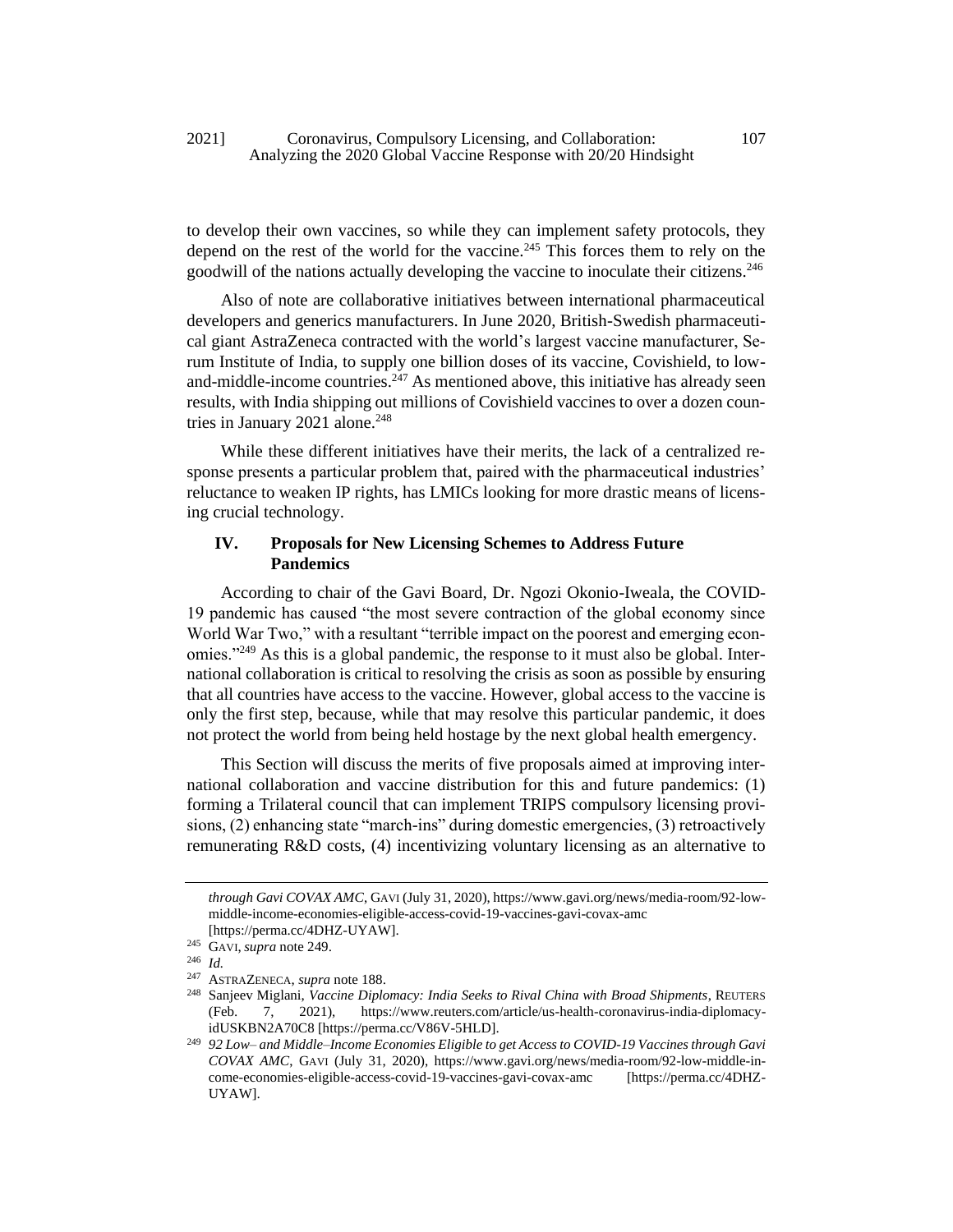compulsory licensing, and (5) increasing competition through non-exclusive voluntary licenses. Proposals #1 and #2 relate to non-voluntary licensing because the rights holders don't choose when a government would abrogate their rights. Proposals #3, #4, and #5 are alternatives to compulsory licensing that allow the rights holders the ability to decide when they license their IP.

## A. Non-Voluntary Licensing Proposals

Despite the plethora of compulsory licensing provisions available to them including the TRIPS Agreement, developed countries' governments rarely issue compulsory licenses, and have only done so a scant few times for pharmaceuticals. As collaborative as the process to create TRIPS was, there is still fierce opposition to implementing TRIPS compulsory licensing provisions. The U.S. leads the charge against TRIPS compulsory licensing.<sup>250</sup> This is primarily because it believes that compulsory licensing disincentivizes the research and development of new technologies, which will diminish new medicine creation and availability in the future. <sup>251</sup> Critics of the provisions, who succeed at blocking compulsory licensing schemes more often than not, also view government-sanctioned infringement of IP rights as a slippery slope that could lead to governments being more willing to abrogate property rights in the future. $252$ 

These are valid concerns. The decades following the TRIPS Agreement's enactment have provided ample evidence of a trend that suggests that governments, especially in LMICs, are becoming more cavalier with their use of TRIPS compulsory licensing provisions.<sup>253</sup> The flexibilities in the Doha Declaration that allowed countries to choose how and when to implement compulsory licenses directly empowered this uptick in use. Having the ability to issue a compulsory license and actually issuing that license are two different matters entirely, and history has shown that governments flexing that power frequently encounter adverse consequences. For seven decades between 1923 and 1993, Canada had a compulsory licensing scheme that granted compulsory licenses for all patented medicines in the country.<sup>254</sup> Unsurprisingly, this had a marked negative effect on pharmaceutical development. Pharmaceutical innovators stopped patenting inventions in Canada because generics manufacturers would

<sup>250</sup> Bass, *supra* note ,180, at 200.

<sup>251</sup> *Id. See also* Serebrov, *supra* note [231](#page-31-0) ("IFPMA Director General Thomas Cueni said expecting companies to give up their intellectual property for SARS-CoV-2 vaccines showed a lack of understanding. 'In the history of IP, there's never been a need for compulsory licensing of vaccine patents,' he noted. 'IP is a fundamental part of our industry.' Astrazeneca plc Executive Director and CEO Pascal Soriot agreed. 'And if you don't protect IP, then essentially there's no incentive for anybody to innovate.'").

<sup>252</sup> *See generally* 145 CONG. REC. H6027–30 (daily ed. July 21, 1999). *See also* Siraprapha Khim Rungpry, *Compulsory Licensing Issues and Trends in Asia*, 2 PHARM. PAT. ANALYST 681, 681 (2013).

<sup>253</sup> *See supra* Part III.A.3.a.

<sup>254</sup> Sheldon Burshtein, *Sublicense or Supply Agreement? Supreme Court of Canada Interpretation Benefits Generic Pharmaceutical Industry*, 54 FOOD & DRUG L.J. 73, 74–75 (1999).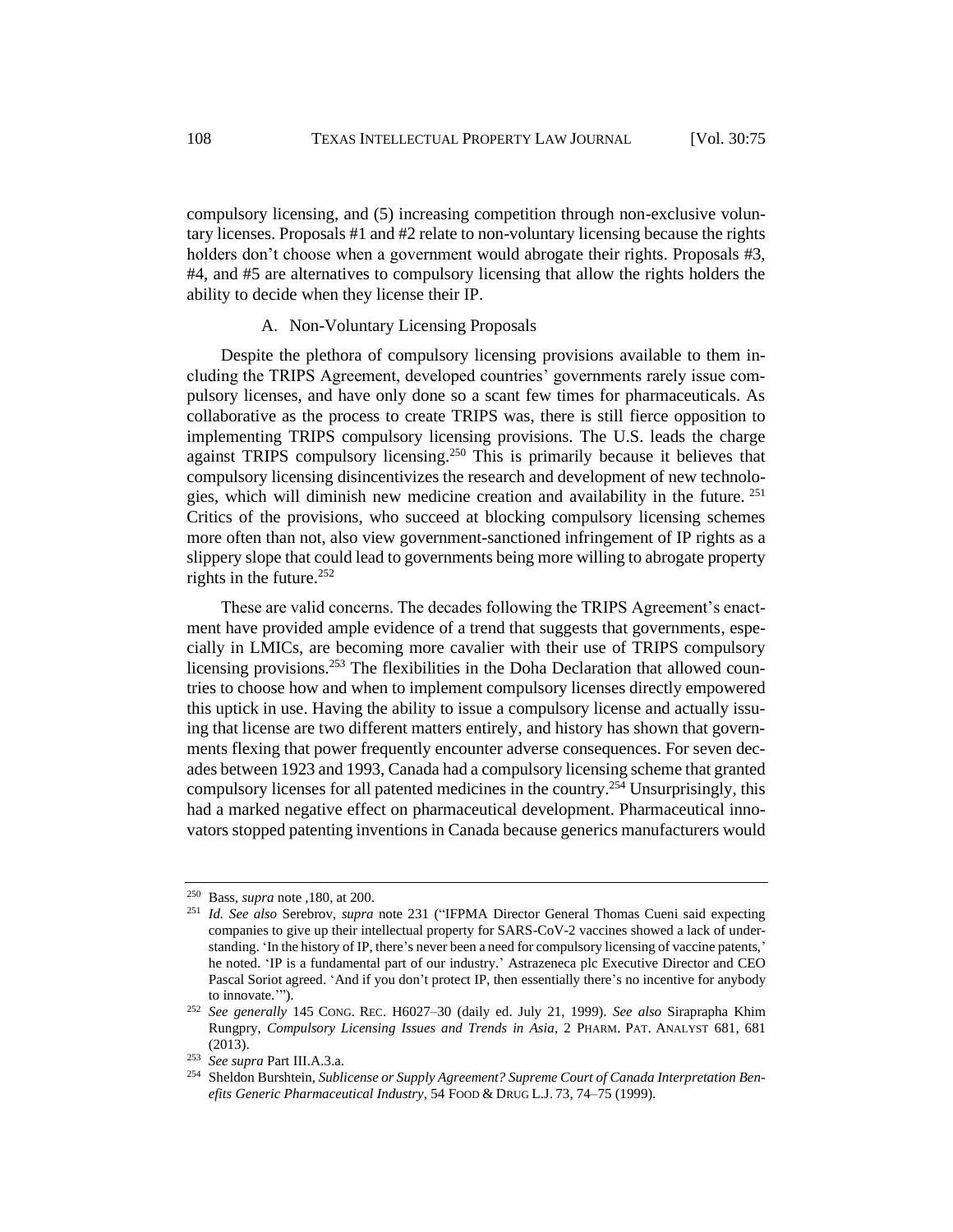take the most lucrative formulas from the patents and outcompete the inventors.<sup>255</sup> This practice ceased only when Canadian lawmakers recognized that the provision clashed with the newly signed North American Free Trade Agreement (NAFTA) and Article 31 of the TRIPS Agreement.<sup>256</sup>

<span id="page-35-0"></span>It is important to note, however, that effective as the Canada compulsory licensing scheme is at serving as a warning of the perils of issuing compulsory licenses recklessly, it was a unique situation. Studies have shown no link, apart from rare situations like this one, between using compulsory licenses and a decline in R&D or innovation.<sup>257</sup> In fact, to the contrary, a study of German patents and inventions following World War I found that new or renewed patents increased year-over-year in fields with licensing and decreased year-over-year in fields without licensing.<sup>258</sup> Similar increases in innovation, or a lack of a decrease in innovation, also occurred in other countries following their implementation of a compulsory licensing scheme.<sup>259</sup> While this certainly should not serve as an endorsement for governments to enforce compulsory licenses often and with reckless abandon, it should help assuage the concerns of lawmakers who are more circumspect in their willingness to enforce such provisions. It is clear, however, that no two situations or crises are the same, and a one-size-fits-all approach to abridging IP rights will cause more problems than it resolves. Proposals for improving collaboration therefore must be flexible and adaptable to the specific situation at hand.

## *1. Proposal #1: Form an International Council that Can Implement TRIPS Provisions*

Although the TRIPS Agreement includes provisions for dealing with crises, no provisions dictate how to formulate a global response to a worldwide health disaster like COVID-19. It is therefore on individual countries and alliances to determine how best to unify to challenge the threat. This approach is flawed, and the lack of brightline rules and guidance results in countries handling the threat in their own ways, rather than as a global collective. It is therefore imperative that the WHO work with other intergovernmental organizations to form a governing body that can address worldwide disasters and coordinate a united response against them. In June 2021, the WHO, WTO, and World Intellectual Property Organization ("WIPO") announced an

<sup>&</sup>lt;sup>255</sup> Id. See id. (stating that "innovators complained that the compulsory licensing system resulted in inadequate compensation . . . and discouraged pharmaceutical research in Canada.")

<sup>256</sup> Kristina M. Lybecker & Elisabeth Fowler, *Compulsory Licensing in Canada and Thailand: Com*paring Regimes to Ensure Legitimate Use of the WTO Rules, 37 J.L. MED. & ETHICS 222, 226 (2009).

<sup>257</sup> *See generally* Colleen Chien, *Cheap Drugs at What Price to Innovation: Does the Compulsory Licensing of Pharmaceuticals Hurt Innovation?*, 18 BERKELEY TECH. L.J. 853 (2003) (concluding based on many case studies from the U.S. and abroad that compulsory licensing does not harm innovation).

<sup>258</sup> Joerg Baten et al., *Does Compulsory Licensing Discourage Invention? Evidence from German Patents After WWI* 16–19 (Nat'l Bureau of Econ. Research, Working Paper No. 21442, 2015).

<sup>259</sup> Chien, *supra* not[e 257,](#page-35-0) at 857.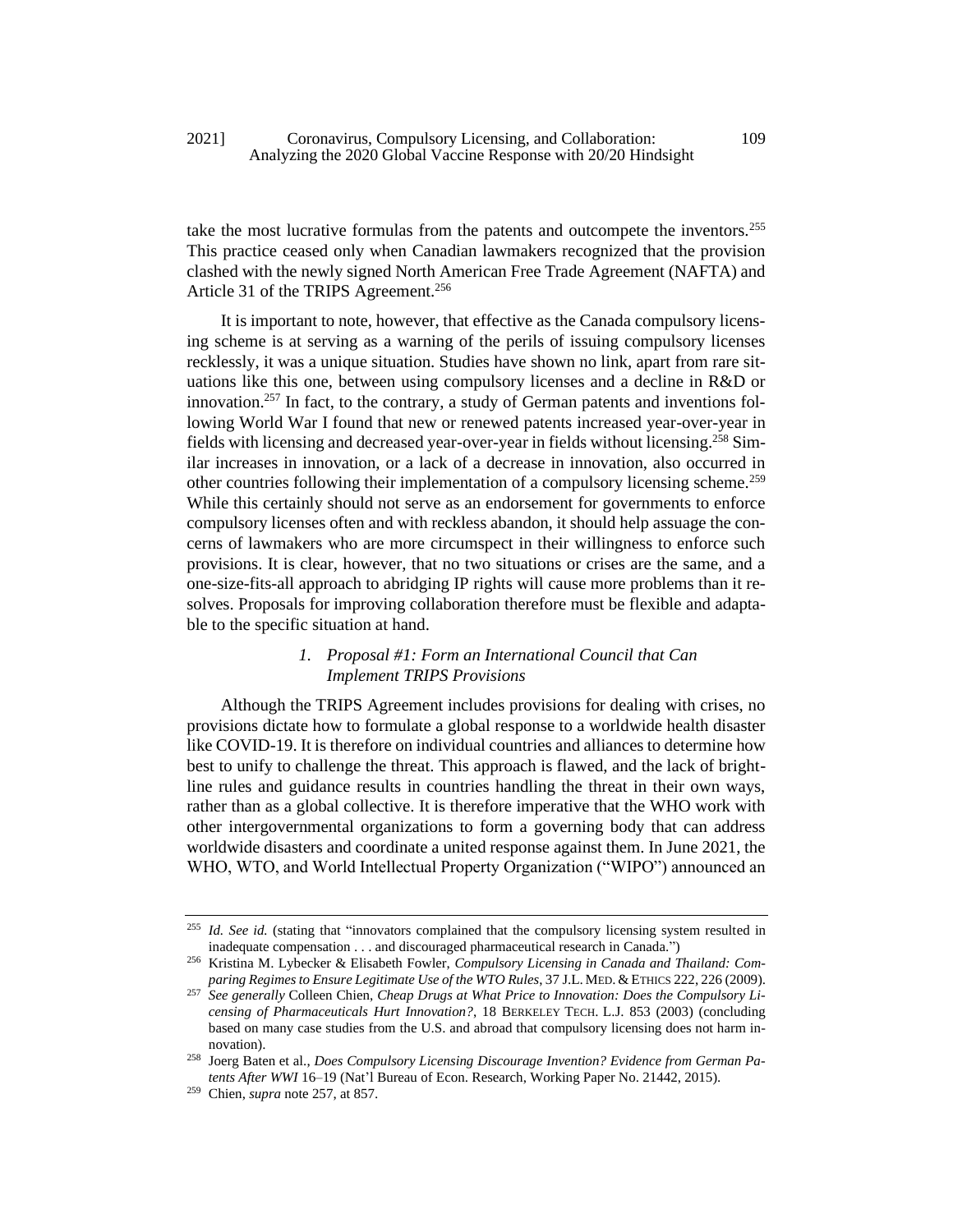intensified partnership to tackle COVID-19.<sup>260</sup> This proposal advances a more robust collaboration effort between those organizations, and others, with broader latitude of authority during pandemics.

COVAX has yielded significant results in a relatively short time frame, which by itself proves the benefit and need for similar initiatives for future outbreaks. To maximize their efficiency, these organizations must be formed and operational far before a virus reaches pandemic proportions. The ASEAN Special Summit Declaration was a faster response, but ASEAN lacked the resources to seize on its foresight.<sup>261</sup> Although the Doha Declaration of TRIPS empowers individual member states to grant compulsory licenses and determine what constitutes a national emergency, the Declaration falls short by failing to include provisions to unite the world in situations that would constitute an international emergency, such as the COVID-19 outbreak.<sup>262</sup> A method of remedying this shortcoming would first be to establish a council that has the mandate to form a global initiative and enact TRIPS provisions. Second, this council would have the power to declare a pandemic to be an international emergency that warrants compulsory licensing and collaboration.

#### a. Future Initiatives

While the TRIPS Agreement has the foundation to facilitate compulsory licensing strategies that can help the world during global health crises, the WHO lacks a governing body that can implement them efficiently when such crises do arise.<sup>263</sup> The Doha Declaration empowers member states to make decisions regarding compulsory licensing without providing provisions to assist in forming international initiatives like COVAX.<sup>264</sup>

The international community could largely remedy this deficiency by modifying the TRIPS Agreement to form a body that can act and implement compulsory licensing provisions to collate research initiatives from around the world once a pandemic has been identified. COVAX and the ASEAN Special Summit are examples of ongoing initiatives that can serve as templates for a permanent body that achieves the same goal. As of now, 194 states have accepted the WHO's Constitution and become Member States that are bound by it and the TRIPS Agreement.<sup>265</sup> The Agreement could be

<sup>260</sup> *Directors General of the WHO, WIPO, and the WTO Agree on Intensified Cooperation in Support of Access to Medical Technologies Worldwide to Tackle the COVID-19 Pandemic*, WORLD HEALTH ORG. (Jun. 24, 2021), https://www.who.int/news/item/24-06-2021-directors-general-of-who-wipoand-the-wto-agree-on-intensified-cooperation-in-support-of-access-to-medical-technologies-worldwide-to-tackle-the-covid-19-pandemic [https://perma.cc/R23K-QKZS].

<sup>261</sup> *See supra* Part III.B.2.

<sup>262</sup> *See* Doha Declaration, *supra* not[e 4](#page-3-2) (recognizing the rights to grant compulsory licenses and determine what constitutes a national emergency, but remaining silent as to international emergencies).

<sup>263</sup> *See generally* TRIPS Agreement, *supra* note [3](#page-3-1) (providing a framework for handling compulsory licensing).

<sup>264</sup> *See* Doha Declaration ¶ 5(b), *supra* note [4](#page-3-2) (explicitly recognizing each members "the right to grant compulsory licences and the freedom to determine the grounds upon which such licences are granted").<br><sup>265</sup> Countries,

<sup>265</sup> *Countries*, WORLD HEALTH ORG. (Jan. 10, 2021), https://www.who.int/countries/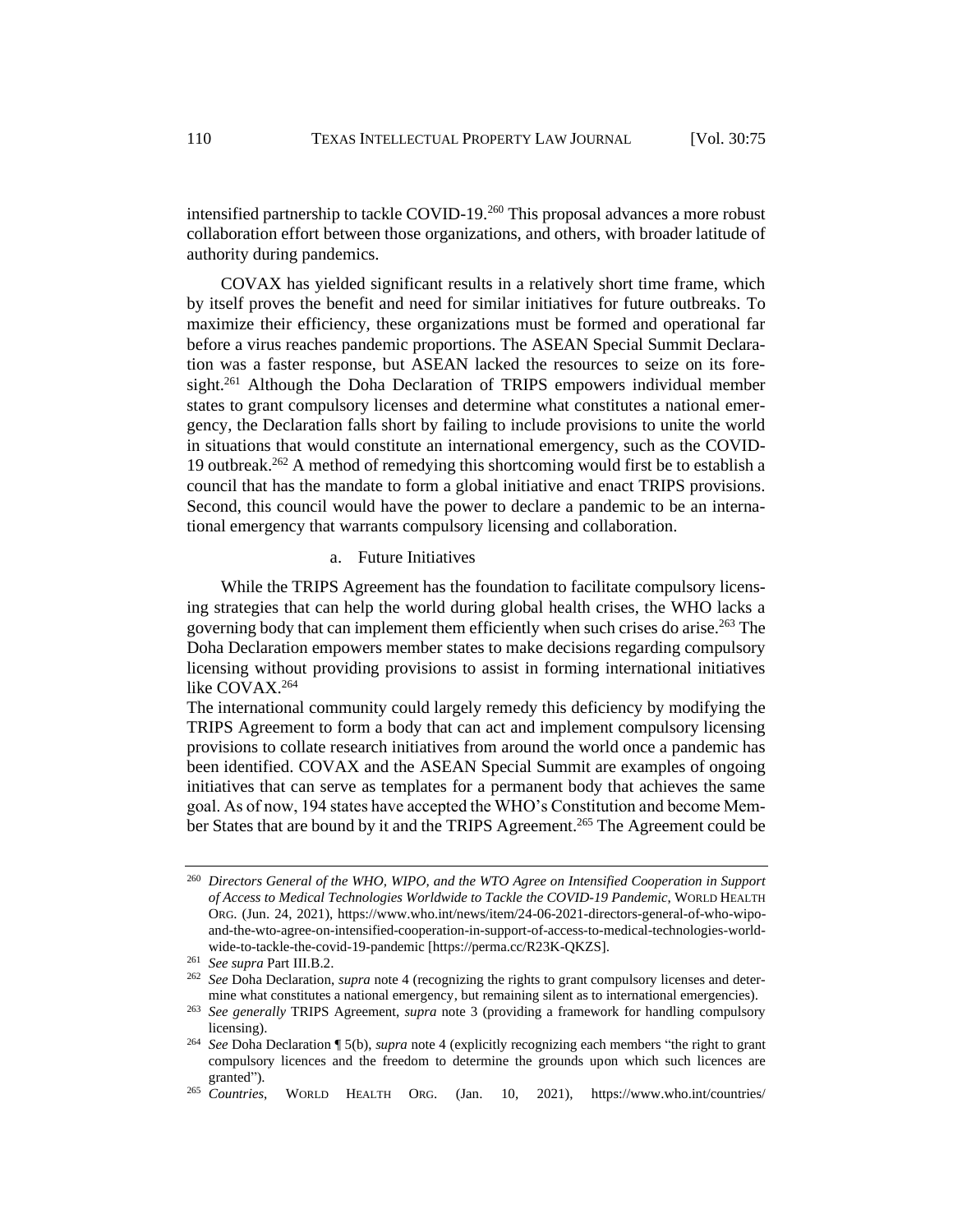modified to include a provision that forms a body with intentions like those laid out in the ASEAN Special Summit Declaration<sup>266</sup> and mechanisms of meeting those goals like those of COVAX and Gavi.<sup>267</sup>

To act effectively, the body would first need to determine whether a given emergency qualifies as a pandemic. The Centers for Disease Control and Prevention (CDC) defines an epidemic as, "an increase, often sudden, in the number of cases of a disease above what is normally expected in that population in that area."<sup>268</sup> A pandemic is an epidemic or multiple epidemics that occur over a wide area and cross international boundaries to usually affect a large number of people.<sup>269</sup> Next, rather than wait for the WHO to analyze data from different countries, countries could bring forward motions to categorize public health emergencies as pandemics to trigger compulsory licensing provisions. This would be analogous to an Article 5 Resolution in the North Atlantic Treaty Organization (NATO).<sup>270</sup> In an Article 5 Resolution proceeding, a signatory country may bring forward an incident or situation and the North Atlantic Council can determine whether it qualifies as an armed attack that requires a collective defense from every member.<sup>271</sup> Invocation of Article 5 requires the unanimous consent of all twenty-eight signatories.<sup>272</sup> Following the  $2001$  attack on the World Trade Center in New York, the U.S. invoked Article 5 and NATO agreed to eight measures to help the U.S., including its first ever anti-terror operation using assets from thirteen signatory countries.<sup>273</sup>

Global pandemics are attacks against all countries that plague the world as a whole. Thus, a united and common defense is paramount. With a TRIPS addendum like Article 5, countries could present their health ministries' data on growing public health threats and request an international response that could be analyzed by member countries based on their own epidemic data and voted on accordingly. The biggest

<sup>[</sup>https://perma.cc/CSL4-KRNH].

<sup>266</sup> ASEAN Declaration, *supra* not[e 242](#page-32-0) ¶ 9(i).

<sup>267</sup> *172 Countries and Multiple Candidate Vaccines Engaged in COVID-19 Vaccine Global Access Facility*, WORLD HEALTH ORG. (Aug. 24, 2020), https://www.who.int/news/item/24-08-2020-172 countries-and-multiple-candidate-vaccines-engaged-in-covid-19-vaccine-global-access-facility [https://perma.cc/P396-WFRD].

<sup>&</sup>lt;sup>268</sup> OFFICE OF WORKFORCE AND CAREER DEV., CTRS. FOR DISEASE CONTROL AND PREVENTION, PRINCIPLES OF EPIDEMIOLOGY IN PUBLIC HEALTH PRACTICE, 1-72 (3d ed. 2012), https://www.cdc.gov/csels/dsepd/ss1978/SS1978.pdf [https://perma.cc/9HSP-P68U].

<sup>269</sup> *Id. See also Pandemic*, A DICTIONARY OF EPIDEMIOLOGY (6th ed. 2014).

<sup>270</sup> *See* North Atlantic Treaty art. 5, Apr. 4, 1949, 63 Stat. 2244, 34 U.N.T.S. 243 (allowing each country "in an exercise of the right of individual or collective self-defense" the ability to take actions it deems necessary to "restore and maintain the security of the North Atlantic area").

<sup>271</sup> *Id.* 

<sup>272</sup> *The Mechanics of NATO's Collective Self–Defense*, STRATFOR WORLDVIEW (Mar. 25, 2015, 8:00 AM), https://worldview.stratfor.com/article/mechanics-natos-collective-self-defense [https://perma.cc/L3J8-J7GZ].

<sup>273</sup> *Collective Defense – Article 5*, NORTH ATLANTIC TREATY ORG. (Nov. 25, 2019, 11:12 AM), https://www.nato.int/cps/en/natohq/topics\_110496.htm [https://perma.cc/EX6J-MACR].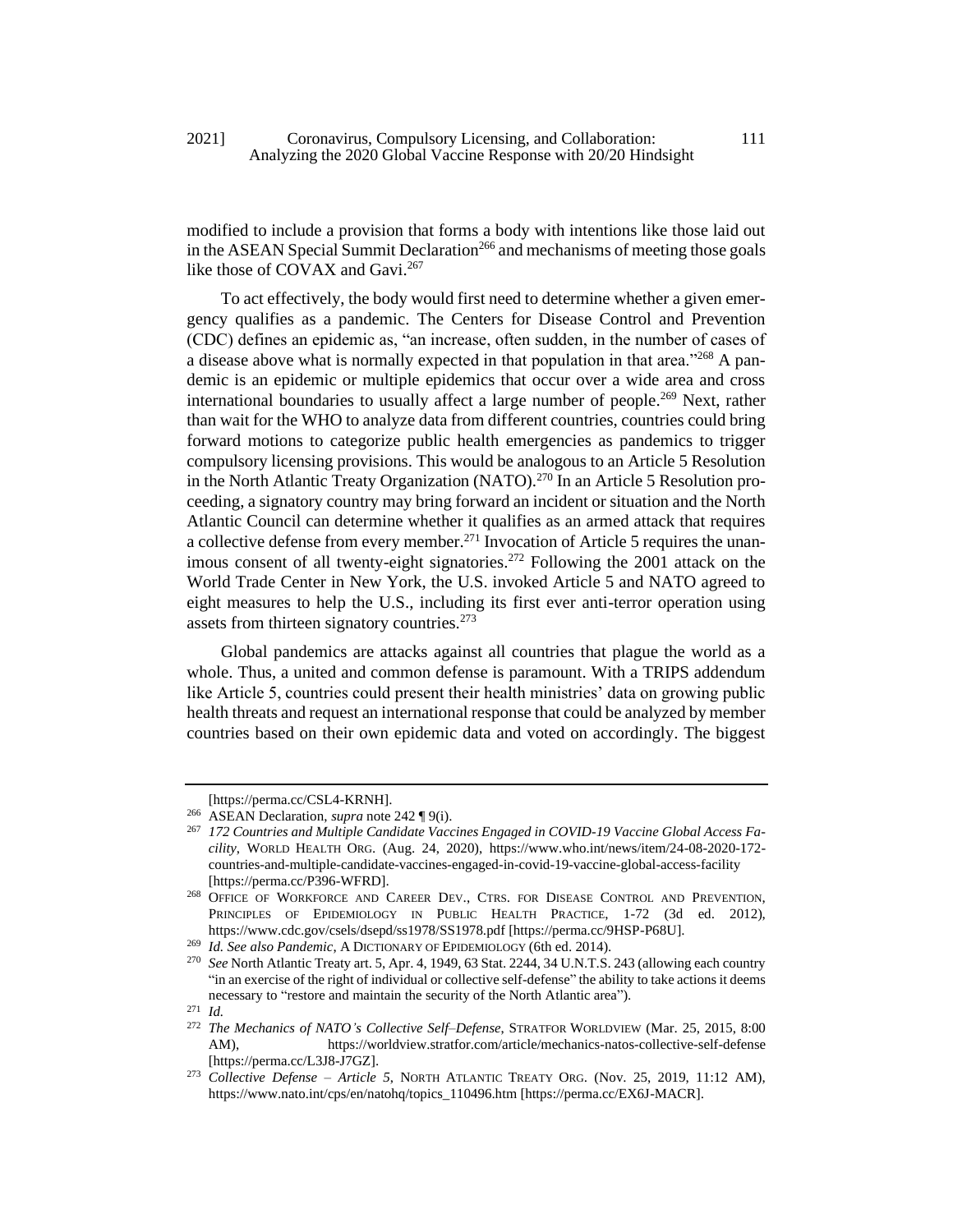hurdle to invoking Article 5 is the requirement that consent be unanimous.<sup>274</sup> This would be nearly impossible in an organization with 194 members; however, in this situation, a simple majority might suffice to invoke a common-health defense. In the instances in which such a resolution was invoked, or the WHO declared the emergency to be a pandemic, the body would have the power to implement compulsory licensing provisions across all signatories and form a task force to handle the specific threat.

# *2. Proposal #2: Empower U.S. States to Exercise March-In Rights During Domestic Emergencies*

As previously mentioned, march-in rights have never been used successfully in the U.S.<sup>275</sup> Whether this is because of a lack of precedent or a learned helplessness where legislators feel no desire to fight a prolonged battle with large pharmaceutical companies, the fact remains that key IP legislation is not being used at a time when it is needed.

Although an obscure power, states should use sovereign immunity to enforce "march-in" rights during public health crises. Sovereign immunity and government federalism, as general principles guaranteed to state governments under the Constitution, prevent states from being liable for patent infringement so long as they offer sufficient compensation.<sup>276</sup> In the landmark case *Florida Prepaid Postsecondary Education Expense Board v. College Savings Bank*, the Supreme Court upheld these protections and struck down Congressional attempts to limit them.<sup>277</sup> In 1992, Congress passed the Patent and Plant Variety Protection Remedy Clarification Act and amended U.S. Code to strip states of their sovereign immunity and Eleventh Amendment protections during patent infringement suits.<sup>278</sup> Although the Federal Circuit agreed with Congress on the matter,  $279$  the Supreme Court determined that Congress had exceeded its Article I authority<sup>280</sup> and that

a State's infringement of a patent, though interfering with a patent owner's right to exclude others, does not by itself violate the Constitution. Instead, only where the State provides no remedy, or only inadequate remedies, to injured patent owners for its infringement of their patent could a deprivation of property without due process result.<sup>281</sup>

This holding invalidated 35 U.S.C. § 296(a) and secured states' rights to sovereign immunity after exercising march-in rights. Despite this, these rights have never

<sup>274</sup> STRATFOR WORLDVIEW, *supra* note 272.

<sup>275</sup> *See supra* Part III.A.1.c.

<sup>276</sup> Fla. Prepaid Postsecondary Educ. Expense Bd. v. Coll. Sav. Bank, 527 U.S. 627, 643 (1999).

<sup>277</sup> *Id.* at 630.

<sup>278</sup> Patent and Plant Variety Protection Remedy Clarification Act, Pub. L. No. 102-560, 106 Stat. 4230, 4230 (1992); 35 U.S.C. § 296(a) (1994), *invalidated by* Fla. Prepaid Postsecondary Educ. Expense Bd. v. Coll. Sav. Bank, 527 U.S. 627 (1999).

<sup>279</sup> Coll. Sav. Bank v. Fla. Prepaid Postsecondary Educ. Expense Bd., 148 F.3d 1343, 1347 (Fed. Cir. 1998), *aff'g* 131 F.3d 353 (3d Cir. 1997), *rev'd*, 527 U.S. 627 (1999).

<sup>280</sup> Fla. Prepaid Postsecondary Educ. Expense Bd., 527 U.S. at 636.

<sup>281</sup> *Id.* at 643.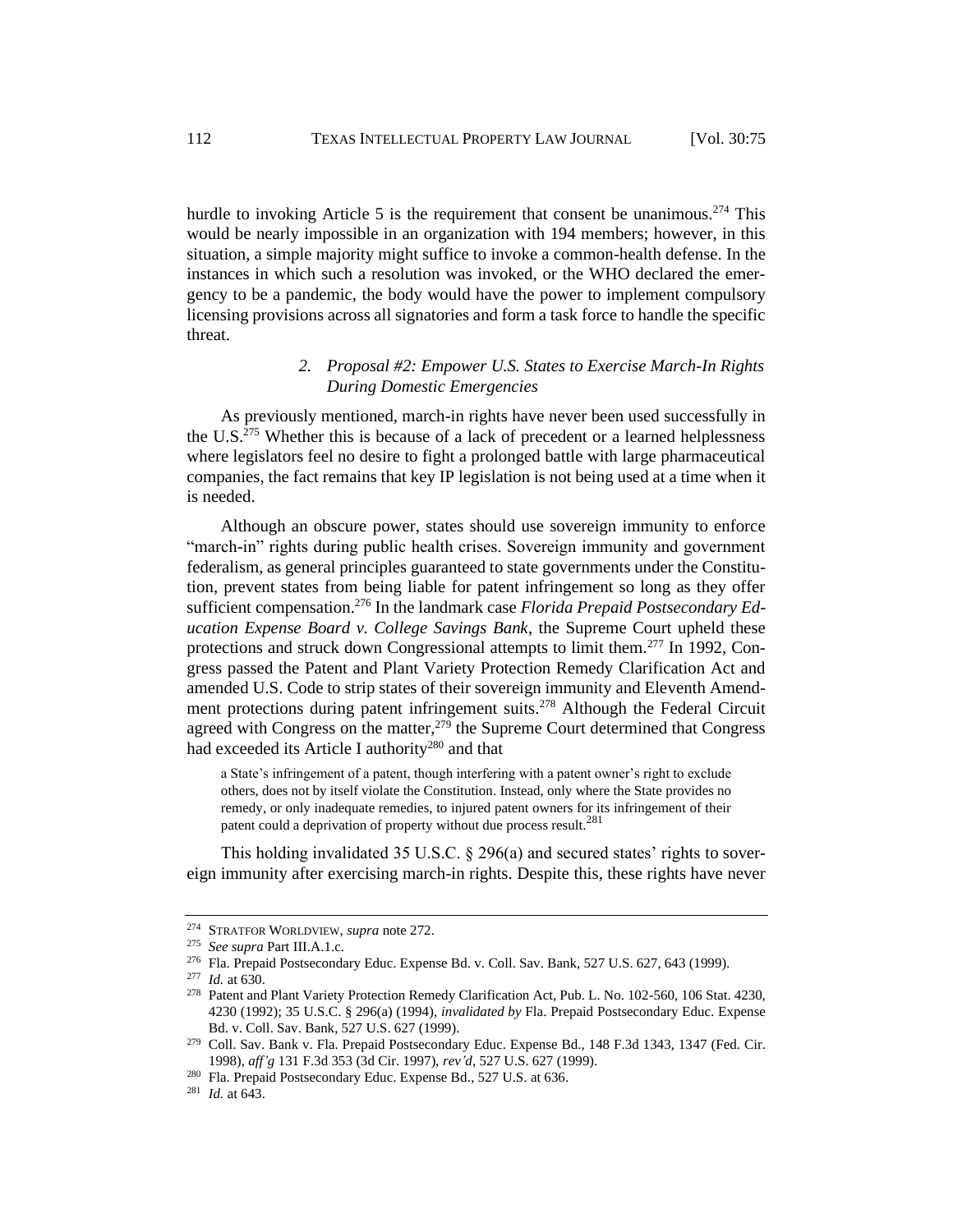been used, not even by Louisiana during the  $2017$  Hepatitis C scare.<sup>282</sup> Encouraging states to enforce these rights *within reason*, or at least look into doing so, during public health crises would relieve pressure from the federal government. Doing so would also allow states to respond to unique situations, such as a surge in infections in their state, on a situation-by-situation basis so that crisis hotspots are addressed quickly with tailored solutions. Finally, during crises like the COVID-19 pandemic, granting local manufacturers licenses obtained from enforcing march-in rights might bring relief to beleaguered state economies.

## B. Voluntary Licensing Proposals

Voluntary licensing is another option that, if leveraged properly, can achieve the same goal as compulsory licenses while avoiding much of the ill will associated with a government having to step in and infringe on a citizen's property rights. The three following proposals are designed to encourage rights-holders to issue licenses voluntarily for compensation or as a method to stay competitive in a capitalist economy.

# *1. Proposal #3: Retroactive Remuneration of R&D Costs for Proportional Licensing Rights*

Proposal #3, which builds on economic remuneration theories, would incentivize licensing through funding already completed research using a subscription plan. Subscription plans, like the "Netflix subscription model," guarantee an unlimited supply of a product in return for a fixed reimbursement.<sup>283</sup> Although implementing such an arrangement in an IP-related matter may seem ill advised, the idea has merit and has been successful thus far.<sup>284</sup> In 2019, Louisiana, the first state to successfully launch such an initiative to treat Hepatitis C, signed an agreement with Asegua, a Gilead subsidiary.<sup>285</sup> Asegua agreed to provide the state with an unlimited amount of the drug Epclusa for five years at a set price.<sup>286</sup> Washington followed suit later that year by signing a contract with AbbVie for a similar drug following a blind bidding process.<sup>287</sup> Other pharmaceutical companies, including Merck & Co. and Gilead, also  $\overline{\text{bid}}$ <sup>288</sup>

This suggestion advocates for allowing the government to apply the Netflix subscription model to retroactively pay for a portion of the R&D costs the patent holders

<sup>282</sup> *See supra* Part III.A.1.c.ii.

<sup>283</sup> Mark R. Trusheim et al., *Alternative State-Level Financing for Hepatitis C Treatment—The "Netflix Model"*, 320 J. AM. MED. 1977, 1977 (2018).

<sup>284</sup> JoNel Aleccia et al., *Pharma Sells States on "Netflix Model" to Wipe Out Hep C*, SCI. AM. (Oct. 31, 2019), https://www.scientificamerican.com/article/pharma-sells-states-on-netflix-model-to-wipeout-hep-c/ [https://perma.cc/F3HL-8RRM].

<sup>&</sup>lt;sup>285</sup> Hepatitis C Innovative Payment Model Contract with Asegua Therapeutics LLC, LA. DEP'T OF HEALTH & DEP'T. OF CORR. 1, 2 (effective July 1, 2019).

<sup>286</sup> *Id.* at 10.

<sup>287</sup> JoAleccia et al., *supra* note 284.

<sup>288</sup> *Id.*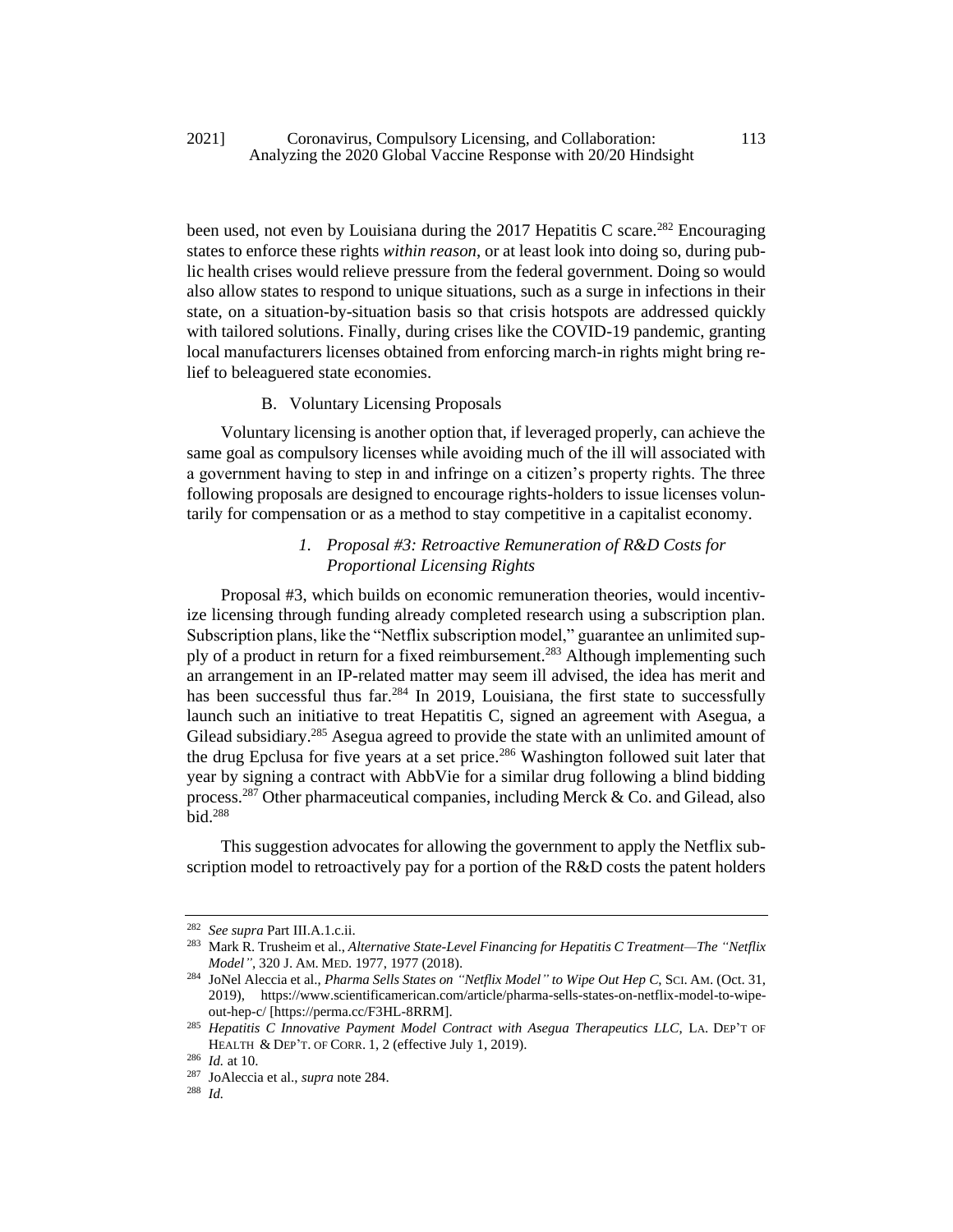incurred in developing the relevant IP. In return, the government could license the patent to manufacturers to populate a proportional market share of the patented technology. To illustrate, assume that Company X spent \$1 billion to develop the drug "Xcure." The proposed plan would allow the government to pay a fixed amount, say 30% of the \$1 billion in a subscription plan over a predetermined period. In return, the government would be allowed to license Xcure technology to other manufacturers. The main restriction on the license would be that the total produced pharmaceuticals across all the licensees are capped at 30% of the market share. If Company X signed a contract with the government to vaccinate 80% of the population, the licensees could collectively vaccinate 30% of that 80%. Similarly, if the government contracted Company X to produce 1,000,000 doses of Xcure, the license would allow the licensees to produce 300,000 of those 1,000,000 doses.

This system would benefit the government in that it could pay for proven and successful research over a period of time. It would also allow the government to act as a licensor, thereby allowing it to set price caps for the licensee manufacturer(s), which would defray the remuneration costs. The public would benefit from a faster product rollout from multiple manufacturers working on the same product. Finally, although the patent holders would lose opportunity costs of profiting off that percentage of the market, remuneration of the R&D costs would ensure that it did not completely lose those initial investments.

## *2. Proposal #4: Incentivize Voluntary Licensing as an Alternative to Compulsory Licensing*

Although the Trilateral Initiative from Proposal #1 would have the power to implement compulsory licensing provisions across all signatory countries, patent rights holders should have a way to adjust their business models to collaborate during a health crisis without being forced to do so by the proposed governing body. This Article advances a proposed "inducement package" of three incentives that a rights holder would be guaranteed should they voluntarily license their IP during a global health crisis.

First, should a rights holder choose to issue a non-exclusive voluntary license, they would have a guarantee that their IP would be used in good faith by reputable<sup>289</sup> licensees. Unlike an Open COVID Pledge license,<sup>290</sup> the license would be restricted to reputable licensees. These licensees would be actors that the WIPO vetted and approved based on a history of respecting IP rights and dealing in good faith with other rights holders. Because potential licensees would need to be approved to receive the license, the license would be non-sublicensable. Licensees would also be subject to unscheduled audits or inspections to ensure that the rights holder's IP is protected and leveraged properly. The WIPO would essentially act in a function like the National

<sup>&</sup>lt;sup>289</sup> Reputable in this context would refer to licensees who deal in good faith and could be trusted to not violate the terms of the licensing agreement.

<sup>290</sup> *See supra* Part III.A.3.c.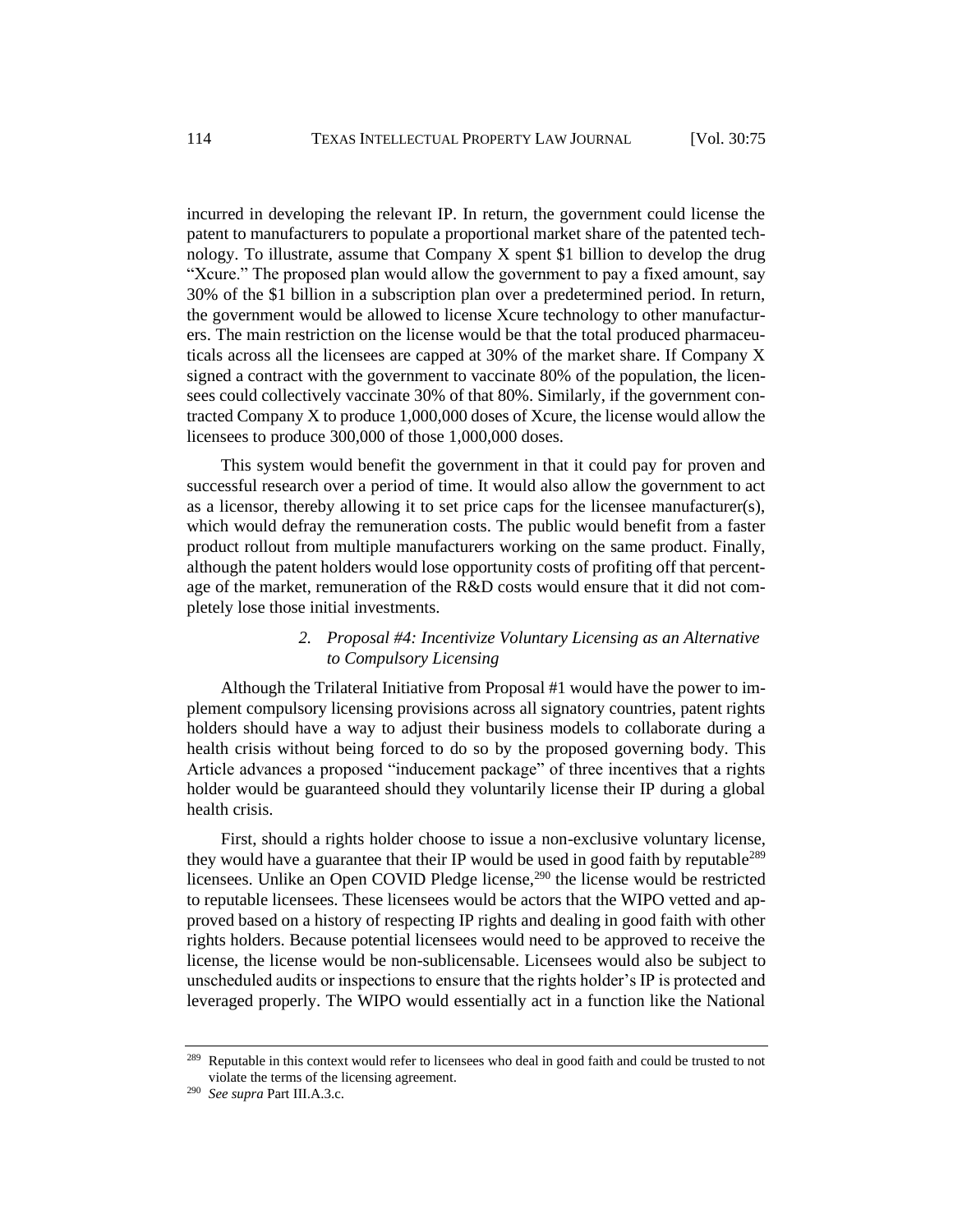Intellectual Property Administration of China (CNIPA) in its handling of open licenses,<sup>291</sup> although the WIPO would have a greater remit to enforce IP rights' protections across the world. As a method of enforcement, the WIPO would be able to strip a licensee of its license in the case of non-compliance with those protections.

Second, the WTO would facilitate favorable terms for the rights holder to procure raw materials for research and for its own vaccine production network. Consistently procuring suitable raw vaccine components is a challenge, and failure to do so inhibits vaccine development and manufacturing.<sup>292</sup> Raw materials and vaccine components must be available and consistent for long periods of time to ensure that the vaccine is available long enough to not only recover research and development costs, but also net the developer a profit.<sup>293</sup> For this reason, pharmaceutical companies generally wait until the vaccine passes clinical trials and is approved by the relevant regulatory body before establishing resource supply lines and product delivery chains.<sup>294</sup> Even though Pfizer and its German partner BioNTech SE started mass production well before the U.S. Food and Drug Administration ("FDA") approved the vaccine in December 2020, material bottlenecks prevented the companies from meeting their end-of-year goal of delivering 100 million doses of its COVID-19 vaccine by fifty million doses.<sup>295</sup> If a rights holder were to voluntarily license IP relevant to the present crisis, the WTO would work with countries that source the raw components to ensure a steady pipeline of consistent raw materials. The WTO would also negotiate to decrease the cost of those materials to increase profit margins and provide a competitive benefit to that particular rights holder over others who did not opt to voluntarily license. This increase in profit margins would also help offset the rights holder's lost opportunity cost from not exclusively servicing the entire market.

Finally, the WHO would, as a function, compensate the rights holder for its research and development costs and pay a royalty for the license. Research and development costs drive up the prices of vaccines.<sup>296</sup> Those high costs are also why companies are reluctant to share IP.<sup>297</sup> This final incentive should help alleviate that concern by providing the rights holder a guaranteed method of receiving a return on its investment. Because research and development costs are so high, the WHO might be best served by paying in installments in a plan like the previously discussed Netflix model.<sup>298</sup> It would also pay a flat royalty fee, like those granted by other countries,

<sup>291</sup> 2020 Chinese Patent Amendment, *supra* not[e 131,](#page-20-1) ¶¶ 16–18.

<sup>292</sup> Plotkin et al., *supra* not[e 36.](#page-8-0)

<sup>293</sup> *Id.* 

<sup>294</sup> Costa Paris, *Supply-Chain Obstacles Led to Last Month's Cut to Pfizer's Covid-19 Vaccine-Rollout Target*, WALL ST. J. (Dec. 3, 2020), https://www.wsj.com/articles/pfizer-slashed-its-covid-19-vaccine-rollout-target-after-facing-supply-chain-obstacles-11607027787 [https://perma.cc/LHE8- ZDFN].

<sup>295</sup> *Id.* 

<sup>296</sup> *See supra* Part II.B.

<sup>297</sup> *See supra* Part II.B.1.

<sup>298</sup> *See supra* Part IV.B.1.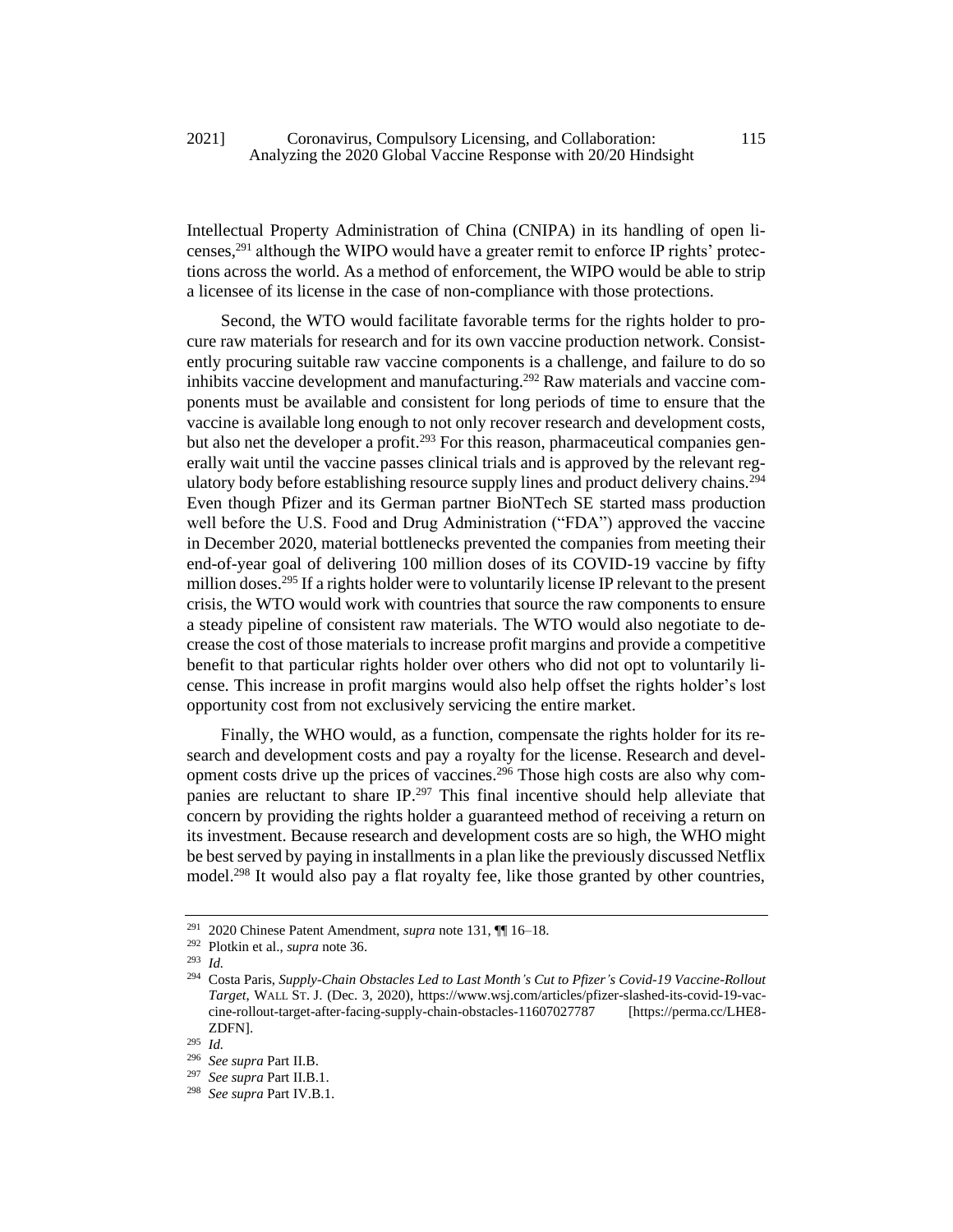throughout the term of the license.<sup>299</sup> The question becomes who would pay for the rights holder's R&D compensation and royalty. Nobel Peace Prize winner Dr. James Orbinski once suggested a tax on international drug sales to fund a public research body.<sup>300</sup> While this would seem feasible, an international defense fund is a tried and tested solution for which there already is precedent. Each year, NATO's member countries agree to a civil and military budget which they fund according to an "agreed cost-sharing formula based on Gross National Income."<sup>301</sup> This idea of an annual budget, supported by member states contributing a percentage of their GNI, would be easily adaptable to create an international health defense fund where all members of the WHO contribute a percentage of their GNI to support research initiatives during a health crisis.

Together, these three incentives would protect a potential licensor's IP rights from illegal infringement, increase profitability by decreasing production costs, and subsidize research and development costs. This would make a strong case for a licensor to voluntarily license relevant IP during a crisis rather than risk a government enforcing a compulsory license against them. This is also a better option than differential pricing, where pharmaceutical companies price the same drug differently across markets, which various industries have found to be unfeasible in the past.<sup>302</sup> If this inducement package fails, a strong council with the ability to enforce global compulsory licensing provisions—as discussed earlier in this Part—would still ensure that collaboration is the primary directive during a health crisis.

# *3. Proposal #5: Increase Competition Through Non-Exclusive Voluntary Licenses*

The final proposal models a framework that promotes open licenses during public emergencies and would achieve a similar goal as compulsory licensing would without forcefully infringing on IP rights. Nonexclusive licenses already exist as a function of current IP schemes and allow a rightsholder to grant licenses to multiple actors.<sup>303</sup> Gilead granted eleven Indian companies nonexclusive voluntary licenses to produce the HIV/AIDS drug Tenofovir in return for a 5% royalty on sales.<sup>304</sup> For the current pandemic, Gilead granted nonexclusive licenses to generics manufacturers in

<sup>299</sup> Steinbrook, *supra* note 170. *See also* 35 U.S.C. § 203(a).

<sup>300</sup> Velásquez, *supra* not[e 69,](#page-12-0) at 5.

<sup>301</sup> *NATO Agrees 2021 Civil and Military Budget*, N. ATL. TREATY ORG. (Dec. 17, 2020, 8:21 AM), https://www.nato.int/cps/en/natohq/news\_180185.htm#:~:text=NATO%20Allies%20have%20agre ed%20the,%E2%82%AC1.61%20billion%20for%20202 [https://perma.cc/2YBB-B62J].

<sup>302</sup> *See* Patricia M. Danzon, *Differential Pricing of Pharmaceuticals: Theory, Evidence, and Emerging Issues*, 36 PHARMACOECONOMICS 1395, 1401, 1404 (2018) ("[I]n LMICs where most consumers pay out of pocket for drugs, simple differential pricing appears to fail"). *See also* Patricia M. Danzon & Adrian Towse, *Differential Pricing for Pharmaceuticals: Reconciling Access, R&D and Patents*, 3 INT'L J. HEALTH CARE FIN. & ECON. 183, 193, 201 (2003) (concluding that "actual price differentials are not optimal").

<sup>303</sup> *Understanding Non Exclusive Licensing*, LAWS (Dec. 23, 2019), https://patent.laws.com/patent-protection/non-exclusive-licensing [https://perma.cc/YAD6-8FWN].

<sup>304</sup> Steinbrook, *supra* note 170, at 546.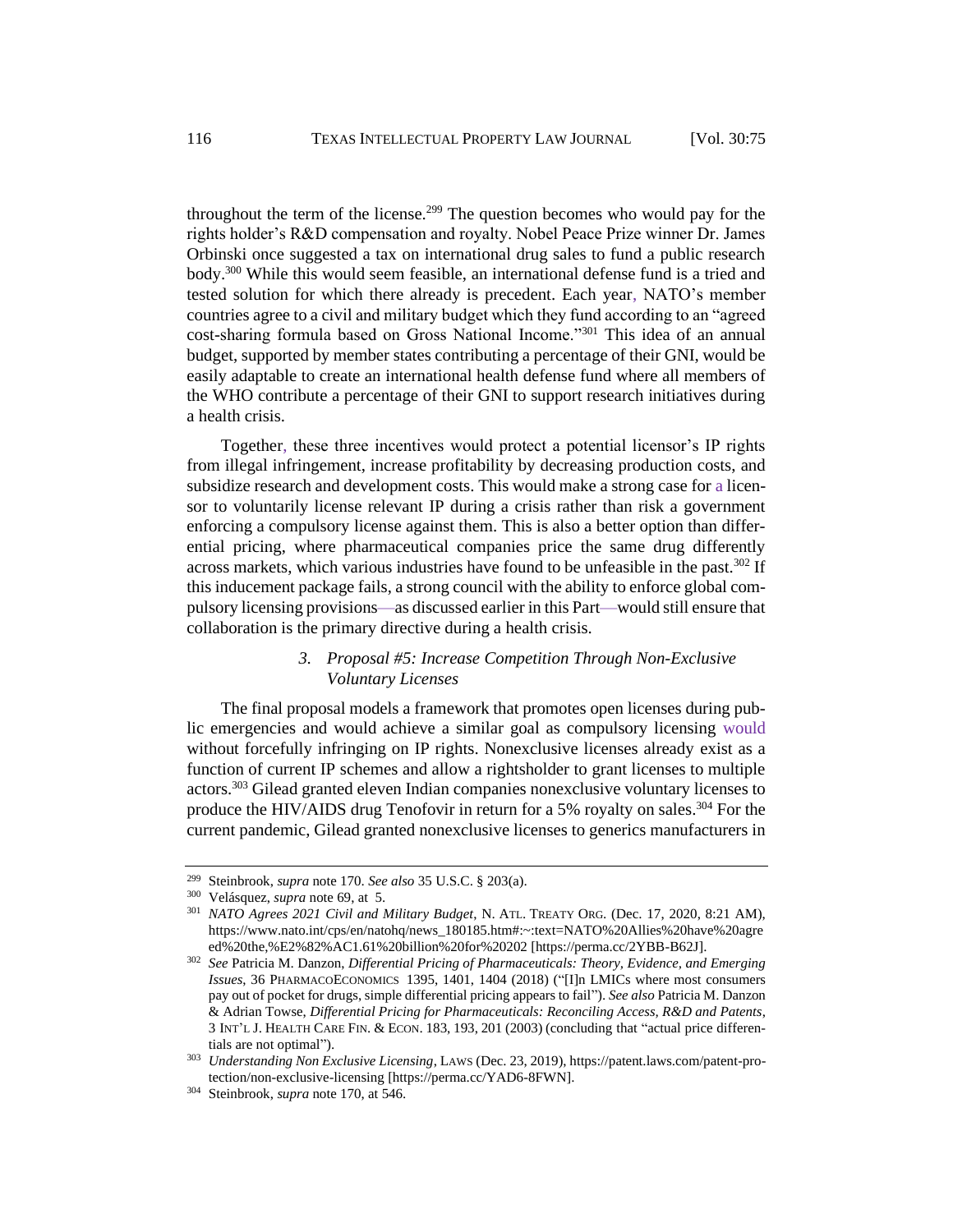## 2021] Coronavirus, Compulsory Licensing, and Collaboration: 117 Analyzing the 2020 Global Vaccine Response with 20/20 Hindsight

Egypt, India, and Pakistan to develop the Hepatitis C drug Remdesivir, which has been successful at treating COVID-19, for distribution in 127 low-income and lowermiddle-income countries.<sup>305</sup> Voluntary licenses like Gilead's are uncommon because it is far more profitable for pharmaceutical developers to sell their own brand-name drugs.<sup>306</sup> In fact, Gilead made the COVID-19 Remdesivir licenses royalty-free until the WHO ends the Public Health Emergency of International Concern, or "until a pharmaceutical product other than Remdesivir or a vaccine is approved to treat or prevent COVID-19, whichever is earlier."<sup>307</sup> One distinction, however, between Remdesivir and other COVID-19 research is that, although Gilead obtained a patent for the drug's uses against coronavirus,  $308$  Remdesivir is a repurposed drug—it was originally developed for Hepatitis C in 2009, and is effective against several families of viruses.<sup>309</sup> Thus, it would be reasonable to think that income from Remdesivir's uses against other viruses, which are not royalty free and not subject to voluntary licenses, may have offset the loss of income from the royalty-free non-exclusive COVID-19 licenses. This would make the Remdesivir license framework an anomaly, not the norm, and would indicate the lack of incentives for another pharmaceutical company to adopt this approach regarding its COVID-19 related IP.

China recognized the unpalatability of non-exclusive licenses for innovators and developed an open-license framework that incentivized innovators to open their licenses for non-exclusive use. In a 2020 amendment to its patent legislation, the fourth since it was enacted in 1984, the National People's Congress approved an open license system for patents.<sup>310</sup> Under this system, if a patent holder expressed to the government a willingness to license its patent to anyone who asked, it could set the terms of the fees and would receive government support to openly license the patent.<sup>311</sup> Other entities could then pay the fees and use the license.<sup>312</sup> Most importantly,

<sup>305</sup> *Voluntary Licensing Agreements for Remdesivir*, GILEAD (Mar. 4, 2021), https://www.gilead.com/purpose/advancing-global-health/covid-19/voluntary-licensing-agreements-for-remdesivir [https://perma.cc/UT6X-KUF4]. (Gilead promotes using voluntary licenses and has expressed an intent to continue doing so throughout the COVID-19 pandemic).

<sup>306</sup> *Cf.* Press Release, Daniel O'Day, Chairman & CEO, Gilead Sciences, An Open Letter from Daniel O'Day (Jun. 29, 2020), https://www.gilead.com/news-and-press/press-room/press-releases/2020/6/an-open-letter-from-daniel-oday-chairman—ceo-gilead-sciences [https://perma.cc/78U2-GUGB] (stating that a five-day treatment of Remdesivir would cost developed country governments \$2,340 per patient) *with* Andrew Hill, *Minimum Costs to Manufacture New Treatments for COVID-19*, 6 J. OF VIRUS ERADICATION no. 2, 2020, at 61, 62 (estimating a fiveday treatment of Remdesivir, sans non-drug components such as saline, would cost manufacturers \$4.65).

<sup>307</sup> GILEAD, *supra* note 305.

<sup>308</sup> U.S. Patent No. US 10,251,898 B2 (filed Feb. 22, 2018).

<sup>309</sup> Michael K. Lo et al., *GS-5734 and Its Parent Nucleoside Analog Inhibit Filo-, Pneumo-, and Paramyxoviruses*, 7 SCI. REPS. 1, 2 (2017).

<sup>310</sup> 2020 Chinese Patent Amendment, *supra* not[e 131,](#page-20-1) ¶¶ 16–18.

<sup>311</sup> *Id.* ¶¶ 16–17 (explaining that the patent holder must be willing to grant issue a voluntary license to *anyone* who asked and accepted the patent holder's fee terms to be granted an open license).

<sup>312</sup> *Id.* ¶ 17.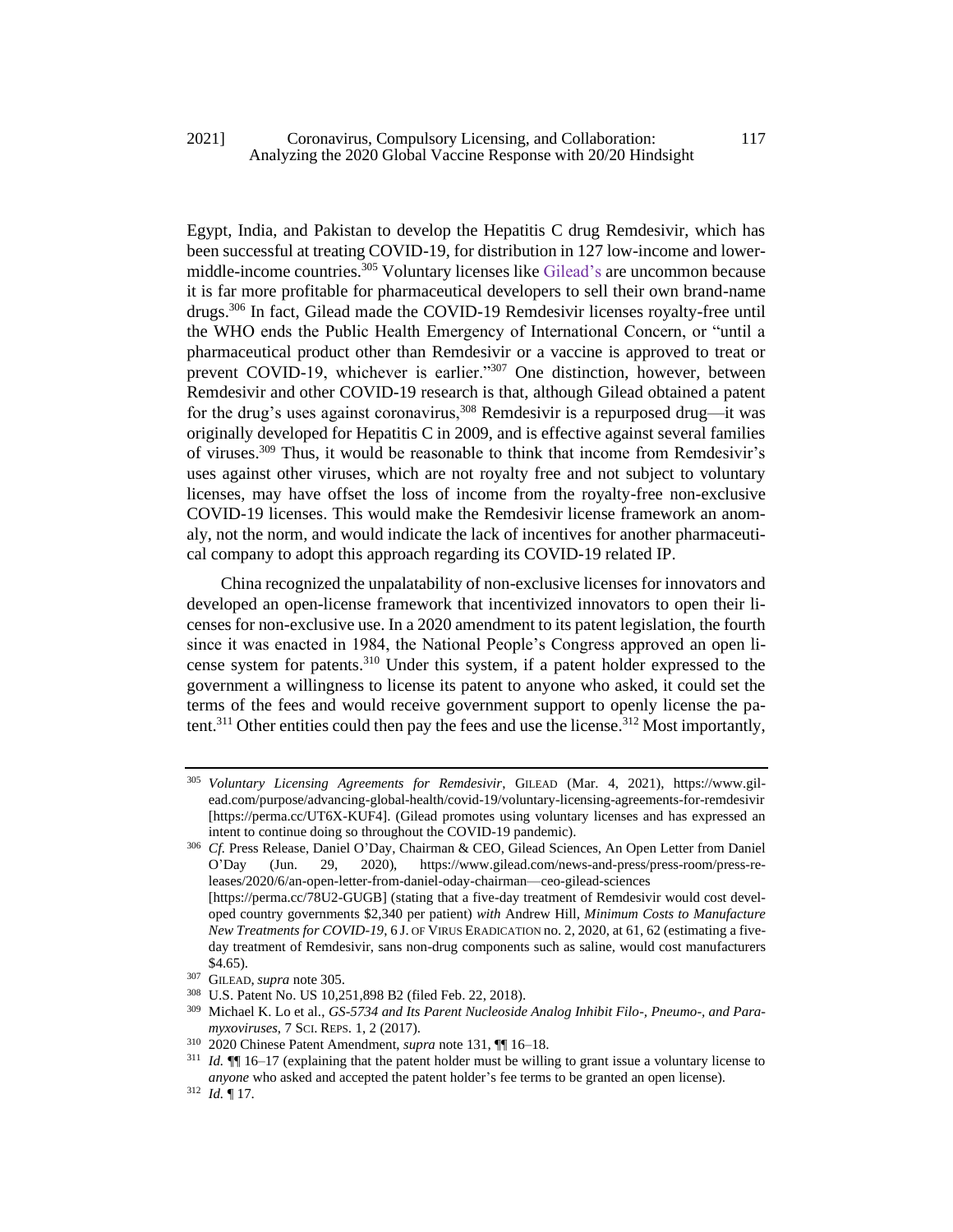however, the Amendment encourages patent holders to issue open licenses by promising a reduction or exemption of annual fees for those who do. $313$ 

Proposal #5 advocates for introducing legislation that permits federal governments to encourage non-voluntary licensing of pharmaceutical IP during predetermined situations of national emergency. The legislation would first allow for automatic implementation when the government declares a national health emergency. At that point provisions would allow patent holders to request the federal government's support in regulating an open license of the relevant patents until the emergency was resolved, or, like in the Gilead Remdesvir licenses, until another technology was developed that better addressed the situation. The government would also encourage patent holders to seek those licenses, regardless of the lost opportunity cost of not exploiting the technology themselves. These incentives would vary depending on the situation but could include annual patent fee exemptions, retroactive remuneration of research costs, or tax concessions. Patent holders would still retain their rights, and although they would suffer opportunity costs, incentives would make open licenses more palatable than compulsory licenses.

#### **V. Conclusion**

There is a lot of uncertainty surrounding compulsory licensing provisions and how to use them. State and national governments often consider compulsory licensing to be a nuclear option, and rightly so. The decision to abridge an individual's rights to their property should not be taken lightly, especially in a democracy that protects those rights in every other regard. However, in an increasingly interconnected world where hostile pathogens can traverse sovereign borders, the initiatives to fight them must be able to do the same. COVID-19 and other public health disasters do not wait for anyone, nor do they discriminate in who they strike down: rich or poor, American, French, or Indian. Prevailing over these diseases, requires input from the best and brightest each country has to offer.

Science has come so far in the past few centuries, and breakthroughs are happening now at a rate far faster than ever before. Before COVID-19, the mumps vaccine was the fastest vaccine ever developed, taking four years from initial research to licensing in 1967.<sup>314</sup> The COVID-19 vaccine took just under a year to undergo the same process and begin rolling out on a massive scale.<sup>315</sup> Despite all this development, the question remains, "how can we do better?" As monumental and historic as the COVID-19 vaccine race was, it may have ended faster if the international community had shared research and IP sooner. It is understandable that innovators should laud IP protections and curse compulsory licensing schemes. It is also understandable

<sup>313</sup> *Id.* ¶ 17.

<sup>314</sup> Nsikan Akpan, *Why a Coronavirus Vaccine Could Take Way Longer than a Year*, NAT'L GEOGRAPHIC (Apr. 10, 2020), https://www.nationalgeographic.com/science/2020/04/why-coronavirus-vaccine-could-take-way-longer-than-a-year/#close. [https://perma.cc/Z9RH-ATN8].

<sup>315</sup> Sandy Cohen, *The Fastest Vaccine in History*, UCLA HEALTH (Dec. 10, 2020), https://connect.uclahealth.org/2020/12/10/the-fastest-vaccine-in-history/ [https://perma.cc/JYK2-WHPW].